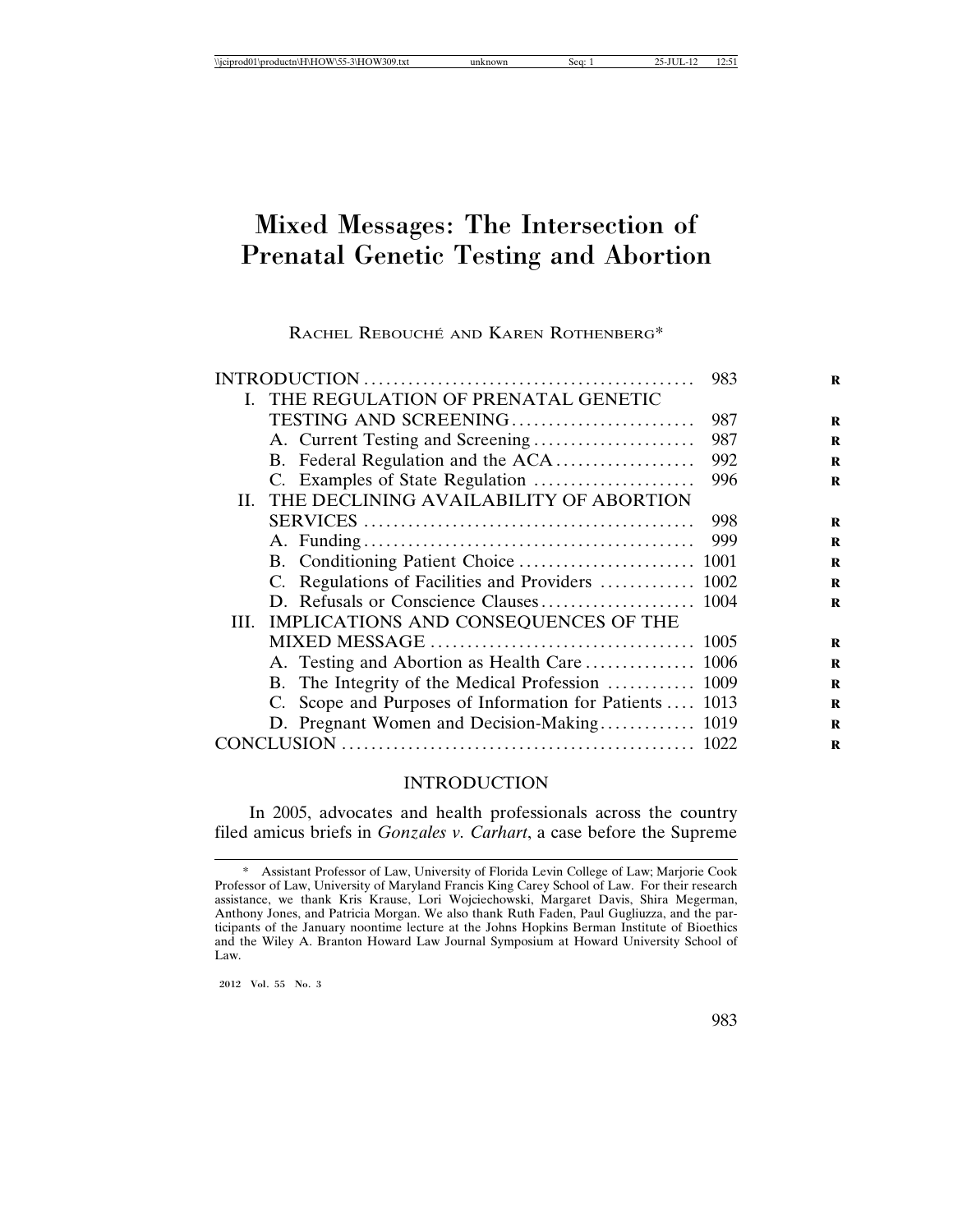Court of the United States.<sup>1</sup> The case considered the federal ban of a specific abortion procedure popularly known as "partial birth abortion" and clinically described as intact dilation and evacuation (intact D&E). The procedure is performed in the second or third trimester of pregnancy and received its popular name because the fetus is kept intact as it is extracted through the birth canal. One amicus brief retold the experiences of women who had intact D&Es, banned by the federal law. In almost all of the brief's examples, women decided to end their pregnancies because prenatal testing revealed severe genetic disorders.

For example, Claudia Crown Ades, following consultation with her obstetrician, a genetic counselor and perinatologist, ended her seven-month pregnancy after learning the baby she carried would be born with a non-functional brain and a malformed heart.<sup>2</sup> The brief quoted the testimony of Ms. Ades's husband before a congressional hearing: "I don't know what I would have done without this medical option . . . I knew, after all the discussions, deliberations and questioning that both Claudia and I did, that [intact D&E] was the safest, most humane procedure available to our family. For that, I am grateful."<sup>3</sup>

The Ades' experience illustrates the difficult decision-making when confronted with information about a serious genetic condition of a potential child. It also highlights a popularly accepted reason for abortion—genetic disorder or fetal malformation.<sup>4</sup> Indeed, one of the primary rationales for legalizing abortion in the United States was the reason of fetal anomaly.5 Since *Roe v. Wade,* women who elect prenatal genetic screening and testing have had the legal option to terminate pregnancies for conditions like the chromosomal deletion at issue for Claudia Crown Ades. Many women will opt to raise children diagnosed with a genetic disorder or will forgo testing because they would not elect abortion in any case. Yet for those who would choose abor-

<sup>1.</sup> Gonzales v. Carhart, 550 U.S. 124, 124 (2007). *See* discussion *infra* Parts II.D, III (discussing *Gonzalez v. Carhart* case).

<sup>2.</sup> Brief for the National Women's Law Center et al. as Amici Curiae Supporting Respondent at 10, Gonzales v. Carhart, 550 U.S. 124 (2007) (No. 05-1382).

<sup>3.</sup> *Id.*

<sup>4.</sup> Polls in 2007 suggest that seventy percent of Americans believe abortion should be available for reasons of fetal malformation or genetic disorder. Amy Harmon, *Genetic Testing + Abortion = ???*, N.Y. TIMES, May 13, 2007, at 1.

<sup>5.</sup> Reva B. Siegel, Roe's *Roots: The Women's Rights Claims that Engendered* Roe, 90 B.U. L. REV. 1875, 1879 (2011) (citing the 1962 proposals of the American Law Institute that permit abortion, upon the review of two physicians, for reason of rape or incest, mother's physical or mental health, or fetal anomaly).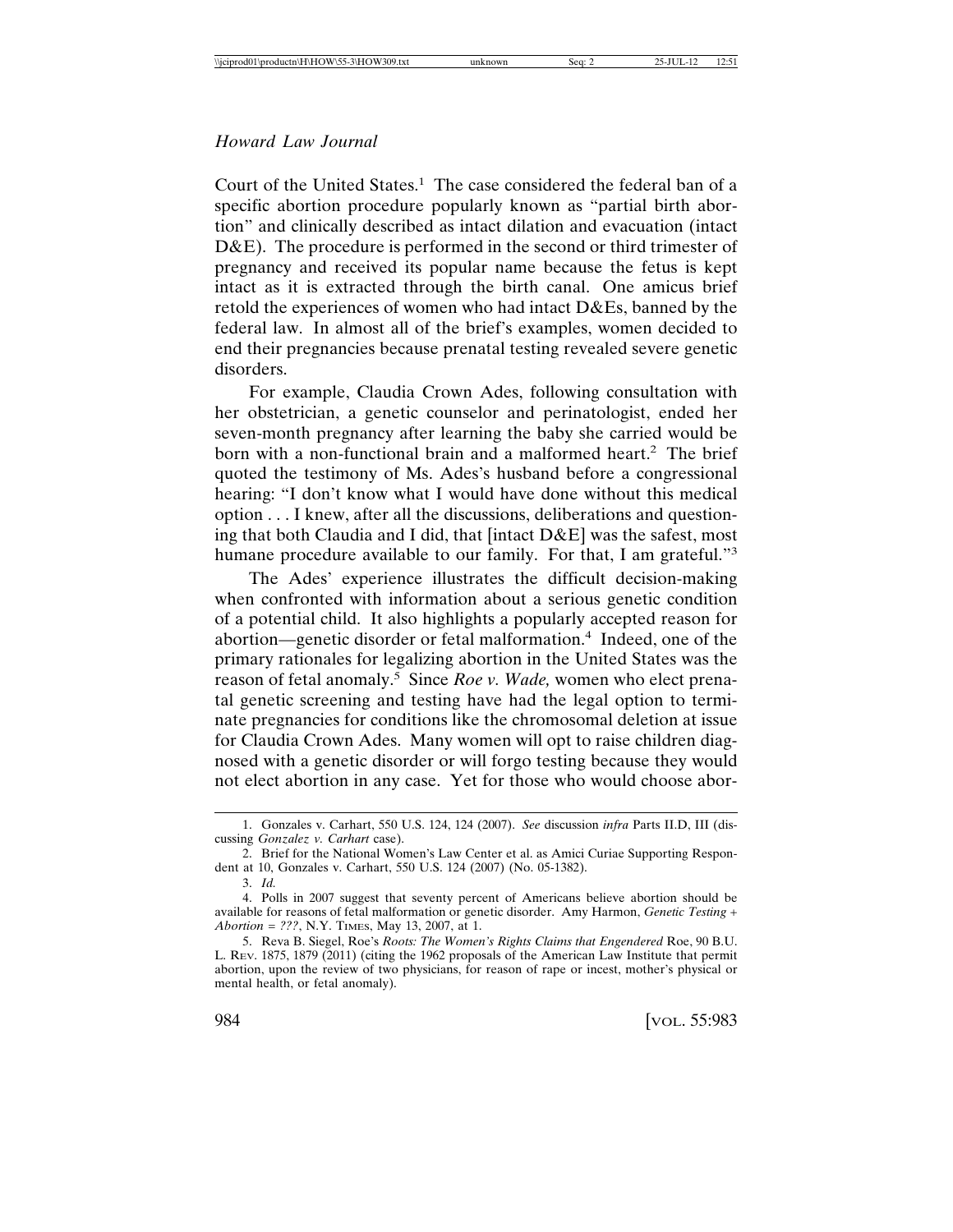tion, the ability to screen and to test prenatally for genetic anomalies is expanding while abortion access, especially near or after viability, is contracting.

In the next two decades, researchers predict that a "simple," maternal blood test can yield fetal DNA. Coupled with gene sequencing, parents will be able to know much more about a fetus's genetic makeup much earlier in pregnancy.<sup>6</sup> Moreover, as testing and sequencing technology evolve, researchers predict that prenatal genetic testing will become more cost-effective, more manageable, more accurate, and, thus, more routine.<sup>7</sup>

At the same time prenatal genetic testing is expanding, women's ability to gain access to abortion services is contracting. Federal and state laws directly and indirectly restrict abortion in the United States, and states pass new anti-abortion legislation every year. In 2011, state legislatures passed eighty laws, double the number passed only six years earlier, restricting abortion in a variety of ways, such as bans on all terminations after twenty weeks of gestation and onerous regulations of clinic facilities.<sup>8</sup>

The Patient Protection and Affordable Care Act (ACA) and the national debate preceding its passage typify the different treatment of testing and abortion as maternal health care. The question of how the ACA would treat abortion threatened to derail congressional negotiations over the legislation. More specifically, the ACA will practically reduce health care insurance coverage for abortions at the same time that it provides incentives to test and screen as part of routine maternal health care and preventative services. On the one hand, the ACA excludes abortion as an essential benefit and requires the strict segregation of federal funds for new exchange plans offering abortion coverage. On the other hand, the ACA includes prenatal care as an

<sup>6.</sup> *See infra* Part I.A. This Article does not explore pre-implantation genetic diagnosis (PGD), although similar ethical issues arise. PGD occurs when physicians test embryos created by artificial reproductive technologies. *See generally* Susannah Baruch*, Preimplantation Genetic Diagnosis and Parental Preferences: Beyond Deadly Disease*, 8 HOUS. J. HEALTH L. & POL'Y 245, 260-61 (2008) (describing debates on whether to discard embryos for non-medical characteristics like sex, for late onset disorders, or for the purpose of having a child *with* a disability like deafness); Joann Bodurtha & Jerome F. Strauss, *Genomics and Perinatal Care*, 366 NEW. ENG. J. MED. 64, 65 (2012) (exploring the implications of whole gene sequencing and noting that preimplantation diagnosis is highly accurate and relatively unregulated).

<sup>7.</sup> *See, e.g.*, Henry T. Greely, *Get Ready for the Flood of Fetal Gene Screening*, 469 NA-TURE 289, 290 (2011); Laird Jackson & Reed E. Pyeritz, *Molecular Technologies Open New Clinical Genetic Vistas*, 65 HUM. GENOMICS 1, 2-3 (2011).

<sup>8.</sup> *Id.*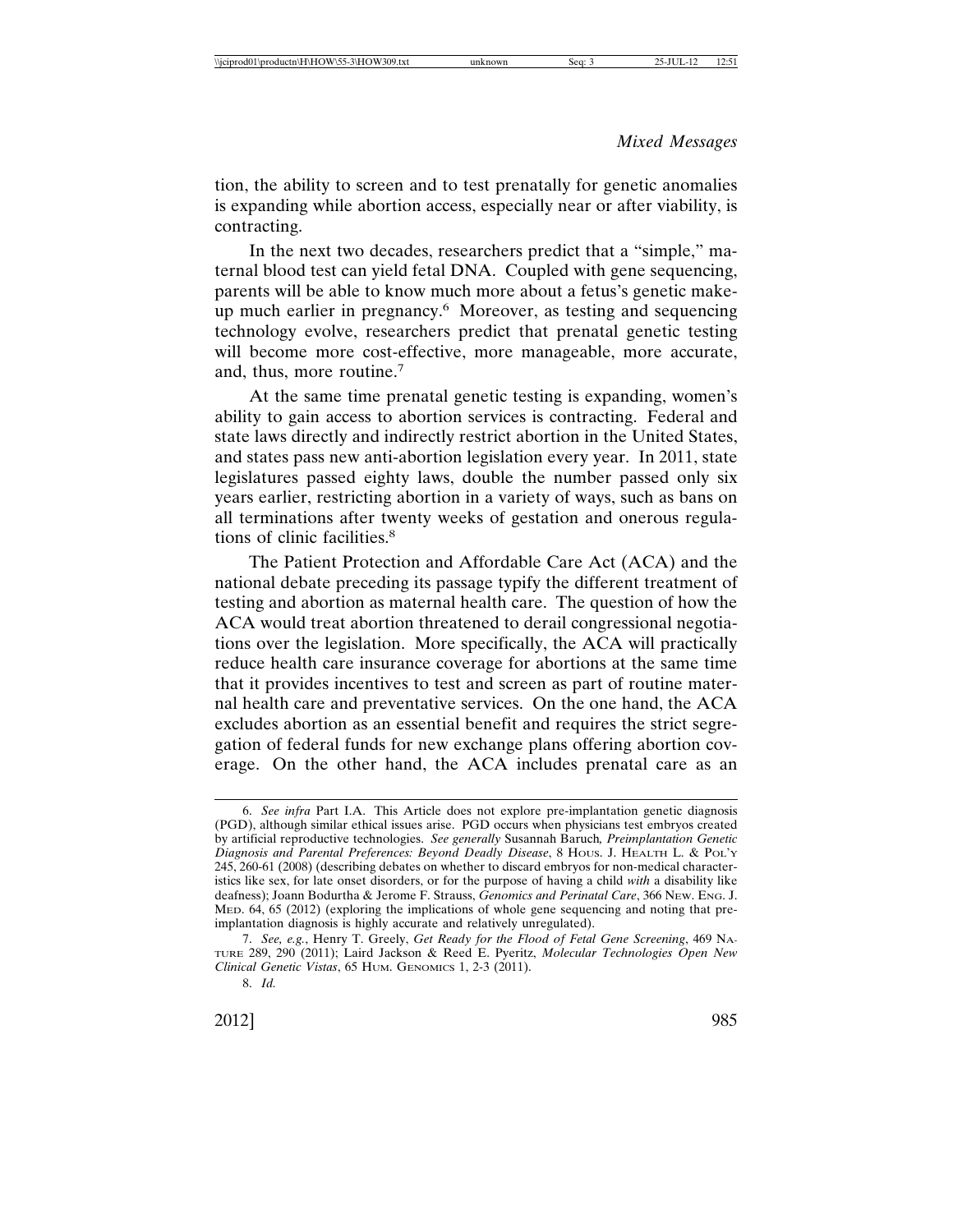#### *Howard Law Journal*

essential benefit and will cover a range of prenatal services, including genetic screening and testing.

This Article provides a snapshot of how current law and practice put genetic testing and abortion on a collision course. It considers how the diminishing option of abortion for many pregnant women and increasing options in prenatal genetic testing produce mixed messages for patients and providers alike.<sup>9</sup> It suggests that termination of pregnancies for reason of fetal anomaly will become a focal point of public policy debates in which questions about the scope of future federal and state regulation will undoubtedly arise.<sup>10</sup> The reduced availability of abortion services nationwide and increasing marginalization of abortion as medical care will influence how providers counsel their patients about post-testing options. Obstetricians recommending testing as a source of valuable information about a woman's pregnancy may be the same physicians unwilling to perform or refer women to termination services. In short, without careful consideration of how prenatal genetic testing and abortion intersect, policy debates may be co-opted by anti-abortion rhetoric, rather than focus on the implications for health care delivery.

The first two parts of this Article briefly describe the state of testing today, future innovations, and the obstacles to and restrictions on abortion services in the United States. The last part considers how similar questions have different answers depending on whether one is discussing testing or abortion—is abortion reproductive health care; what is the nature and scope of informed consent; how should the integrity of health professionals be protected; and what is the value of women's autonomy in making decisions about abortion or testing? Drawing briefly on international experience, the Article concludes with a suggestion about how to reconfigure the current conversation

<sup>9.</sup> *See generally* R. Alta Charo & Karen H. Rothenberg, *"The Good Mother": The Limits of Reproductive Accountability and Genetic Choice*, *in* WOMEN AND PRENATAL TESTING: FAC-ING THE CHALLENGES OF GENETIC TECHNOLOGY (Karen H. Rothenberg & Elizabeth J. Thomson eds., 1994) (discussing the social influences and pressures on mothers' choices regarding testing); Karen H. Rothenberg, *The Law's Response to Reproductive Genetic Testing: Questioning Assumptions About Choice, Causation, and Control,* 8 FETAL DIAGNOSIS & THERAPY 160 (1993) (discussing the role of informed consent and choice (or lack thereof) in the future of the law governing reproductive testing).

<sup>10.</sup> Greely, *supra* note 7, at 290. S*ee generally* Sonia Suter, *The "Repugnance" Lens of* Gonzales v. Carhart *& Other Theories of Reproductive Rights: Evaluating Advanced Reproductive Technologies*, 76 GEO. WASH. L. REV. 1514, 1518 (2008) (discussing how scientific advances have added complexity to the moral and legal issues surrounding reproductive decision making) [hereinafter Suter, *Carhart*].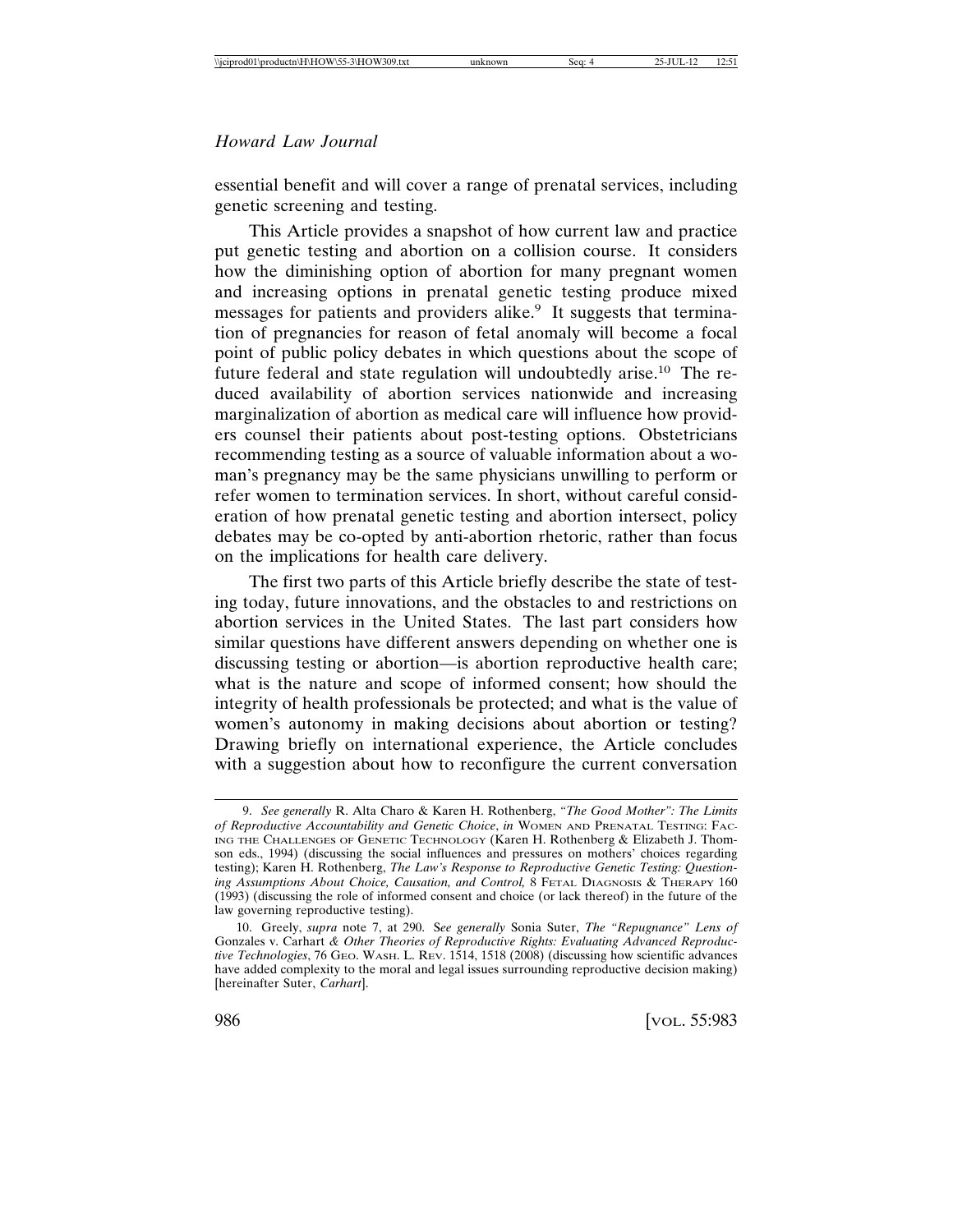in order to understand the interplay of abortion and testing decisions in a more nuanced way.

This Article does not intend to suggest that abortion is the only or always the best option after prenatal testing reveals fetal abnormalities or genetic disorders. To the contrary, skeptics of testing argue that women often feel pressure to choose abortion because of professional and popular bias against disability.<sup>11</sup> Indeed, we take seriously the concern that pairing testing and abortion may suggest that disability is an appropriate rationale for termination of a pregnancy, further marginalizing individuals with certain genetic and physical conditions.12 Our purpose is to highlight that the current stigmatization of abortion as health care leads to an impoverished discourse on why and when to test prenatally. Ultimately, we argue that policy must take account of the increasing gap between law and practice, which could potentially become too wide and the consequences for women and their families become too severe.

# I. THE REGULATION OF PRENATAL GENETIC TESTING AND SCREENING

The trend in prenatal genetic screening and testing points toward providing services earlier in pregnancy for broader categories of women. Women will soon have much more information about their pregnancies at lower cost and risk than ever before. In response to advancing technology, professional organizations, scholars, and health professionals have called for better counseling for women before and after screening or testing as well as guidelines about what disorders can be tested for and what results mean.

# A. Current Testing and Screening

Most women, after learning they are pregnant, have their first prenatal visit between eight and twelve weeks of gestation.13 Historically, an obstetrician would rely only on the pregnant woman's family medical history and maternal age to gauge whether she should test

<sup>11.</sup> Rothenberg, *supra* note 9, at 162; *see* discussion *infra* Part III.B (discussing the disability critique of expanded testing options).

<sup>12.</sup> *See generally* Mary Crossley & Lois Shepherd, *Genes and Disability: Questions at the Crossroads*, 30 FLA. ST. U. L. REV. xi (2003) (summarizing the discussion of marginalization in a symposium on genes and disability).

<sup>13.</sup> Ruth M. Farrell et al., *Risk and Uncertainty: Shifting Decision Making for Aneuploidy Screening to the First Trimester of Pregnancy*, 13 GENETICS IN MED. 429, 435 (2011).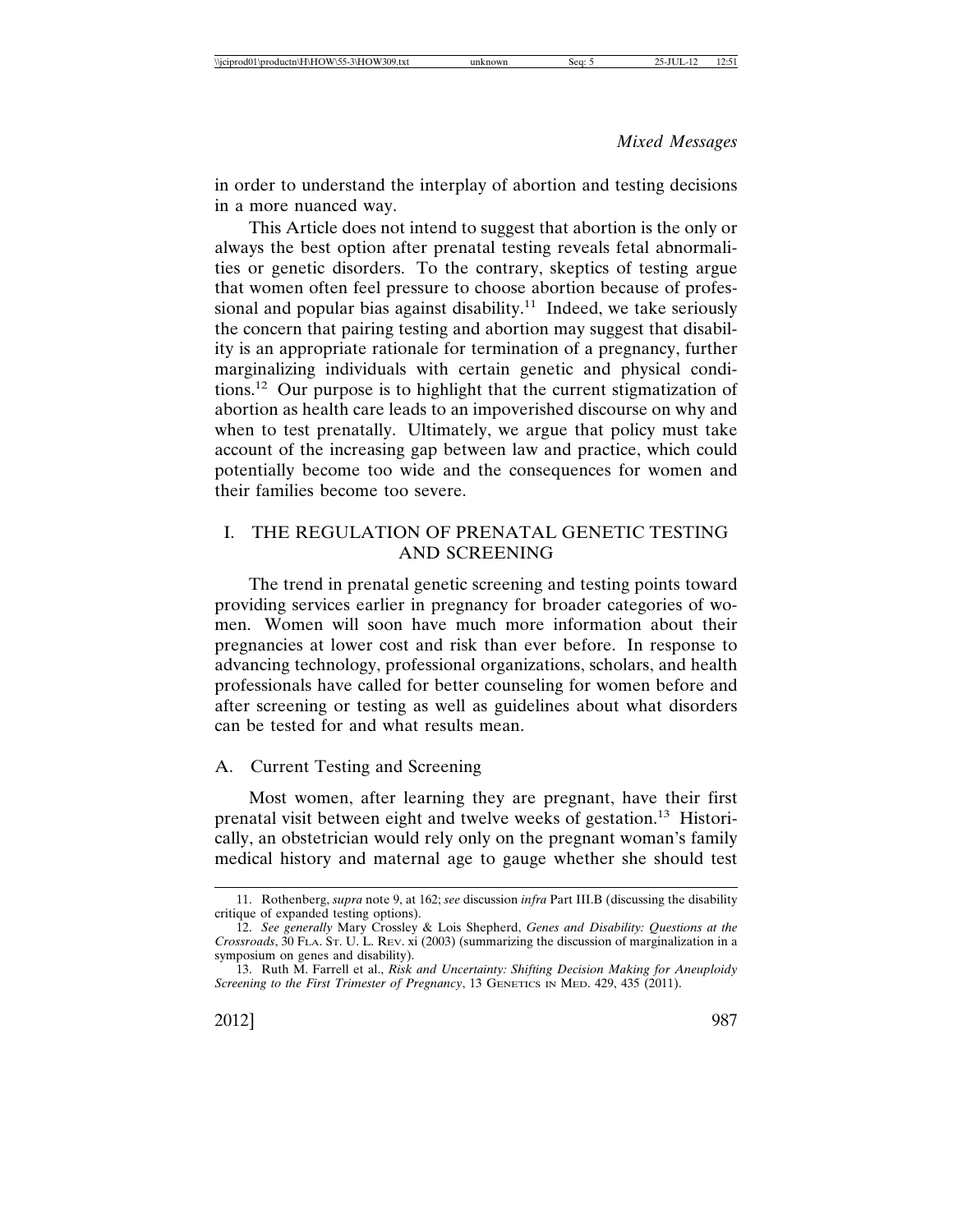cells from the fetus. Modernly, physicians routinely use serum screening (a blood sample from the mother) and ultrasound screening techniques to assess the risk of a fetal genetic disorder.14 Serum and ultrasound screenings before twenty weeks of gestation are "as commonplace and widely accepted as some of the more routine aspects of prenatal care"15 for women of all ages and family histories. For example, in 2007, the American Congress of Obstetricians and Gynecologists (ACOG), the leading professional organization for obstetricians and other reproductive health professionals, published a practice bulletin recommending that obstetricians screen all pregnant women before twenty weeks gestation, regardless of maternal age.<sup>16</sup>

Although screening has traditionally focused on the detection of aneuploidies, which are abnormalities in the number of chromosomes,<sup>17</sup> patients can screen for over four hundred genetic disorders<sup>18</sup> and normally screen for common mutations and population-based diseases.<sup>19</sup> There are, however, limitations regarding what screening can tell potential parents. For serum screenings, biochemical markers suggestive of certain disorders change dramatically between the first and second trimesters, making an accurate determination of fetal age necessary.20 The usefulness of ultrasound screening depends on the clarity of the sonogram image, which becomes sharper as a fetus develops.21 For these reasons, some health professionals suggest that women screen in both the first and second trimesters if indicated.

Ultrasounds or blood tests only provide a probable risk that a fetus carries a genetic disorder, based on the particular screening method and patient-specific factors.<sup>22</sup> This risk is normally expressed

17. The most common aneuploidy, Down syndrome, is caused by having three copies of chromosome 21 (a trisomy) and occurs in 1 in 800 live births. Siobhan M. Dolan, *Prenatal Genetic Testing*, 38 PEDIATRIC ANNALS 426, 426 (2009).

18. Samuel R. Bagenstos, *Disability, Life, Death, and Choice*, 29 HARV. J.L. & GENDER 425, 438 (2006).

19. Bodurtha & Strauss, *supra* note 6, at 65.

20. Peter Wieacker & Johannes Steinhard, *The Prenatal Diagnosis of Genetic Diseases*, 107 DEUTSCHES ÄRZTEBLATT INT'L 857, 859 (2010).

21. *Id.* at 858-59.

22. The "quad screen," named for the four proteins and hormones it measures in the mother's blood, can signal the presence of chromosomal abnormalities. N.J. Wald et al., *Prenatal Screening for Down's Syndrome Using Inhibin-A as a Serum Marker*, 16 PRENATAL DIAGNOSIS

<sup>14.</sup> Deborah A. Driscoll & Susan J. Gross, *ACMG Practice Guidelines: Screening for Fetal Aneuploidy & Neural Tube Defects*, 11 GENETICS IN MED. 818, 818-21 (2009).

<sup>15.</sup> Sonia Suter, *The Routinization of Prenatal Testing*, 28 AM. J.L. & MED. 233, 234 (2002) [hereinafter Suter, *Prenatal Testing*].

<sup>16.</sup> American Cong. of Obstetricians & Gynecologists, *ACOG Practice Bulletin No. 77: Screening for Fetal Chromosomal Abnormalities*, 109 OBSTETRICS & GYNECOLOGY 217, 217-220 (2007) [hereinafter *ACOG Practice Bulletin*].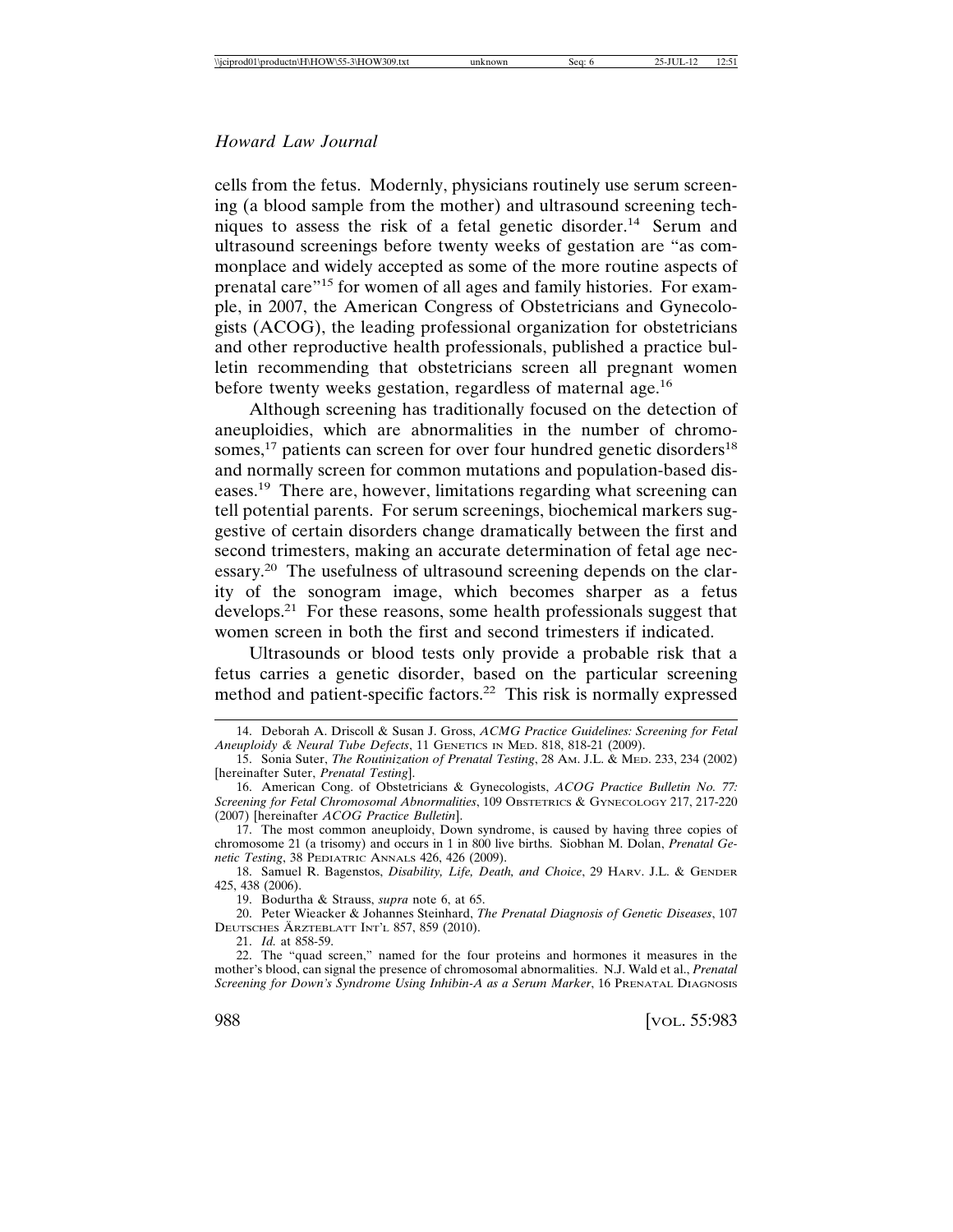as a percentage that represents the likelihood of a genetic condition.<sup>23</sup> If it appears that there is a moderately-high or high-level of risk, based on family history or screening, physicians will recommend testing via amniocentesis or chorionic villus sampling  $(CVS)$ .<sup>24</sup> Amniocentesis and CVS, in which fetal cells are collected and tested for a select panel of disorders, have been the primary means for prenatal genetic testing.25 Each procedure requires extracting cells from the fetus in utero, either through the mother's abdomen or vagina. Both procedures carry around a 1% risk of miscarriage.<sup>26</sup>

Amniocentesis is performed at fifteen to seventeen weeks of gestation with results in about two weeks.<sup>27</sup> CVS can be performed from ten to fourteen weeks of gestation, $28$  and results can be obtained in one to two weeks.29 Because women receive screenings first, they often receive testing results in the second trimester. Due to the small risk of miscarriage and the late timing, discomfort, and costs of the procedures, only two percent of pregnant women currently undergo invasive testing.<sup>30</sup> Moreover, general practice is to test for "no more" than a few dozen genes," $31$  and testing, like screening, has its limits. Knowing the genotype of a fetus does not mean physicians or parents can know with certainty how the disorder or characteristic will be ex-

<sup>143, 143-53 (1996);</sup> *see also* Jackson & Pyeritz, *supra* note 7, at 1. Screening normally consists of both ultrasound and biochemical tests of the mother's blood. Ultrasounds can detect physical anomalies, such as increased nuchal translucency (the amount of fluid found at the back of the fetus' neck), which is associated with trisomies like Down syndrome and neural tube defects. Dolan, *supra* note 17, at 428.

<sup>23.</sup> *See* Jennifer Czerwinski et al., *Maternal Serum Screening: Results Disclosure, Anxiety, & Risk Perception*, 27 AM. J. PERINATOLOGY 279, 281 (2010). Some screening methods can have high false positives, while other methods are limited by false negatives. Mary E. Norton, *Genetic Screening & Counseling*, 20 CURRENT OPINION IN OBSTETRICS & GYNECOLOGY 157, 160 (2008).

<sup>24.</sup> Bodurtha & Strauss, *supra* note 6, at 64.

<sup>25.</sup> A third method, cordocentesis, which targets the fetus's umbilical cord, is rarely employed because it is difficult to administer. Edith Cheng & Vern L. Katz, *Reproductive Genetics: Gene Structure, Mutation, Molecular Tools, Types of Inheritance, Counseling Issues, Oncogenes*, *in* COMPREHENSIVE GYNECOLOGY 34 (Vern L. Katz et al., 5th ed. 2007).

<sup>26.</sup> Wieacker & Steinhard, *supra* note 20, at 858.

<sup>27.</sup> *Id.*

<sup>28.</sup> *Id.*

<sup>29.</sup> *Id.*

<sup>30.</sup> Greely, *supra* note 7, at 289 (noting that the percentage of women who test is small because most women are not considered "at risk" and do not carry pregnancies with genetic complications).

<sup>31.</sup> Greer Donley et al., *Prenatal Whole Genome Sequencing: Just Because We Can, Should We?*, HASTING CTR. REP. (forthcoming) (on file with authors).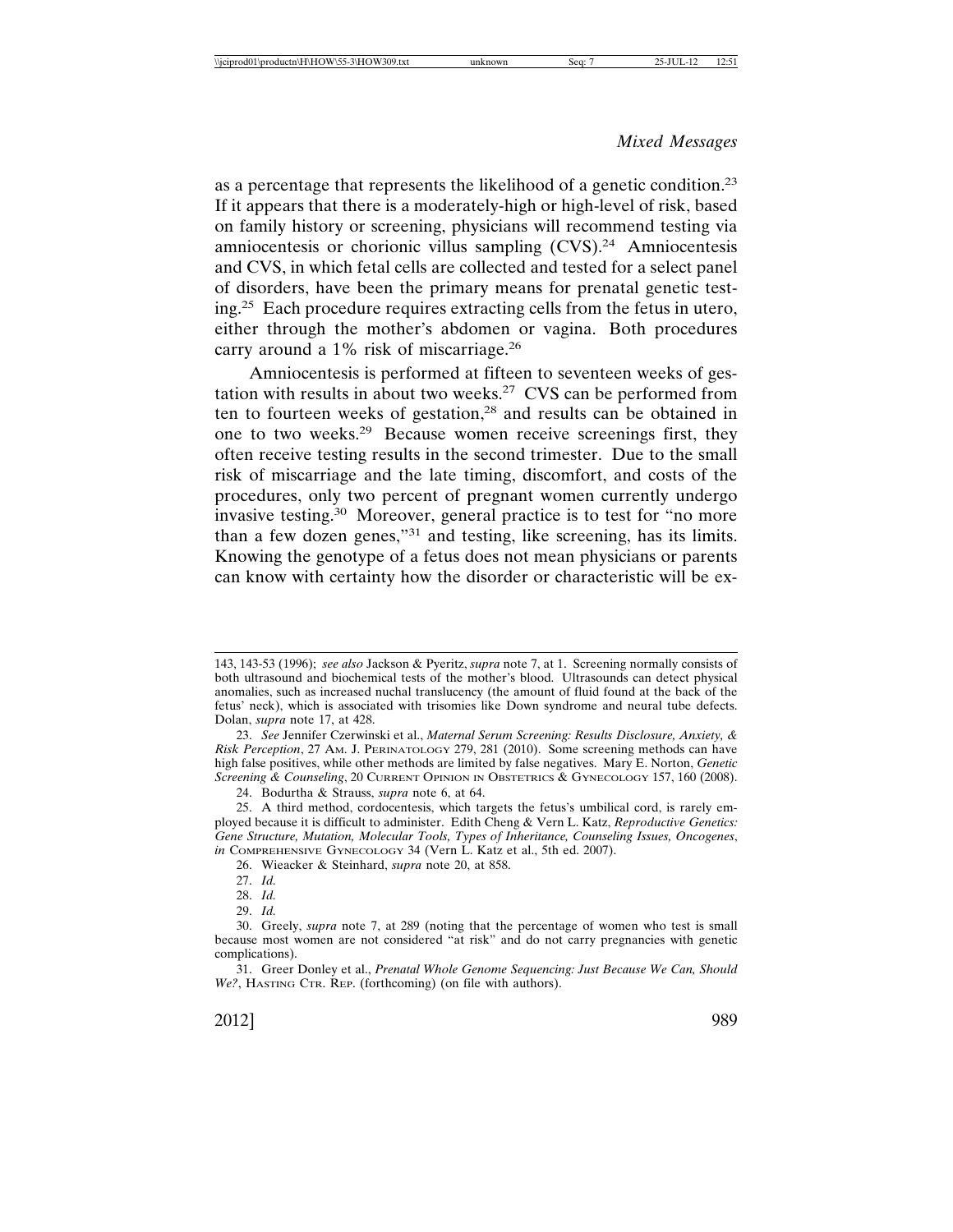pressed.32 Some genetic conditions may be expressed only partially, ranging from mild to severe symptoms.<sup>33</sup>

Early and on-going counseling before and after testing can help patients interpret screening and testing results.34 But often women are not given counseling until after screening and before testing. In theory, patients should receive information about "detection and false-positive rates, advantages, disadvantages, and limitations, as well as the risks and benefits of diagnostic procedures."35 Included in "advantages, disadvantages" should be counseling about options *after* testing, such as terminating the pregnancy, attempting to treat the condition in utero, managing a pregnancy or delivery, or raising a child with the condition at issue. Yet obstetricians generally receive little training on how to counsel a patient before and after genetic testing.36 Genetic counselors are in demand but are in short supply, and many health care professionals consider themselves to be inadequately prepared to counsel patients about screening generally.<sup>37</sup>

Two innovations promise to change the scope of prenatal genetic testing: the ability to collect fetal DNA through non-invasive techniques and the use of that DNA to sequence the genome of a fetus. As noted, collecting fetal DNA through amniocentesis or CVS is a costly, potentially painful process that occurs later in pregnancy. New techniques will make it possible to isolate fetal cells or cell-free fetal DNA that cross the placental barrier into the maternal bloodstream.<sup>38</sup> The present limitation to the clinical availability of this non-invasive

36. Peter A. Benn & Audrey R. Chapman, *Ethical Challenges in Providing Noninvasive Prenatal Diagnosis*, 22 CURRENT OPINION IN OBSTETRICS & GYNECOLOGY 128, 131 (2010).

37. Farrell et al., *supra* note 13, at 7.

38. Zhouwei Huang et al., *Novel Approaches to Manipulating Foetal Cells in the Maternal Circulation for Non-Invasive Prenatal Diagnosis of the Unborn Child*, 112 J. CELLULAR BIO-CHEMISTRY 1475, 1485 (2011). Fetal DNA only constitutes around "3-10% of total amount of plasma DNA in the maternal circulation." Sinuhe Hahn et al., *Fetal Cells in Maternal Blood: Current & Future Perspectives*, 4 MOLECULAR HUM. REPROD. 515, 516 (1998); W.Y. Tsui et al., *Epigenetic Approaches for the Detection of Fetal DNA in Maternal Plasma, 1 CHIMERISM 30, 30-*35 (2010). A non-invasive test for the identification of Down syndrome has already been introduced. *Sequenom Center for Molecular Medicine Announces Lanuch of Maternit21 Noninvasive Prenatal Test for Down Syndrome*, PRNEWSWIRE (Oct. 17, 2011), http://prenewswire.com/newsreleases/sequenom-center-for-molecular-medicine-announces-launch-of-maternit21-noninvasive-prenatal-test-for-down-syndrome-131974043.html.

<sup>32.</sup> Melissa S. Savage et al., *Evolving Applications of Microarray Analysis in Prenatal Diagnosis*, 23 CURRENT OPINION OBSTETRICS & GYNECOLOGY 103, 104 (2011) (noting that phenotype is unpredictable and "uncertain results can make counseling and parental decisions about pregnancy termination difficult").

<sup>33.</sup> *Id.* at 106.

<sup>34.</sup> *Id.* at 107.

<sup>35.</sup> *ACOG Practice Bulletin*, *supra* note 16, at 219.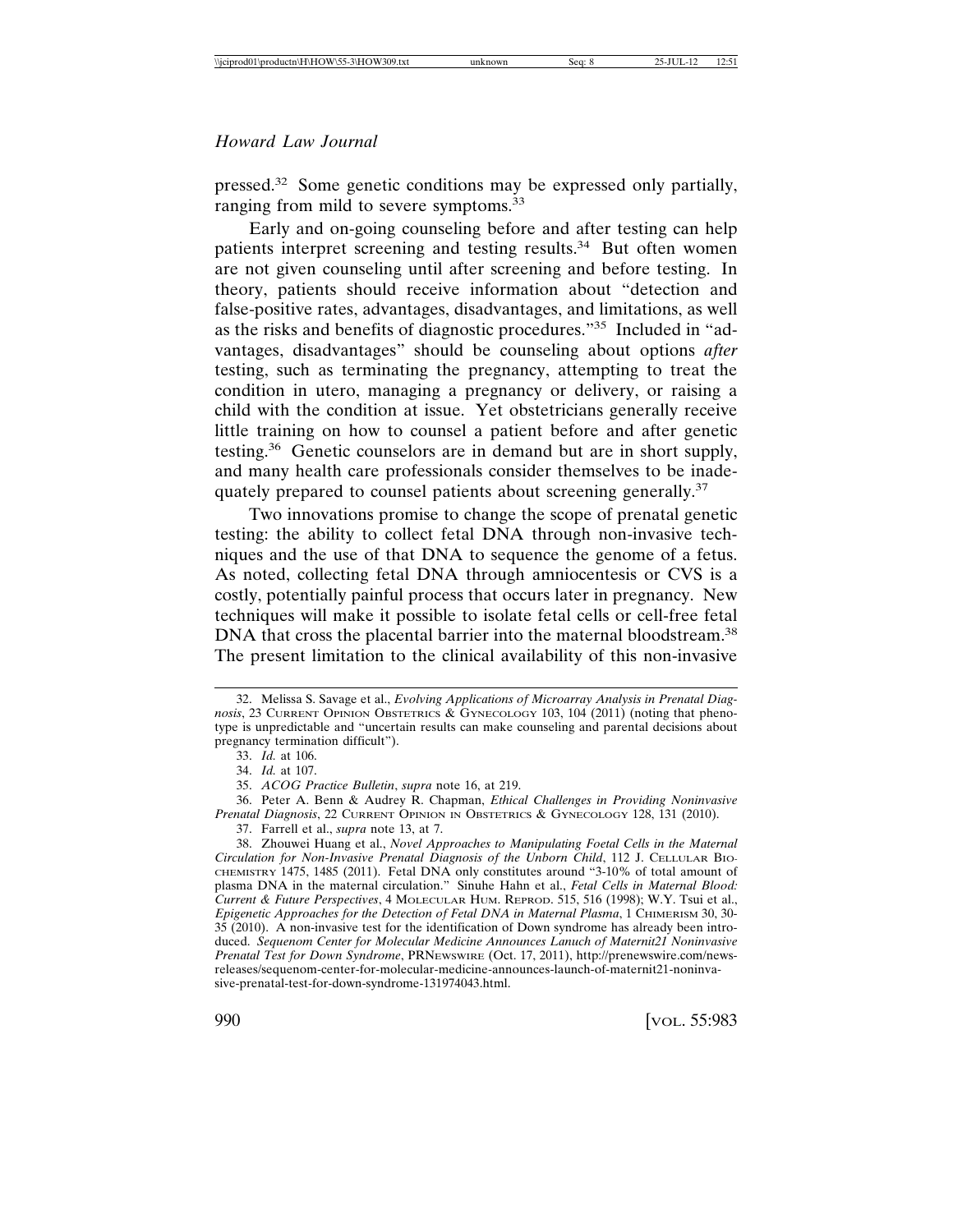testing is that there are no reliable markers for sorting fetal cells (or DNA from fetal cells) and DNA of the mother or of prior pregnancies.39 When a reliable fetal cell marker can be used, only ten milliliters of maternal blood, collected at eight to twelve weeks of gestation,<sup>40</sup> will be needed to analyze fetal  $DNA$ ,<sup>41</sup> Moreover, new  $DNA$ sequencing technologies, and whole genome sequencing, will reveal to parents information beyond diagnoses of severe genetic disorders.<sup>42</sup> Whole genome sequencing, when part of clinical care, will also "produce variants of unknown significance, non-medical genetic markers, carrier statuses, susceptibility genes, and genes expressing conditions with late onset."<sup>43</sup> Many believe non-invasive testing, paired with advances in sequencing, will soon become the standard: it will become cost-effective<sup>44</sup> and ultimately accessible to practicing obstetricians, potentially for use in lieu of current screening.<sup>45</sup>

Perhaps as important as these scientific developments, the legal infrastructure exists to support the introduction of non-invasive testing and whole gene sequencing in clinical settings. As the next two sections explain, the regulation of testing can accommodate changes in technology; the tort system penalizes physicians as negligent who do not offer testing; and health care reform portends incentives to pay for screening and testing.

<sup>39.</sup> Michele G. Curtis et al., *Flow Cytometric Methods for Prenatal & Neonatal Diagnosis*, 363 J. IMMUNIZATION METHODS 198, 198-209 (2011); Ying Li et al., *Detection of Paternally Inherited Fetal Point Mutations for B- Thalassemia Using Size-Fractionated Cell-Free DNA in Maternal Plasma*, 293 J. AM. MED. ASS'N. 843, 844 (2005).

<sup>40.</sup> Cell-free fetal DNA can be detected in maternal serum at as early as five weeks of gestation. Y.M. Lo et al., *Presence of Fetal DNA in Maternal Plasma & Serum*, 350 LANCET 485, 485-87 (1997).

<sup>41.</sup> *See* Carolyn Jacobs Chachkin, *What Potent Blood: Non-Invasive Prenatal Genetic Diagnosis and the Transformation of Modern Prenatal Care*, 33 AM. J.L. & MED. 9, 20 (2007).

<sup>42.</sup> Donley et al., *supra* note 31, at 1; W. Gregory Feero et al., *Genomic Medicine—An Updated Primer,* 362 NEW ENG. J. MED. 2001, 2001 (2010) (describing the basic innovations in genomic medicine); Geoffrey Carr, *Biology 2.0, A Special Report on Human Genome*, Econo-MIST, June 17, 2010, http://www.economist.com/node/16349358 (describing the speed of development of and reduced cost of sequencing technology).

<sup>43.</sup> Donley et al., *supra* note 31, at 2; *see infra* Part III (discussing the relationship of whole genome sequencing to informed consent and decision-making in prenatal genetic testing).

<sup>44.</sup> As Professor Jaime King explains, the cost of invasive testing is likely to decrease. Technology will evolve to allow testing of multiple regions of DNA, and DNA sequencing is becoming cheaper. Jaime King, *And Genetic Testing for All . . . The Coming Revolution in Non-Invasive Prenatal Genetic Testing*, 42 RUTGERS L.J. (forthcoming 2011).

<sup>45.</sup> King argues that if testing is used to confirm screening, then some women are likely to have testing if it means faster results at no physical risk. *Id.* at n.96.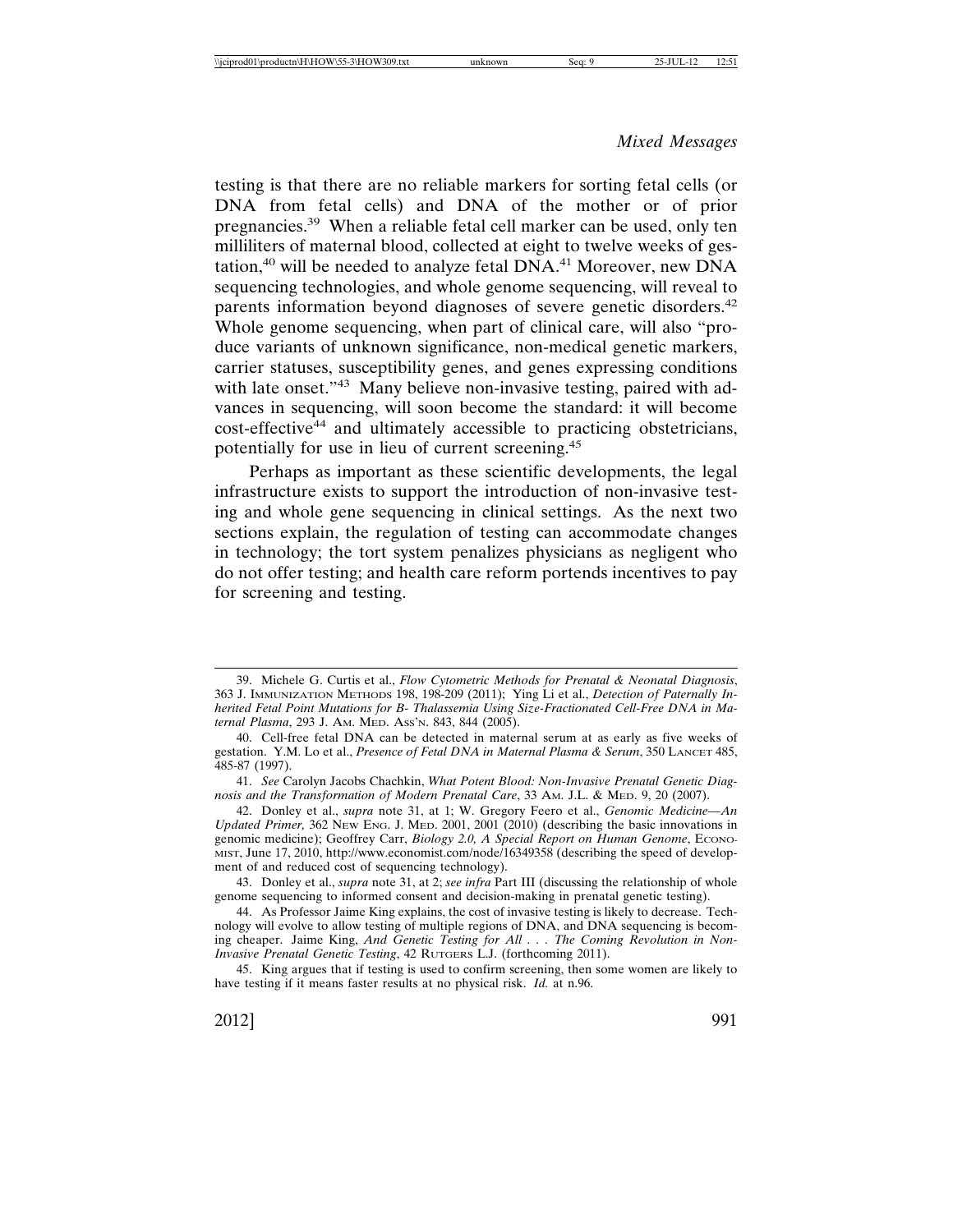#### B. Federal Regulation and the ACA

Early legislation wrestled with tensions around the voluntariness of testing, the content of information and counseling patients received, and the instances in which amniocentesis should be performed. Congress passed the now-repealed National Genetic Diseases Act in 1976, which provided detailed regulations and separate grants to the states to establish programs for genetic services. $46$  By the 1980s, this funding was folded into the Maternal and Child Health Services Block Grant, forcing genetic services programs to compete for funding with programs for maternal and child health and for children with special needs, among others.<sup>47</sup> In the 1990s, the Secretary of Health and Human Services (HHS) retained authority to develop genetic research and other programs, but with no clear source of funds for the Secretary to draw upon.<sup>48</sup>

Contemporary federal legislation addresses non-discrimination based on genetic information and support services for families caring for children with genetic conditions. For example, in 2008, Congress passed the Genetic Information Nondiscrimination Act (GINA) and the Prenatally and Postnatally Diagnosed Conditions Awareness Act (PPDCA). At the risk of oversimplification, $49$  GINA forbids certain employers and group health plans or health insurance issuers from discriminating against individuals based on their genetic information.50 The PPDCA enables the Secretary of HHS to issue grants to organizations that collect information on genetic disorders and assist

<sup>46.</sup> Ellen Wright Clayton, *What the Law Says About Reproductive Genetic Testing and What It Doesn't, in* WOMEN AND PRENATAL TESTING: FACING THE CHALLENGES OF GENETIC TECHNOLOGY 131, 134 (Karen H. Rothenberg & Elizabeth J. Thomson eds., 1994).

<sup>47.</sup> *Id.* at 134-35.

<sup>48.</sup> *Id.* at 135.

<sup>49.</sup> For further explanation of the provisions of GINA and debates surrounding its enactment and enforcement, see Kathy L. Hudson et al., *Keeping Pace with the Times—The Genetic Information Nondiscrimination Act of 2008*, 358 NEW. ENG. J. MED. 2661 (2008) (describing the provisions of GINA); Amy L. McGuire & Mary Anderlik Majumder, *Two Cheers for GINA?*, 1 GENOME MED. 6.1, 6.1 (2009) (summarizing the debates around GINA); Jessica L. Roberts, *The Genetic Information Nondiscrimination Act as an Antidiscrimination Law*, 86 NOTRE DAME L. REV. 597, 601 (2011) (analyzing GINA's approach to discrimination).

<sup>50.</sup> Genetic Information Nondiscrimination Act of 2008, Pub. L. No. 110-233, § 202(a)(2), 122 Stat. 881, 882 (2008). Title I of GINA forbids insurers from using genetic information as the basis for a denial of coverage as a preexisting condition. *Id.* § 102(b)(1)(B). Title II of GINA prohibits employers with fifteen or more employees from requesting, requiring, purchasing or disclosing employee genetic information. Recently, the Equal Employment Opportunity Commission issued final regulations interpreting GINA's requirements of employers. *See generally* Thomas H. Christopher et al., *EEOC Issues Final Regulations on Genetic Discrimination in the Workplace*, 36 EMPLOYEE RELATIONS L.J. 45 (2011) (describing the regulations and guidance by the EEOC).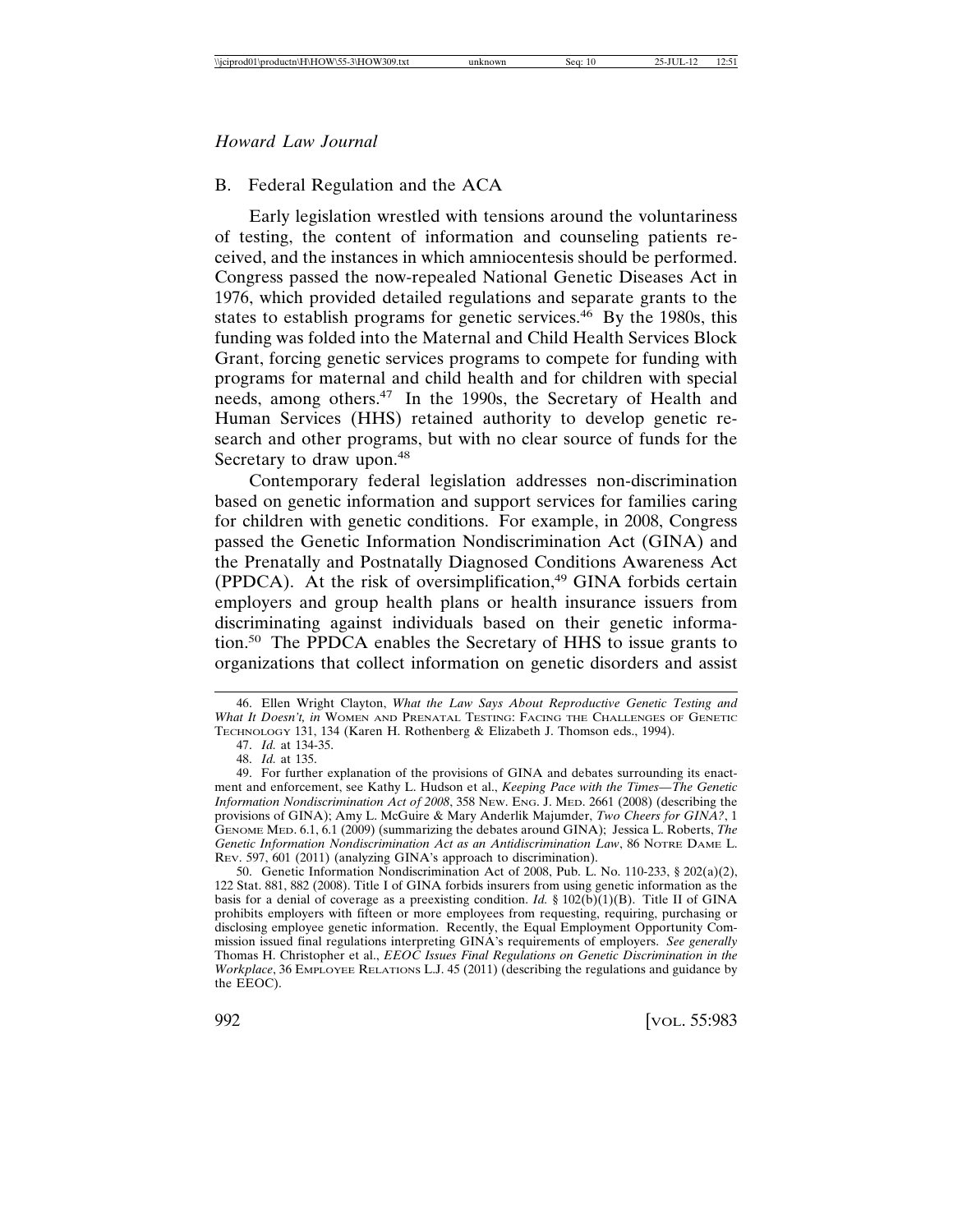families raising children with Down syndrome or other prenatally or postnatally diagnosed conditions.<sup>51</sup> The purpose of the PPDCA was to give prospective parents accurate information so that they could make thoughtful decisions about raising children with certain genetic disorders.<sup>52</sup> Indeed, the PPDCA reflects a bi-partisan effort that brought together pro-life, pro-choice, and disability advocates around the important goal of supporting parents caring for children with genetic conditions.<sup>53</sup>

In 2001, the Department of HHS Advisory Committee on Genetic Testing recommended FDA oversight over certain genetic tests (prenatal or otherwise) in a report titled, *Enhancing the Oversight of* Genetic Tests.<sup>54</sup> Federal intervention is decidedly on the side of fostering access to genetic information and reducing what Congress has perceived as harmful consequences of that information, such as discrimination.

There is also federal willingness to fund some testing and screening services. Medicaid programs cover the costs of prenatal genetic screenings in thirty-six states and the District of Columbia<sup>55</sup> and testing in forty-seven states for particular categories of women. In addition, Medicaid programs in twenty-four states cover the costs of genetic counseling.<sup>56</sup> Although state Medicaid programs vary, Congress has made clear that testing and abortion are not synonymous.

<sup>51.</sup> Support services include education programs for health care providers, a hotline for parents, and an information distribution center. The PPDCA also establishes a national registry of families willing to adopt children with genetic conditions. Prenatally & Postnatally Diagnosed Conditions Awareness Act, Pub. L. No. 110-374, § 3, 122 Stat. 4051, 4051-54 (2008) (amending the Public Health Service Act 42, U.S.C. § 254c-8(e) (2006)).

<sup>52.</sup> *See* John F. Muller, *Disability, Ambivalence, and the Law*, 37 AM. J.L. & MED. 469, 477 (2011).

<sup>53.</sup> *Id.* Muller critiques the PPDCA for emphasizing distribution of accurate information but not for giving guidance to parents about how to act upon that information. *Id.* at 478.

<sup>54.</sup> Secretary's Advisory Committee on Genetic Testing, 65 Fed. Reg. 76,643, 76,643 (Dec. 7, 2000). The report called for test-specific fact sheets that would include the definition and purpose of each test; the condition tested and the test's clinical utility; and the cost of the test and billing/reimbursement information. Secretary's Advisory Committee on Genetic Testing, 65 Fed. Reg. 77,631, 77,632 (Dec. 12, 2000).

<sup>55.</sup> USHA RANJI ET AL., HENRY J. KAISER FAM. FOUND., STATE MEDICAID COVERAGE OF PERINATAL SERVICES: SUMMARY OF STATE FINDINGS 14 (2009), *available at* http://www.kff.org/ womenshealth/upload/8014.pdf.

<sup>56.</sup> COMM. ON PREVENTIVE SERVS. FOR WOMEN, INST. OF MED., CLINICAL PREVENTIVE SERVICES FOR WOMEN: CLOSING THE GAPS 61 (2011) [hereinafter CLINICAL PREVENTIVE SER-VICES FOR WOMEN: CLOSING THE GAPS], *available at* http://www.nap.edu/catalog.php?record\_ id=13181.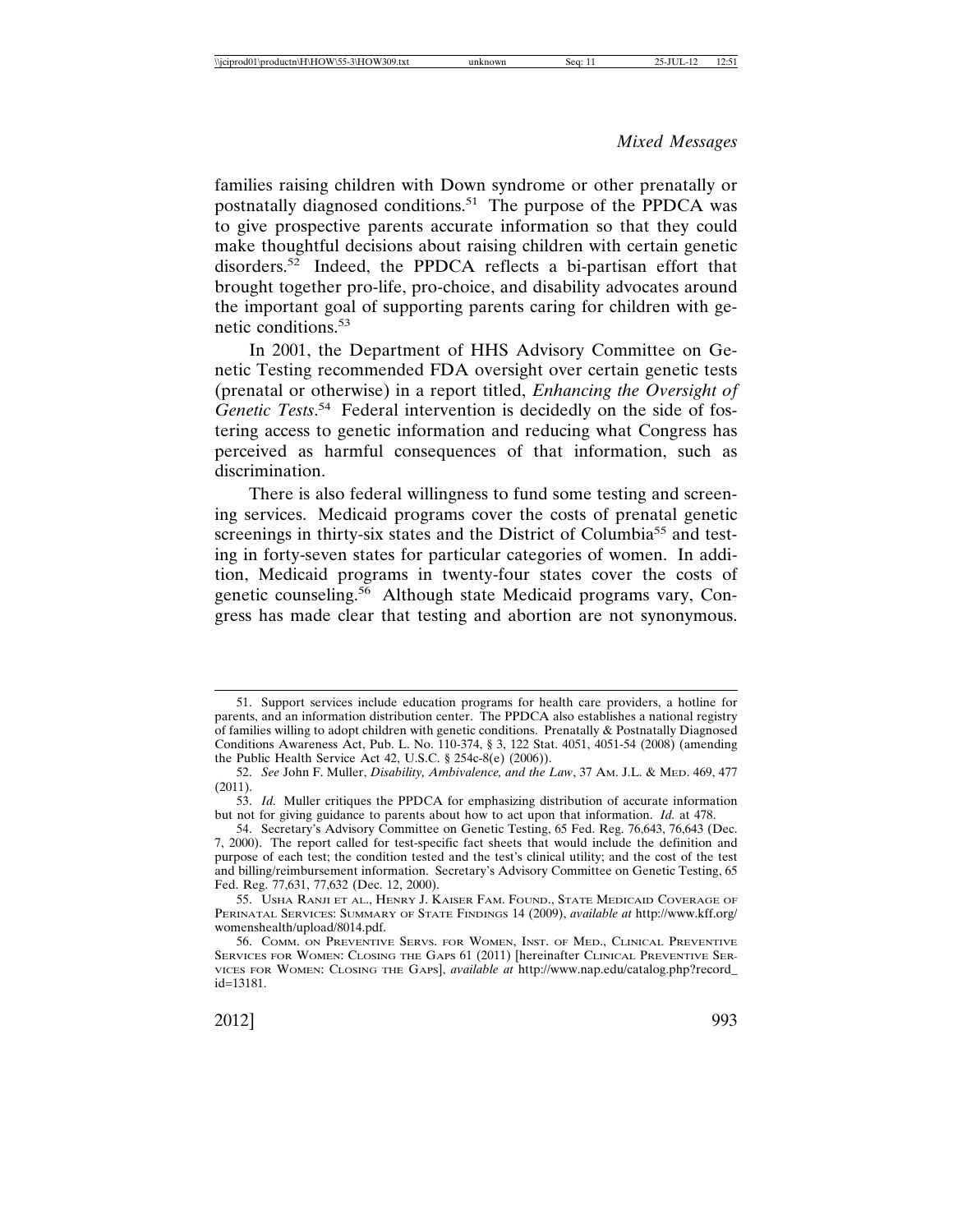#### *Howard Law Journal*

No Medicaid programs may cover abortion costs unless the mother's life is in danger or the pregnancy arises from rape or incest.<sup>57</sup>

The ACA will expand testing and screening services by increasing Medicaid coverage. The ACA promises to provide new health insurance coverage to approximately thirteen million women of childbearing age through extending Medicaid eligibility<sup>58</sup> or through statebased exchanges.59 The expansion of Medicaid will be of significant value to pregnant women: over forty percent of U.S. women rely on Medicaid for prenatal care.<sup>60</sup> By introducing higher incomes caps for Medicaid eligibility, even more women will qualify for low-cost or free testing and screening.<sup>61</sup>

The ACA also outlines requirements of what "essential benefits" health insurance plans must offer without cost-sharing (co-payments, co-insurance, or deductibles, for example). Maternity and newborn care is an essential health care benefit, although the ACA does not explicitly reference prenatal genetic testing or screening.<sup>62</sup> In December, the Obama Administration decided that each state, rather than the Secretary of HHS, would determine the definition and scope of essential benefits, leaving the inclusion of testing and screening as prenatal care for states to determine.<sup>63</sup>

*Id.*

59. *Id.* at 1 ("Uninsured individuals with incomes above 138% FPL will be able to purchase coverage in new state-based insurance exchanges that will act as marketplaces, open to all qualifying, uninsured individuals and small businesses with up to 100 employees.").

60. *Id.* Although federal law requires coverage of pregnant women with family incomes up to 133% of the FPL, states may permit higher-income thresholds. *Id.* States like Texas and South Carolina, with over fifty percent of the state's pregnant women relying on Medicaid, permit women with 185% of the FPL to qualify for Medicaid. *Id.* at 5, 11.

61. Alina Salganicoff & Jane An, *Making the Most of Medicaid: Promoting the Health of Women and Infants with Preconception Care*, 18 WOMEN's HEALTH ISSUES S41, S41-46 (2008); Chachkin, *supra* note 41, at 44 (citing a survey of forty-six state Medicaid programs that cover amniocentesis or CVS).

62. Patient Protection and Affordable Care Act, Pub. L. No. 111-148, § 1302(b)(1)(D), 124 Stat. 119, 163 (2010).

63. *Id.* § 1302(b)(2)(3); Robert Pear, *Health Care Law Will Let States Tailor Benefits,* N.Y. TIMES, Dec. 16, 2011, at 1.

<sup>57.</sup> *Id. See infra* Part II.A (describing the Hyde Amendment).

<sup>58.</sup> USHA RANJI ET AL., HENRY J. KAISER FAM. FOUND., FOCUS ON HEALTH REFORM 1, 6 n.1 (2010), *available at* http://www.kff.org/healthreform/upload/8021.pdf:

The ACA will expand health care coverage to many of the nation's uninsured by extending Medicaid eligibility to all qualifying individuals with incomes up to 138% of the federal poverty level (FPL).

<sup>. . . .</sup> Legislation extends Medicaid coverage to all individuals with incomes up to 133% of the poverty level (FPL) and includes a provision to disregard first 5% of income, effectively extending Medicaid to all individuals with incomes up to 138% FPL.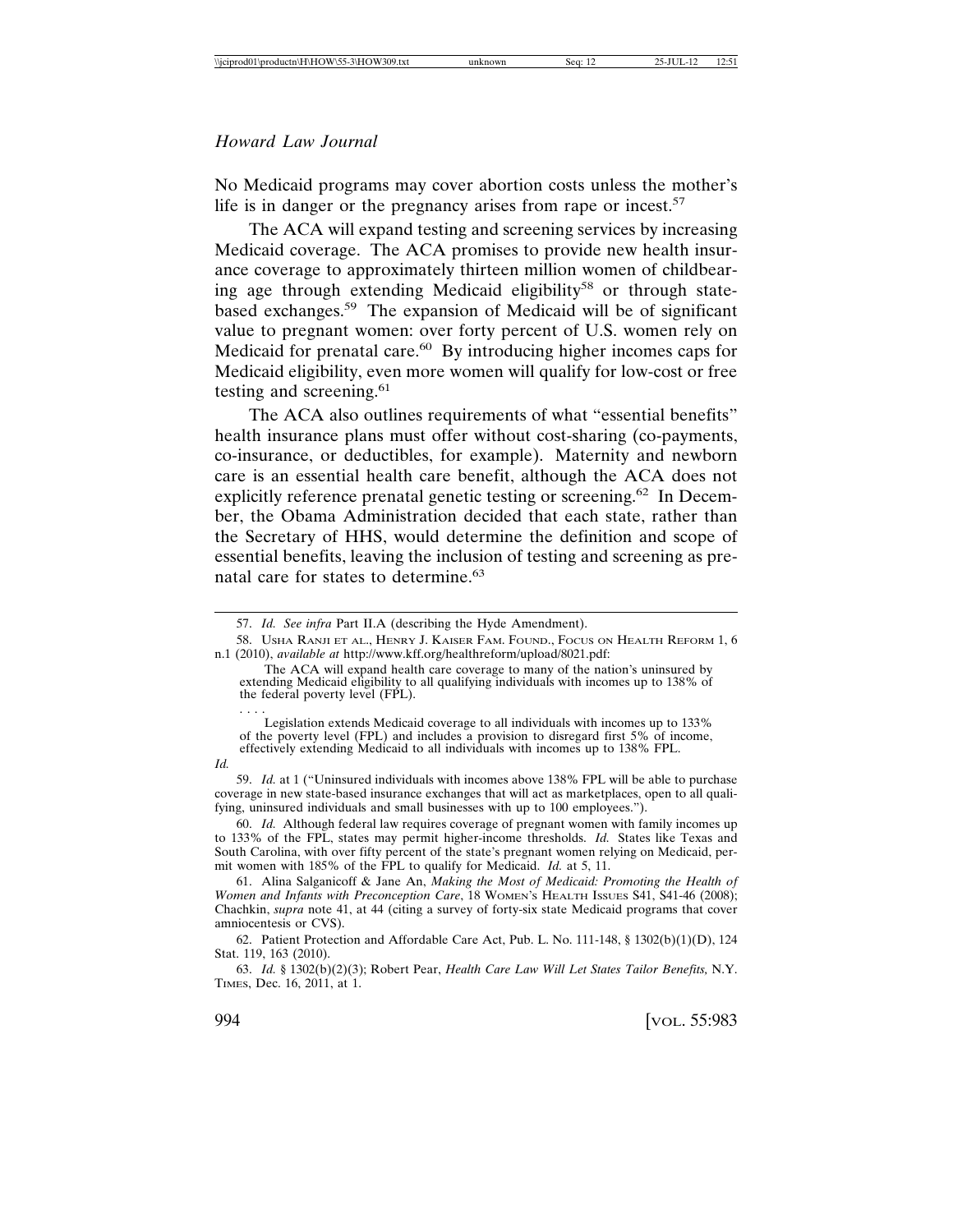Prenatal genetic testing and screening might also be part of the preventive services that qualified health plans must cover.<sup>64</sup> The definitions and scope of preventative services were set out in guidelines issued by the Health Resources and Services Administration (HRSA). In August 2011, the Secretary of HHS approved the guidelines submitted by the HRSA. Among other important features,<sup>65</sup> the regulations include a well-woman visit, which incorporates prenatal care, in the definition of preventative treatment.<sup>66</sup> Although neither the guidelines nor the recommendations spell out what prenatal care involves, an Institute of Medicine (IOM) report, on which the HRSA relied, suggests that screening and testing are part of prenatal care.<sup>67</sup> In describing the routine coverage of private plans and public programs, the IOM report stated: "Pregnant women should receive . . . prenatal screening and testing for neural tube defects (for all women at elevated risk) and chromosomal abnormalities (for all women age 35 years and older), including, but not limited to amniocentesis, chorionic villus sampling, and ultrasound."<sup>68</sup>

These recommendations represent the present consensus among health care professionals about which women should have testing or screening (women of advanced maternal age) and for what conditions (disorders that traditional technologies can recognize). Because the IOM Committee on Preventative Services for Women is tasked with "regularly updating the preventative screenings and services to be considered," recommendations on genetic testing and screening can

<sup>64.</sup> *See* Patient Protection and Affordable Care Act §1001. Employers will also be able to adjust the premiums of health plans they offer employees based on employee involvement in wellness and preventative care programs. CLINICAL PREVENTIVE SERVICES FOR WOMEN: CLOS-ING THE GAPS, *supra* note 56, at 15.

<sup>65.</sup> Preventative services also include contraceptive methods and counseling; screening for gestational diabetes; human papillomavirus testing; counseling for sexually transmitted infections; counseling and screening for human immune-deficiency virus; breastfeeding support, supplies and counseling; and screening and counseling for interpersonal and domestic violence. U.S. Dep't of Health & Human Servs., *Women's Preventive Services: Required Health Plan Coverage Guidelines, Affordable Care Act Expands Prevention Coverage for Women's Health and Well-Being*, HRSA, http://www.hrsa.gov/womensguidelines (last visited Mar. 8, 2012).

<sup>66.</sup> CLINICAL PREVENTIVE SERVICES FOR WOMEN: CLOSING THE GAPS, *supra* note 56, at 12.

<sup>67.</sup> U.S. Dep't of Health & Human Servs., *supra* note 65. The IOM formed a committee to analyze preventative services for women and to consult organizations and individuals. The comments refer to genetic screening of parent, as a preventative measure, but not to genetic testing or screening of fetuses.

<sup>68.</sup> CLINICAL PREVENTIVE SERVICES FOR WOMEN: CLOSING THE GAPS, *supra* note 56, at 56-57.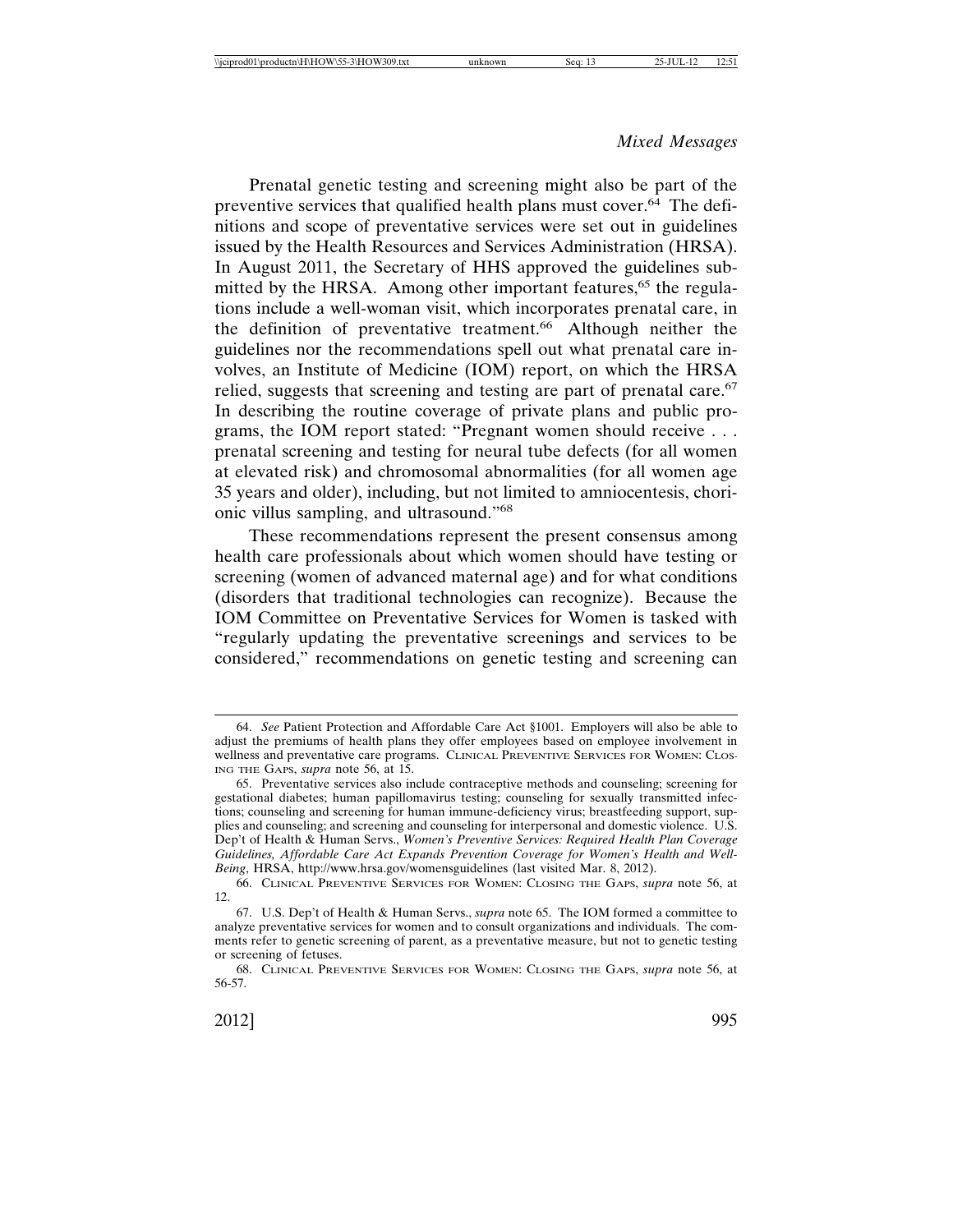change over time and may create a forum in which new technology will influence revisions of HHS policy.<sup>69</sup>

## C. Examples of State Regulation

Like the federal government, states generally do not regulate the specifics of prenatal genetic testing and screening and do not typically regulate how health care professionals offer screening or explain or treat genetic disorders.70 However, the rules governing health care insurance practices, the tort system, and the regulation of genetic counselors reflect current trends in clinical care.

First, some states regulate what screening and testing services must be included in benefit plans.71 For example, California, Massachusetts, Ohio,<sup>72</sup> and Washington<sup>73</sup> explicitly require health insurance plans to cover prenatal genetic testing and screening, while Louisiana and Illinois require limited insurance coverage for screenings of particular disorders. California requires that all plans covering prenatal care must include a maternal blood screen and genetic testing for particular disorders.74 The Massachusetts health insurance program, which provides state insurance for those earning below 200% of the federal poverty line, covers amniocentesis and all pregnancy costs.<sup>75</sup> Louisiana only requires insurance plans to cover screening for cleft lift/palate,76 and Illinois requires insurance plans to cover prenatal

<sup>69.</sup> *Id.* at 1.

<sup>70.</sup> California and Iowa are exceptions in this regard: both states require obstetricians to give women an opportunity to screen for genetic and other anomalies. CAL. HEALTH & SAFETY CODE § 124980 (Deering 2012); IOWA CODE § 136A.1 (2011).

<sup>71.</sup> Whether services are covered by an insurance plan usually depends on whether the service is "medically necessary" or indicative of the standard of care. Chachkin, *supra* note 41, at 39. The norm is for insurance companies, not the state, to define "medically necessary." State laws, if they speak to the issue, define "medically necessary" broadly. For example, the Illinois Department of Insurance defines medically necessary services as "health care services and supplies provided by a health care provider appropriate to the evaluation and treatment of disease, condition, illness or injury and consistent with the applicable standard of care, including the evaluation of experimental and/or investigational services, procedures, drugs or devices." ILL. DEP'T OF INS., ILLINOIS INSURANCE FACTS: MEDICAL NECESSITY 1 (2010), *available at* http:// insurance.illinois.gov/healthinsurance/MedicalNecessity.pdf.

<sup>72.</sup> OHIO REV. CODE ANN. § 1751.01 (LexisNexis 2012); OHIO ADMIN. CODE § 5101:3-4-07 (2012). *But see* OHIO REV. CODE ANN. § 4112.01(B) (LexisNexis 2011) (stating that an employer is not required to pay for health insurance benefits for an abortion where the mother's life is not in danger).

<sup>73.</sup> WASH. REV. CODE ANN. § 48.21.244 (LexisNexis 2012); WASH. REV. CODE ANN. § 48.44.344 (LexisNexis 2012); WASH. REV. CODE ANN. § 48.46.375 (2012).

<sup>74.</sup> CAL. INS. CODE §§ 10123.184, .9 (Deering 2012).

<sup>75. 130</sup> MASS. CODE REGS § 522.005 (2012).

<sup>76.</sup> LA. REV. STAT. ANN. § 22:1026 (2012).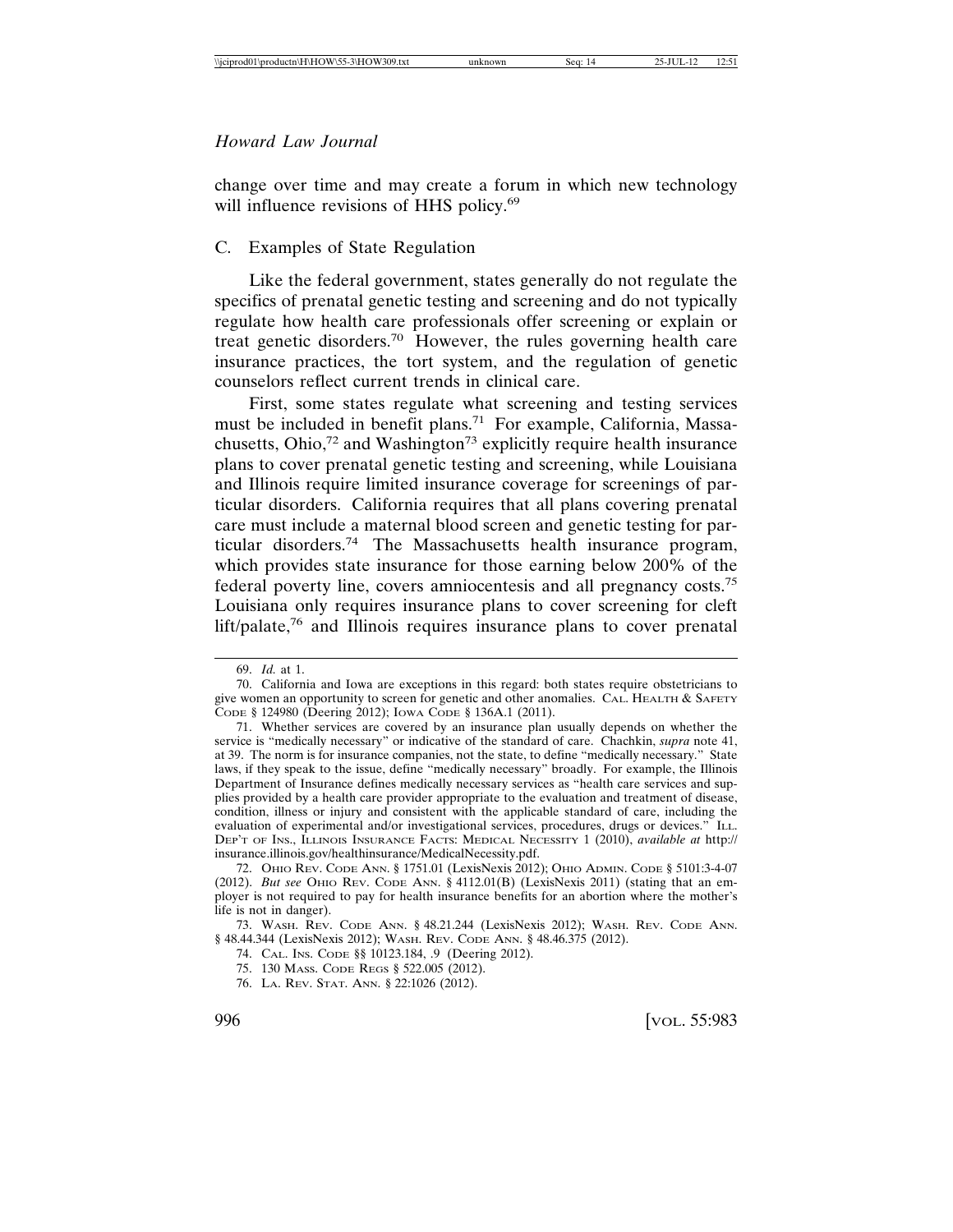HIV screenings.77 Alabama, Arkansas, Minnesota, New Hampshire, and Wisconsin appear to require coverage of prenatal genetic testing and screening because they require insurers to cover prenatal care that is medically necessary.<sup>78</sup> Generally, insurers cover amniocentesis or CVS for women over age thirty-five or with indicative family histories and positive screens, although companies differ in how they define "medically necessary" genetic testing and screening.<sup>79</sup>

Second, the growth of genetic testing and screening has influenced changes to the licensure of genetic counselors across the country. Thirteen states have statutes dealing with licensing genetic counselors, and six more states are debating licensing laws.<sup>80</sup> The language of state statutes is based, sometimes verbatim, on recommendations by the National Society of Genetic Counselors (NSCG).81 For example, Delaware's law establishes a Genetic Counselor Advisory Council to issue regulations and to review license applications.82 In 2006, the National Conference of State Legislatures encouraged states to enumerate the services licensed genetic counselors must provide and distributed a policy brief for states to follow.<sup>83</sup>

Finally, in most states patients may sue physicians in tort for failing to test or screen if a child is born with a physical or genetic disabil-

80. Jessica L. Mester et al., *Perceptions of Licensure: A Survey of Michigan Genetic Counselors*, 18 J. GENETIC COUNS. 357, 358-365 (2009) (citing laws of California, Delaware, Hawaii, Illinois, Indiana, Massachusetts, New Jersey, New Mexico, Oklahoma, South Dakota, Tennessee, Utah, and Washington).

81. *State Licensure for Genetic Counselors*, NAT'L SOC'Y OF GENETIC COUNSELORS, http:// www.nsgc.org/Advocacy/StateLicensureforGeneticCounselors/tabid/320/Default.aspx (last visited Jan. 8, 2012).

<sup>77. 215</sup> ILL. COMP. STAT. ANN. 5/356z.1 (LexisNexis 2012).

<sup>78.</sup> *See, e.g.*, N.H. REV. STAT. ANN. § 417-D:2-a (Lexis Nexis 2012) ("Insurers shall not deny payment for services that are within standards of . . . generally accepted medical practice as reflected by scientific and peer medical literature and recognized within the organized medical community in the state of New Hampshire."). *But see* Wis. ADMIN. CODE COMM'R OF INS. § 8.72(14)(a) (2012) (mandating companies cover "[p]renatal services normally associated with pregnancy").

<sup>79.</sup> Aetna, for example, will cover maternal serum screening in the first trimester, but considers serum screening in the second trimester to be experimental. *Clinical Policy Bulletin: Serum Marker Screening for Down Syndrome*, AETNA (Mar. 8, 2012, 8:55 PM), http://www.aetna. com/cpb/medical/data/400\_499/0464.html.

<sup>82.</sup> DEL. CODE ANN. tit. 24, § 1799I (2011). The statute also makes plain that applicants must have ABGC or ABMG certification and sets out grounds for disciplinary action, which include "illegal, competent or negligent conduct" or violation of the NSGC's code of ethics. *Id.* §§ 1799J, 1799P.

<sup>83.</sup> The Conference called on states to detail requirements for physician supervision of counselors, set out minimum qualifications for counselors, described penalties for unprofessional conduct, and addressed other issues, such as patients' confidentiality and continuing education for counselors. Alissa Johnson, *NCSL Genetics Brief: Genetic Counselor Licensing*, NAT'L CONF. OF STATE LEGISLATURES (July 2006), http://www.ncsl.org/default.aspx?tabid=14276.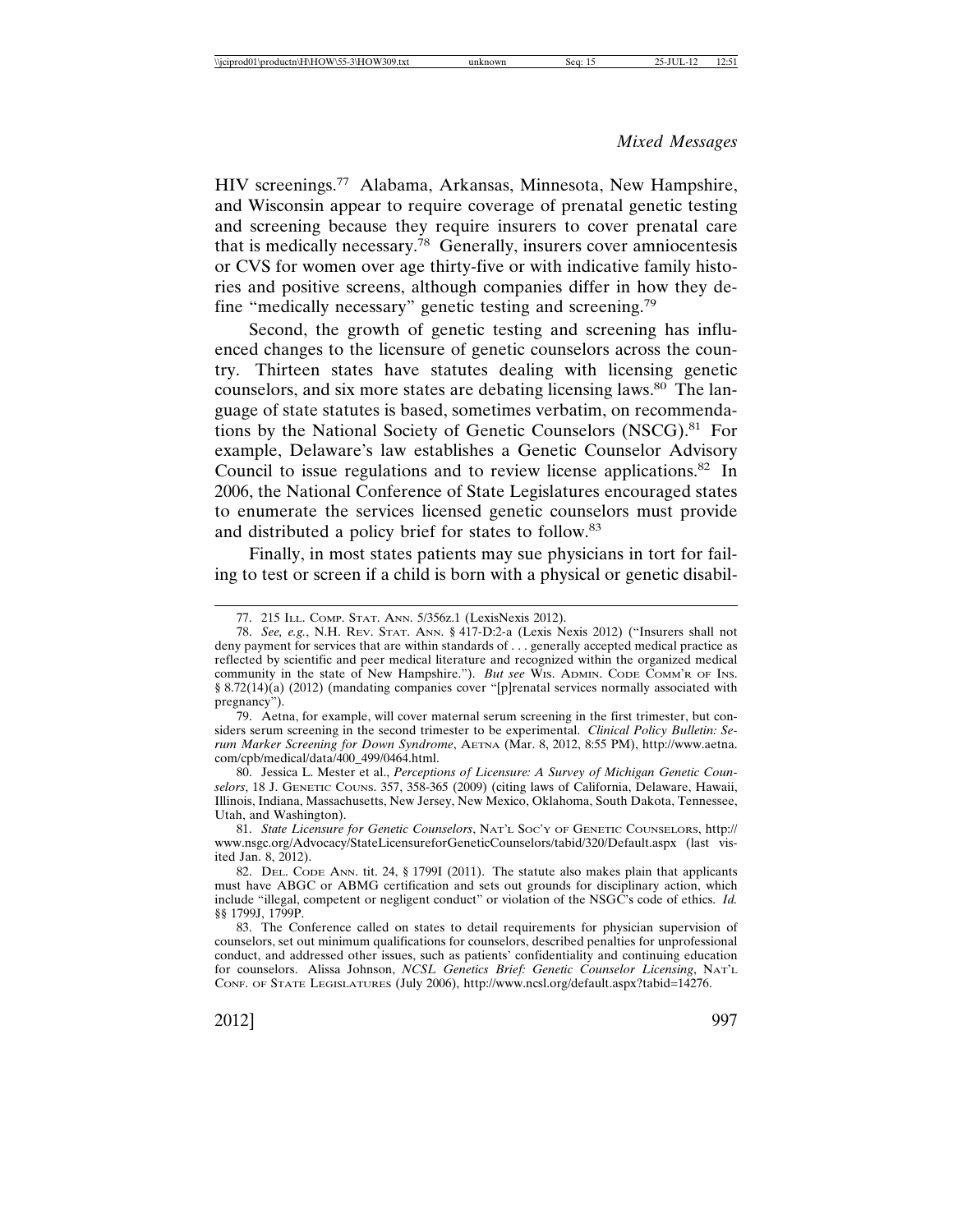ity. More than half of states permit wrongful birth actions:<sup>84</sup> suits for damages brought by the parents who claim that their child's birth would have been prevented but for the negligence of the defendant physician, who failed to disclose testing options or failed to provide the correct test results.85 By contrast, most state courts will not permit children to bring wrongful life claims.<sup>86</sup> Wrongful life claims are actions brought by the child for damages associated with his or her birth on the theory that but for the defendant physician's negligence, he or she would have never have been born.<sup>87</sup>

The paucity of regulation at state and federal levels creates space for the introduction of new forms of testing and DNA sequencing as part of routine prenatal care. As the next Part highlights, there is the opposite regulatory response to abortion, where laws closely scrutinize the information given to patients and pregnant women's choices.

## II. THE DECLINING AVAILABILITY OF ABORTION SERVICES

As prenatal genetic testing and screening expand, abortion services have become less available, and abortion politics in the United States have never been more contentious. In the last several years, federal and state legislation has restricted abortion care on a number of fronts–reducing funding for services; banning the types or limiting the timing of procedures; imposing liability on providers through the regulation of facilities, licenses, and physician conduct; and requiring patients to submit to counseling, or other "informed consent" requirements, such as ultrasound viewing.<sup>88</sup> These laws have created a remarkably different picture of abortion accessibility over the last several decades, and legislation currently before statehouses foretell of additional restrictions.

87. *See Kuenzi*, 751 S.W.2d at 743.

<sup>84.</sup> *See* Wendy F. Hensel, *The Disabling Impact of Wrongful Birth and Wrongful Life Actions*, 40 HARV. C.R.-C.L. L. REV. 141, 160 (2005).

<sup>85.</sup> *See* Charo & Rothenberg, *supra* note 9, at 112; *see also* Wilson v. Kuenzi, 751 S.W.2d **R** 741, 743 (Mo. 1988).

<sup>86.</sup> *See* Jillian T. Stein, *Backdoor Eugenics: The Troubling Implications of Certain Damages Awards in Wrongful Birth and Wrongful Life Claims*, 40 SETON HALL L. REV. 1117, 1132, 1135 (2010); *see, e.g.*, Curlender v. Bio-Science Labs., 165 Cal. Rptr. 477, 481, 489-90 (Cal. Ct. App. 1980); Procanik v. Cillo, 478 A.2d 755, 762, 764 (N.J. 1984); Harbeson v. Parke-Davis, Inc., 656 P.2d 483, 496 (Wash. 1983); s*ee also* Kassama v. Magat, 368 Md. 113, 137, 138 (Md. 2002) (listing California, New Jersey, and Washington as states that recognize wrongful life claims).

<sup>88.</sup> *See* Erik Eckholm, *Several States Forbid Abortion After 20 Weeks*, N.Y. TIMES, June 27, 2011, at A10; s*ee also* Emily Bazelon, *The Reincarnation of Pro-Life*, N.Y. TIMES, May 29, 2011, at MM13.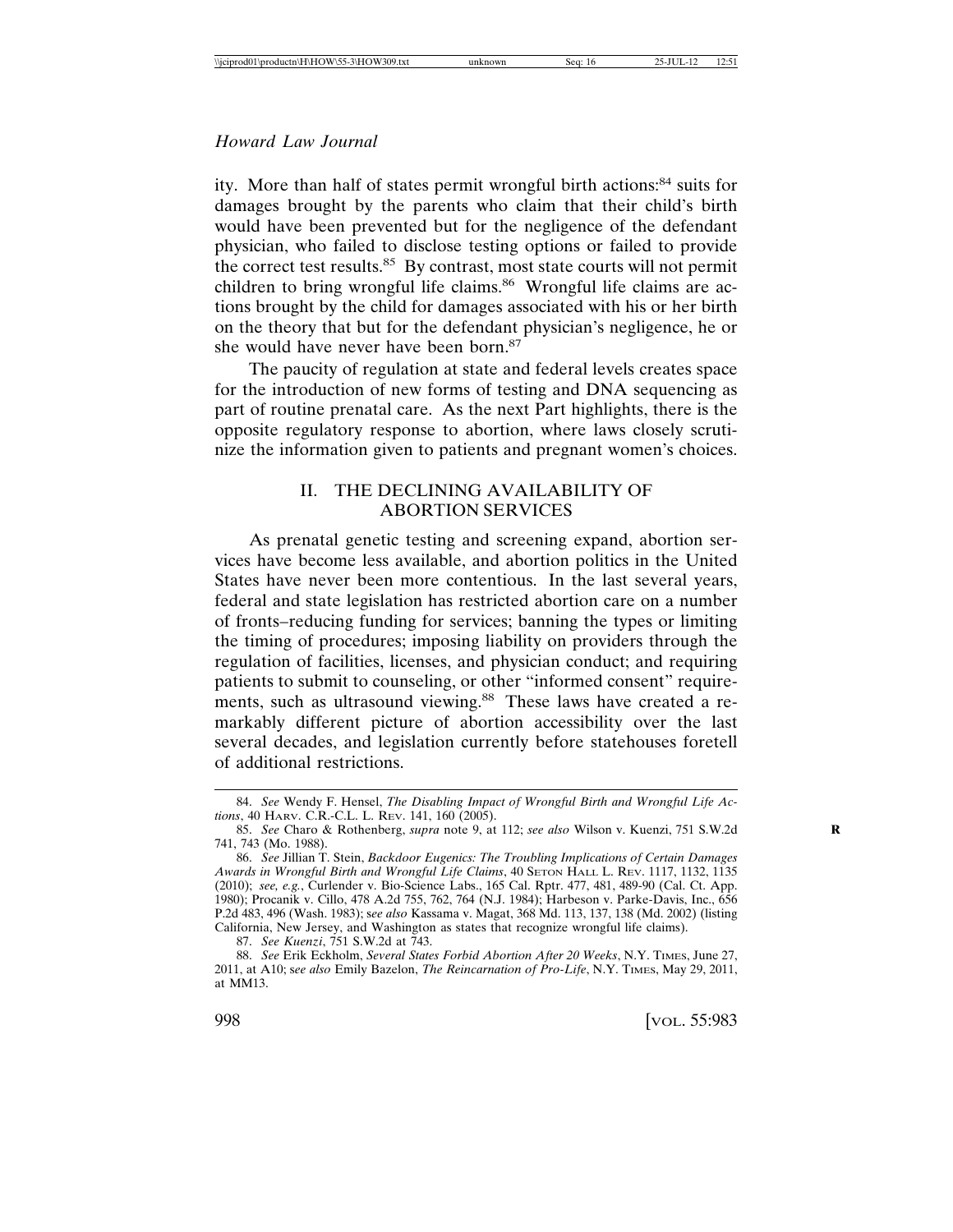Our purpose is to note the legal trends that have had real consequences for women's pregnancy choices. Terminating a pregnancy after discovering fetal anomaly has not only been a longstanding option, but also, in some cases, an important health care intervention.<sup>89</sup> However, the disassociation of abortion as health care has and will shape the choices pregnant women make after prenatal genetic testing.<sup>90</sup>

#### A. Funding

Who pays for abortion has been at the center of public debate for over thirty years and, as noted, was a sticking point in negotiations of the ACA. Known as the "Hyde Amendment," Congress has passed legislation every year since 1976 to exclude abortion from Medicaid coverage except when the woman's life is at risk or where pregnancy is the result of rape or incest.<sup>91</sup> Some states fund abortions (with state money) on broader grounds. But most states follow Hyde or ban state-based funding for any abortion services or referrals.<sup>92</sup> Fifteen states have taken the additional step of prohibiting insurance plans that cover public employees from offering abortion benefits.<sup>93</sup> Of states limiting public support for abortion, Mississippi and Virginia explicitly permit Medicaid funding for fetal abnormality.<sup>94</sup>

In 2009, a fresh battle over insurance coverage of abortion erupted in negotiations over new benefits plans operating under pro-

<sup>89.</sup> For example, testing can reveal information about fetal anomaly or other characteristics of the fetus that could threaten the mother's health. King, *supra* note 44, at 6.

<sup>90.</sup> B. Jessie Hill, *Reproductive Rights as Health Care Rights*, 18 COLUM. J. GENDER & L. 501, 502 (2009).

<sup>91.</sup> RANJI ET AL., *supra* note 58, at 2. Federal limits on abortion funding have been extended to plans for federal employees, participants in the Indian Health Service, and women in the military. *Id.*

<sup>92.</sup> NAT'L NETWORK OF ABORTION FUNDS, ABORTION FUNDING: A MATTER OF JUSTICE (2005), *available at* http://www.fundabortionnow.org/sites/default/files/exec\_summary\_abortion\_ funding\_a\_matter\_of\_justice.pdf (noting thirty-three states in 2005 did not permit use of state Medicaid or other public funds for low-income women's abortion services). Only four of the seventeen states that use public funds for abortion services do so voluntarily; the rest provide state funds because of a court order. *See also* Am. Civ. Liberties Union, *Public Funding for Abortion*, AM. CIV. LIBERTIES UNION, http://www.aclu.org/files/FilesPDFs/map.pdf (last visited Mar. 8, 2012) (map showing which states fund abortion for low-income women through a legislative act or because of a court order).

<sup>93.</sup> GUTTMACHER INST., STATE POLICIES IN BRIEF: RESTRICTING INSURANCE COVERAGE OF ABORTION (2012), *available at* http://www.guttmacher.org/statecenter/spibs/spib\_RICA.pdf (last updated Apr. 1, 2012). Two of these states, Louisiana and Tennessee, permit no abortion coverage, while the rest permit coverage for life endangerment only; for threat to life or health; and in instances of rape or incest. *Id.*

<sup>94.</sup> *See* GUTTMACHER INST., STATE POLICIES IN BRIEF: STATE FUNDING FOR ABORTION UNDER MEDICAID (2012), *available at* http://www.guttmacher.org/statecenter/spibs/ spib\_SFAM.pdf (last updated Apr. 1, 2012).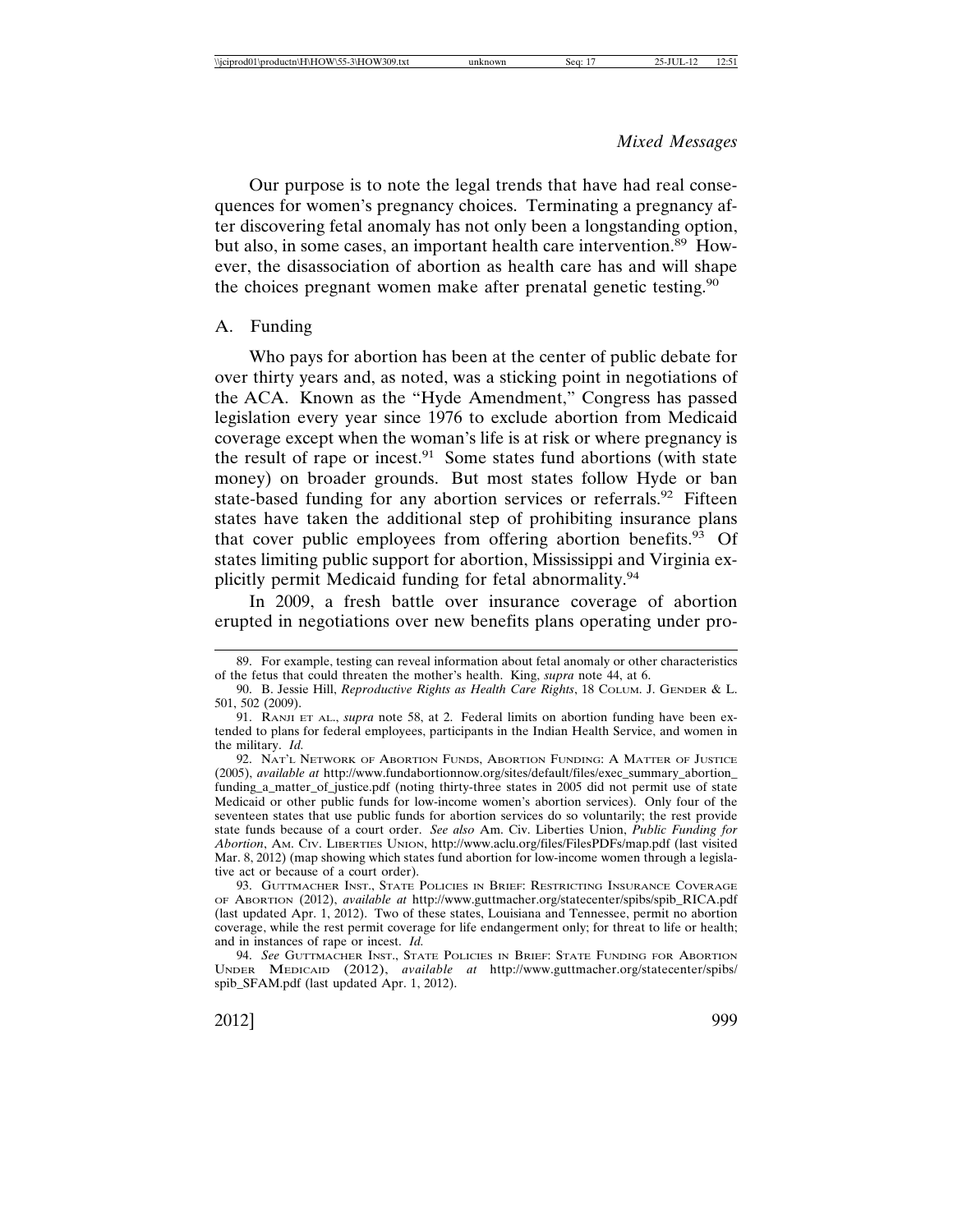posed state insurance exchanges.<sup>95</sup> The purpose of the exchanges is to help individuals and small businesses (those unlikely to avail of employer insurance plans or purchase benefits for employees) buy private health care coverage by creating a federally-subsidized, statebased market. Whether abortion would be offered by plans in new health care exchanges was controversial for all bills introduced in the House and the Senate, as well as the reconciliation bill approved by Congress and signed by President Obama.<sup>96</sup> The ACA reflects a tense compromise reached by the legislation's drafters, embodied in legislative language known as the Nelson Amendment.

The Nelson Amendment excludes abortion as an essential benefit offered by plans participating in state exchanges, except when a woman's life is threatened and in instances of rape or incest (the Hyde grounds).<sup>97</sup> Moreover, plans participating in state exchanges may offer abortion coverage but must comply with rules that ensure no federal money subsidizes that care.<sup>98</sup> First, insurers must offer at least one plan that does not cover abortion. Second, for plans that cover abortion, the insurance company must collect two premiums from plan members—one for abortion benefits and one for everything else.99 The cost of the abortion benefit must be at least one dollar per enrollee per month.<sup>100</sup> Finally, the ACA prohibits plans from discriminating against any physician participant that is unwilling to provide abortion care.<sup>101</sup> Fifteen states have already passed laws prohibiting insurance companies participating in state exchanges from offering

<sup>95.</sup> *See* Susan A. Cohen, *Insurance Coverage of Abortion: The Battle to Date & the Battle to Come*, 13 POL'Y REV. 1, 2 (2010), *available at* http://www.guttmacher.org/pubs/gpr/13/4/ gpr130402.pdf (summarizing the debate in Congress over the ACA's treatment of abortion).

<sup>96.</sup> The Senate Finance bill, for example, prohibited abortion coverage from being required as part of a minimum benefits package and required segregation of public funds in private payments for plans that cover abortion services on non-Hyde grounds. For a summary, see *Health Care Reform Proposals*, KAISER FAMILY FOUND., http://www.kff.org/healthreform/upload/health reform\_tri\_full.pdf (last modified Oct. 15, 2009).

<sup>97.</sup> Patient Protection and Affordable Care Act, Pub. L. No. 111-148,  $\S$  1303(a)(1)(A)(i), 124 Stat. 119 (2010).

<sup>98.</sup> *Id.* § 1303(a)(1)(B)(i).

<sup>99.</sup> *Id.* § 1303(a)(2)(B). The cost of the abortion benefit must be at least one dollar per enrollee per month. *Id.* § 1303(a)(2)(C)(ii)(II).

<sup>100.</sup> *Id.* Traditionally, abortion as a health care service offered by health insurance plans was considered a cost saving measure and thus had a negative actuarial value. *See generally* Roy G. Spece, Jr., *The Purpose Prong of* Casey*'s Undue Burden Test and its Impact on the Constitutionality of Abortion Insurance Restrictions in the Affordable Care Act or Its Progeny*, 33 WHITTIER L. REV. 77, 87-88 (noting earlier legislative attempts to inflate the actuarial figures associated with abortion and to ignore evidence of costs-savings with abortion coverage).

<sup>101.</sup> *See* Patient Protection and Affordable Care Act §§ 10104(c), 1303(b)(4). State insurance commissions will oversee the separate accounts into which insurance companies must deposit payments for abortion benefits. *Id.* §§ 10104(c), 1303(b)(2)(E)(i).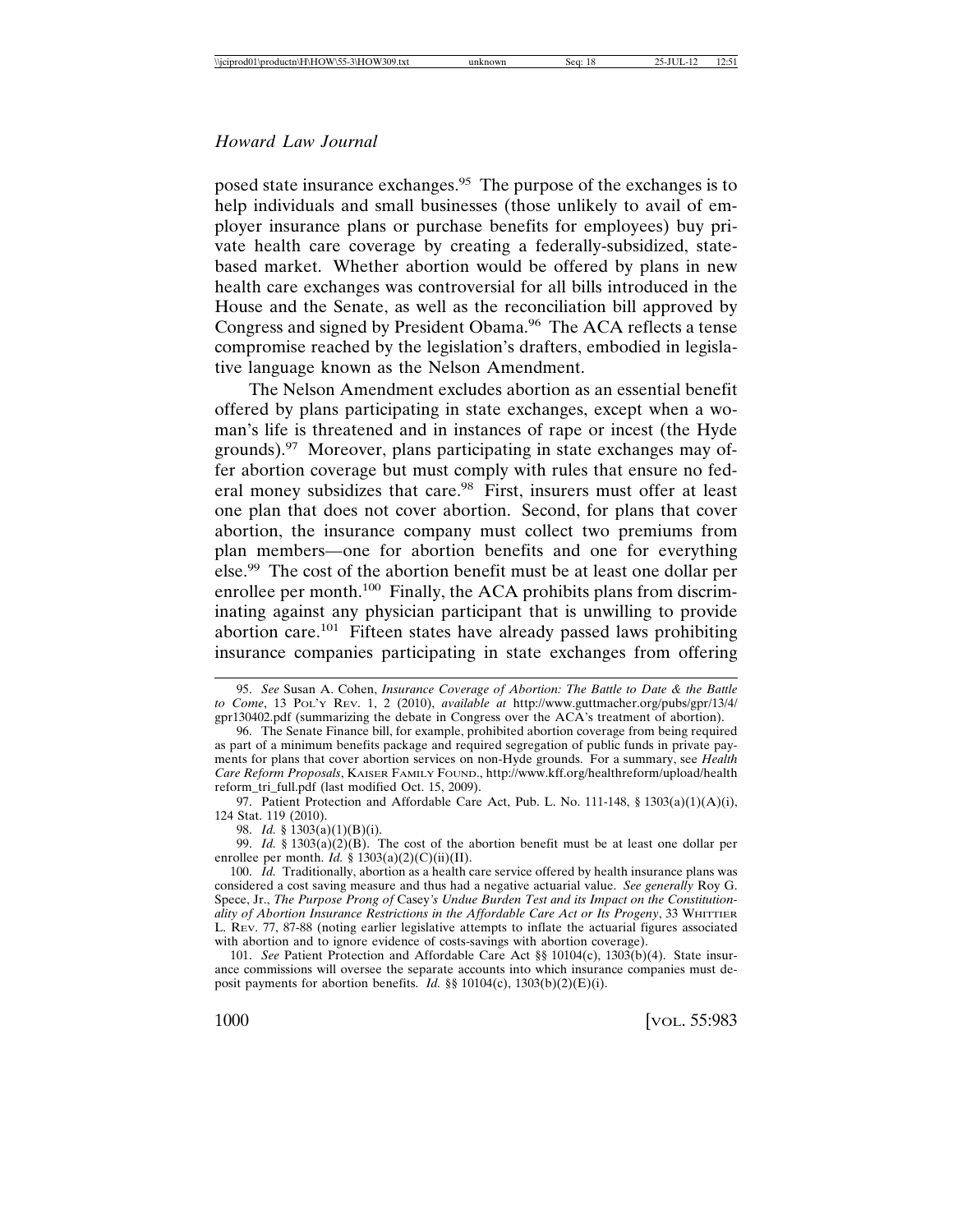any coverage for abortion services; another fifteen debated such laws in 2011.102

The combination of disincentives (administrative and financial) for insurance companies to offer abortion coverage<sup>103</sup> and the expansion of Medicaid with Hyde restrictions means that the number of women paying out-of-pocket will likely increase.<sup>104</sup> The ACA will create additional administrative costs for health insurance companies offering abortion care in state exchange plans, which companies are likely to pass to consumers in the form of higher premiums. Because consumers may not choose a more expensive plan,<sup>105</sup> some policy analysts suggest that insurers will cut abortion benefits in most plans to save  $costs<sub>106</sub>$  thus further marginalizing abortion.<sup>107</sup>

#### B. Conditioning Patient Choice

Unlike most medical procedures, states often require patients to observe waiting periods, for providers to deliver scripted counseling and information, and for women to view ultrasound images before an abortion.<sup>108</sup> Thirty-four states require counseling before a termination, with twenty-six of these states detailing what information women must receive. Twenty-six states require a waiting period between counseling and the abortion procedure. Most waiting periods are

<sup>102.</sup> Karmah Elmusa, *Map of the Day: States Banning Abortion Coverage*, MOTHER JONES, (June 29, 2011), http://motherjones.com/mojo/2011/06/map-state-abortion-coverage-ban. On the federal level, the House of Representatives passed the "No Taxpayer Funding for Abortion Act," which did not receive a Senate vote. H.R. 3, 112th Cong. (2011). The bill prevents employers from taking a tax deduction for insurance plans that include abortion coverage. It also prevents individuals from paying for plans that cover abortion with pretax dollars and flexible health spending accounts or claiming the federal medical care deduction. *Id.* §§ 101, 201, 202. 103. *See* Cohen, *supra* note 95, at 4.

<sup>104.</sup> In 2002, eighty-seven percent of private plans covered medically necessary abortions. The survey did not capture how many of the plans covered elective abortion that was not medically indicated. Adam Sonfield et al., *U.S. Insurance Coverage of Contraceptives and the Impact of Contraceptive Coverage Mandates, 2002*, 36 PERSP. SEXUAL & REPROD. HEALTH 72, 75-76 (2004), *available at* http://www.guttmacher.org/pubs/psrh/full/3607204.pdf.

<sup>105.</sup> An IOM report shows that even moderate co-pays for some preventative services "deter patients from receiving those services." CLINICAL PREVENTIVE SERVICES FOR WOMEN: CLOSING THE GAPS, *supra* note 56, at 19.

<sup>106.</sup> Cohen, *supra* note 95, at 2-4 (discussing ACA segregation rules and disincentives for abortion coverage).

<sup>107.</sup> For example, abortion was explicitly left out of the IOM's considerations of what women's preventative care should include. CLINICAL PREVENTIVE SERVICES FOR WOMEN: CLOSING THE GAPS, *supra* note 56, at 21. Arguably, insurance companies may have an incentive to cover abortion if testing reveals fetal abnormality that is very costly to treat.

<sup>108.</sup> Professor Maya Manian has shown how different informed consent for abortion is from other medical procedures. Maya Manian, *The Irrational Woman: Informed Consent and Abortion Decision-Making*, 224 DUKE J. GENDER L. & POL'Y 223, 244-45 (2009).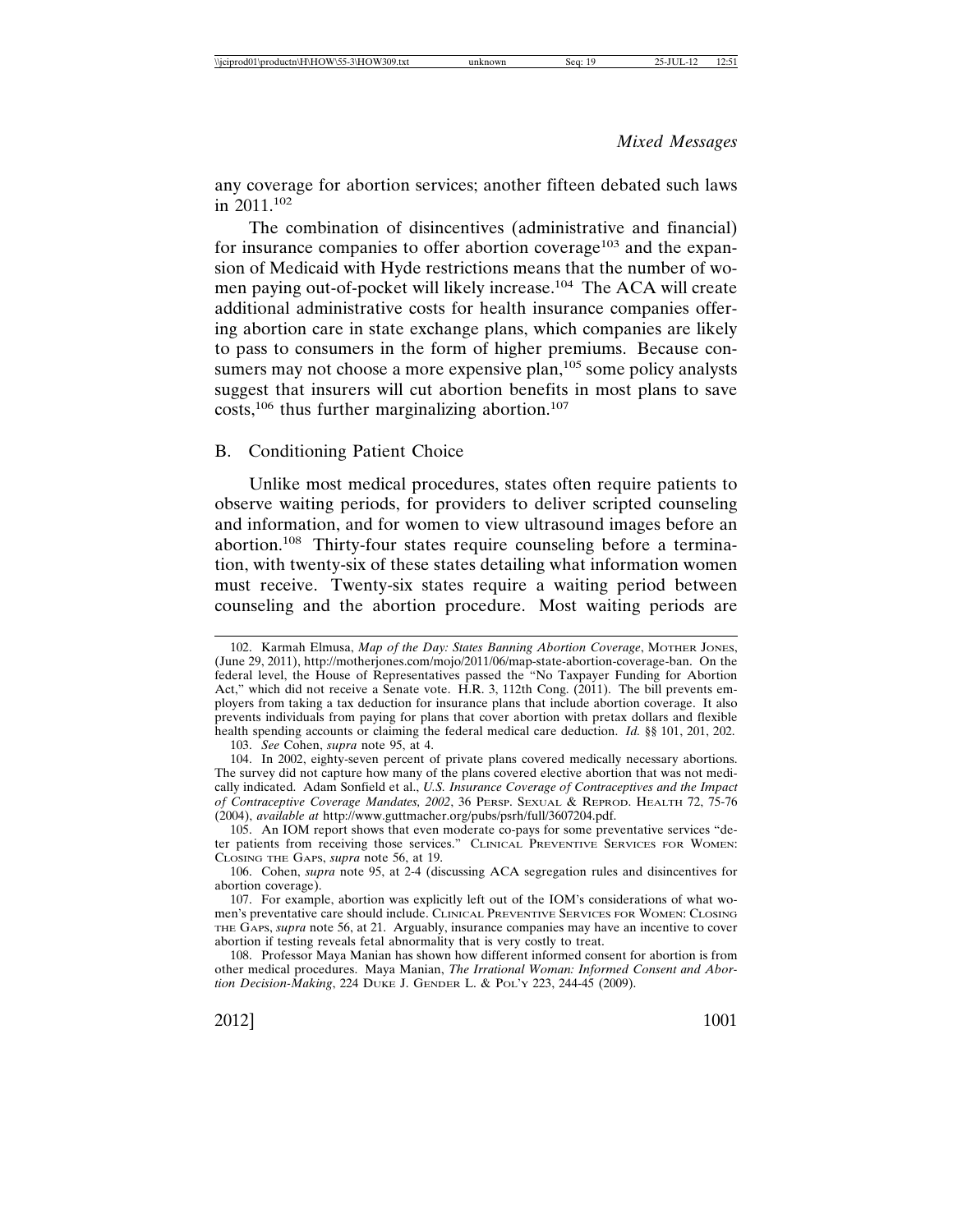twenty-four hours, but some states either impose longer time periods, or require in-person counseling, necessitating two trips to a provider.<sup>109</sup> South Dakota is the outlier, having imposed a seventy-two hour waiting period that is now the subject of litigation.<sup>110</sup>

In the abortion context, the trend is also toward more information, but in the form of guidance that might dissuade a woman from abortion by providing her with details about the fetus or the risks of abortion. States commonly mandate information about the physical or psychological consequences of abortion and about the gestational age of the fetus or fetal development.<sup>111</sup> Eight states require a health professional to describe only negative consequences or risks of abortion. Seven states inaccurately link abortion to the occurrence of breast cancer, and eleven include information about the possibility of fetal pain.112 Described in more detail in Part III, one variant of socalled informed consent laws garnering recent media attention and judicial review are statutes mandating that providers show patients ultrasound images.

## C. Regulations of Facilities and Providers

State laws regulating abortion take on a variety of forms: special licensing requirements, such as admitting privileges at hospitals; regulations of clinic or facility space and design; ambulatory surgical center requirements; special ethics trainings for providers; and detailed record-keeping requirements. $^{113}$ 

<sup>109.</sup> GUTTMACHER INST., STATE POLICIES IN BRIEF: COUNSELING & WAITING PERIODS FOR ABORTION (2012), *available at* http://www.guttmacher.org/statecenter/spibs/spib\_MWPA.pdf (last updated Apr. 1, 2012) (noting that nine states effectively require two trips to an abortion provider); *see also* Ian Vandewalker, *Abortion & Informed Consent: How Biased Counseling Laws Mandate Violations of Medical Ethics*, 19 MICH. J. GENDER & L. (forthcoming 2012) (citing Planned Parenthood of Middle Tenn. v. Sunquist, 38 S.W.3d 1 (Tenn. 2000), which struck down a two-day waiting period).

<sup>110.</sup> Robin Marty, *South Dakota Mandatory 72 Hour Waiting Period On Hold Until Court Rules on Constitutionality*, RH REALITY CHECK (July 26, 2011, 4:00 PM), http://www.rhreality check.org/blog/2011/07/26/south-dakota-mandatory-hour-waiting-period-hold-until-court-rulesconstitutionality.

<sup>111.</sup> *See* Planned Parenthood of Se. Pa. v. Casey, 505 U.S. 833, 882-83 (1992).

<sup>112.</sup> GUTTMACHER INST., STATE POLICIES IN BRIEF: ABORTION REPORTING REQUIREMENTS (2012), *available at* http://www.guttmacher.org/statecenter/spibs/spib\_ARR.pdf (last updated Apr. 1, 2012) (noting that eleven state laws refer to fetal pain; thirty-three state laws to gestational age; twenty-five state laws to fetal development; eight state laws only negative psychological responses; seven states inaccurately link breast cancer and abortion).

<sup>113.</sup> Forty-six states require hospitals, facilities, and physicians to submit regular, confidential reports of abortion procedures to the state government; and, twelve states further require certification that counseling and parental involvement standards were met. *Id.* Interestingly,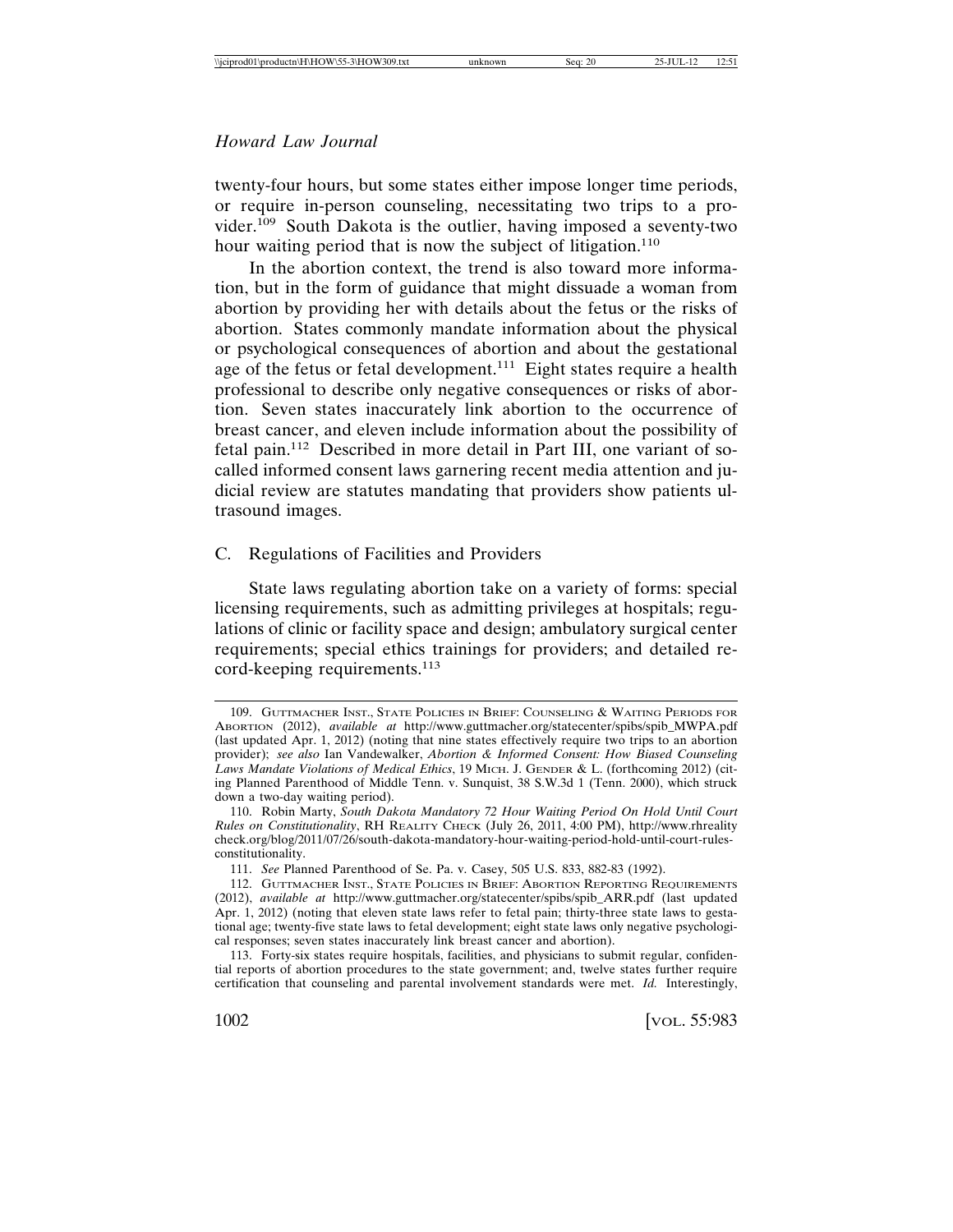A law recently passed in Kansas, and now enjoined by a federal district court, is illustrative.<sup>114</sup> In April 2011, the Kansas legislature passed an act that created a new licensing category for abortion providers. Regulations issued pursuant to the act require expanded waiting room and janitorial supply spaces, as well as physician admitting privileges to hospitals. The regulations gave providers one month to comply with the new law, which was impossible given the time necessary to establish admitting privileges and redesign clinical space.<sup>115</sup>

Perhaps the most significant developments in abortion regulation, with acute relevance to screening and testing, are state attempts to ban specific abortion procedures and abortion after twenty weeks of gestation. *Gonzales v. Carhart*116 confirmed that the federal government could ban procedures like intact D&E in order to protect the integrity of the medical profession $117$  and the emotional health of women (both state interests are examined in the next Part).<sup>118</sup> Moreover, the Court held that medical evidence did not conclusively establish that the procedure was necessary to protect a woman's physical health.<sup>119</sup>

*Carhart* signaled to state legislatures the willingness of the Supreme Court to permit restrictions in the name of protecting fetal *and* women's health. Another recent restriction on the availability of abortion services are new state laws that prohibit providers from terminating a pregnancy after twenty weeks, which is, in most cases, three or four weeks before viability and in apparent contradiction with *Planned Parenthood of Southeast Pennsylvania v. Casey*. 120

fifteen of those forty-six states require reports to list whether the abortion was for reason of fetal abnormality. *Id.*

<sup>114.</sup> *See* KAN. ADMIN. REGS. § 28-34-133(b) (2012); *see also* Brad Cooper, *Federal Judge Blocks New Abortion Licensing Rules*, KAN. CITY STAR, July 1, 2011, http://www.cafemom.com/ group/33200/forums/read/14412489/Fedreal\_Judge\_blocks\_new\_abortion\_rules\_in\_Kansas (last visited Mar. 9, 2012).

<sup>115.</sup> Similar laws have been passed in Virginia and Utah. *See* Kate Sheppard, *Kansas to Shut Down All but One Abortion Clinic Friday*, MOTHER JONES, June 30, 2011, http://motherjones. com/mojo/2011/06.

<sup>116.</sup> Gonzales v. Carhart, 550 U.S. 124, 124 (2007).

<sup>117.</sup> *See id.* at 157-58, 160; *see also* Priscilla Smith, *Responsibility for Life: How Abortion Serves Women's Interests in Motherhood*, 17 J.L. & POL'Y 97, 141 (2008).

<sup>118.</sup> *See Carhart*, 550 U.S. at 159-60.

<sup>119.</sup> *Id.* at 158, 163-64 ("[T]he State may use its regulatory power to bar certain procedures and substitute others . . . .").

<sup>120.</sup> The Supreme Court gauged viability at about the twenty-third or twenty-fourth week after the last menstrual cycle. *See* Planned Parenthood of Se. Pa. v. Casey, 505 U.S. 833, 860 (1992). These laws are related to the partial birth abortion litigation, because, as Justice Ginsburg noted in dissent, "partial birth abortion laws" do not account for the point of gestation and thus "blur[ ] the line, firmly drawn in *Casey*, between pre-viability and post-viability abortions."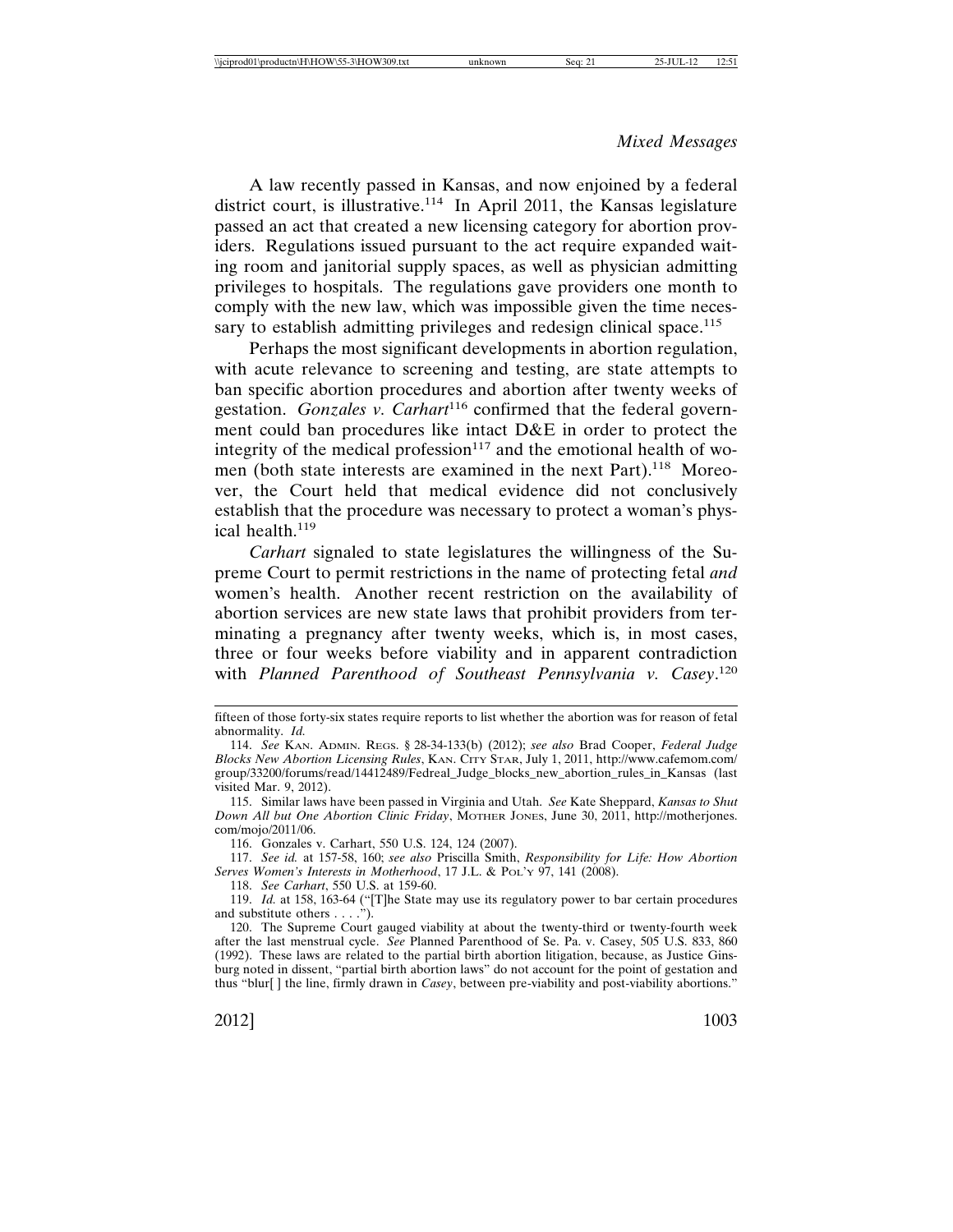Thirty-nine states already limit abortion after viability, $121$  and the premise of legislation prohibiting abortion at and after twenty weeks is that fetuses can feel pain at that point.<sup>122</sup> As of June 2011, six states passed twenty week bans with exceptions for the pregnant woman's life or in cases of "serious physical impairment of [the woman's] bodily function."<sup>123</sup>

# D. Refusals or Conscience Clauses

Federal law and the laws of forty-six states permit individual health care providers and institutions to refuse to perform or to offer abortion services. The first federal conscience clause law, the "Church Amendment," was enacted in 1973 as a direct response to *Roe v.* Wade.<sup>124</sup> The Amendment essentially states that individuals or entities receiving public funds may refuse to perform abortions or sterilization procedures based on moral or religious beliefs.<sup>125</sup> Within five years of the Amendment, almost every state had conscience clause legislation.126 Additional amendments to the Public Health Services Act and Appropriations Act (the Coats<sup>127</sup> and Weldon<sup>128</sup> Amendments) broadly prohibit the government and recipients of government

122. *See, e.g.*, 2010 Neb. B. 1103, 101st Leg. 2d. Sess. (2010), *available at* http://www.nebraska legislature.gov/FloorDocs/101/PDF/Slip/LB1103.pdf; *see also* Cohen & Sayeed, *supra* note 120, at 238 (refuting that fetuses can "experience" pain at twenty weeks).

123. Florida and Iowa considered similar bills in 2011. Eckholm, *supra* note 88. For example, the exception for women's health in the Nebraska bill is framed as a "condition that so complicates [the woman's] medical condition as to necessitate the abortion of her pregnancy to avert her death or to avert serious risk of substantial and irreversible physical impairment of a major bodily function." Neb. B. 1103, *available at* http://www.nebraskalegislature.gov/Floor-Docs/101/PDF/Slip/LB1103.pdf.

124. Health Programs Extension Act, Pub. L. No. 93-45, 87 Stat. 91, 93 (1973) (codified at 42 U.S.C. § 300 (2006)).

125. 42 U.S.C. § 300a-7(b).

126. Rachel Benson Gold, *Conscience Makes a Comeback in the Age of Managed Care*, 1 GUTTMACHER REP. ON PUB. POL'Y 1, 1-2 (1998), *available at* http://www.guttmacher.org/pubs/ tgr/01/1/gr010101.pdf.

127. Omnibus Consolidated Rescissions & Appropriations Act of 1996, Pub. L. No. 104-134, sec. 515, § 245, 110 Stat. 1321, 1321-244-246 (codified as amended at 42 U.S.C. § 238n (2006)).

128. Consolidated Appropriations Act of 2008, Pub. L. No. 110-161, §508(d), 121 Stat. 1844, 2208-09.

*Carhart*, 550 U.S. at 171 (Ginsburg, J., dissenting). Professors I. Glenn Cohen & Sadath Sayeed also note that the twenty week bans do not require physicians to resuscitate the premature newborn that is born at or before twenty-three weeks. I. Glenn Cohen & Sadath Sayeed, *Fetal Pain, Abortion, Viability, & the Constitution*, 39 J.L. MED. & ETHICS 235, 237 (2011). The common practice is not to resuscitate given the "poor chance of survival without significant disability." *Id.*

<sup>121.</sup> GUTTMACHER INST., STATE POLICIES IN BRIEF: STATE POLICIES ON LATER ABORTION (2012), http://www.guttmacher.org/statecenter/spibs/spib\_PLTA.pdf (last updated Apr. 1, 2012). Twenty of the thirty-nine states limit abortion after viability; five in the third trimester; and fourteen at a certain number of weeks. *Id.*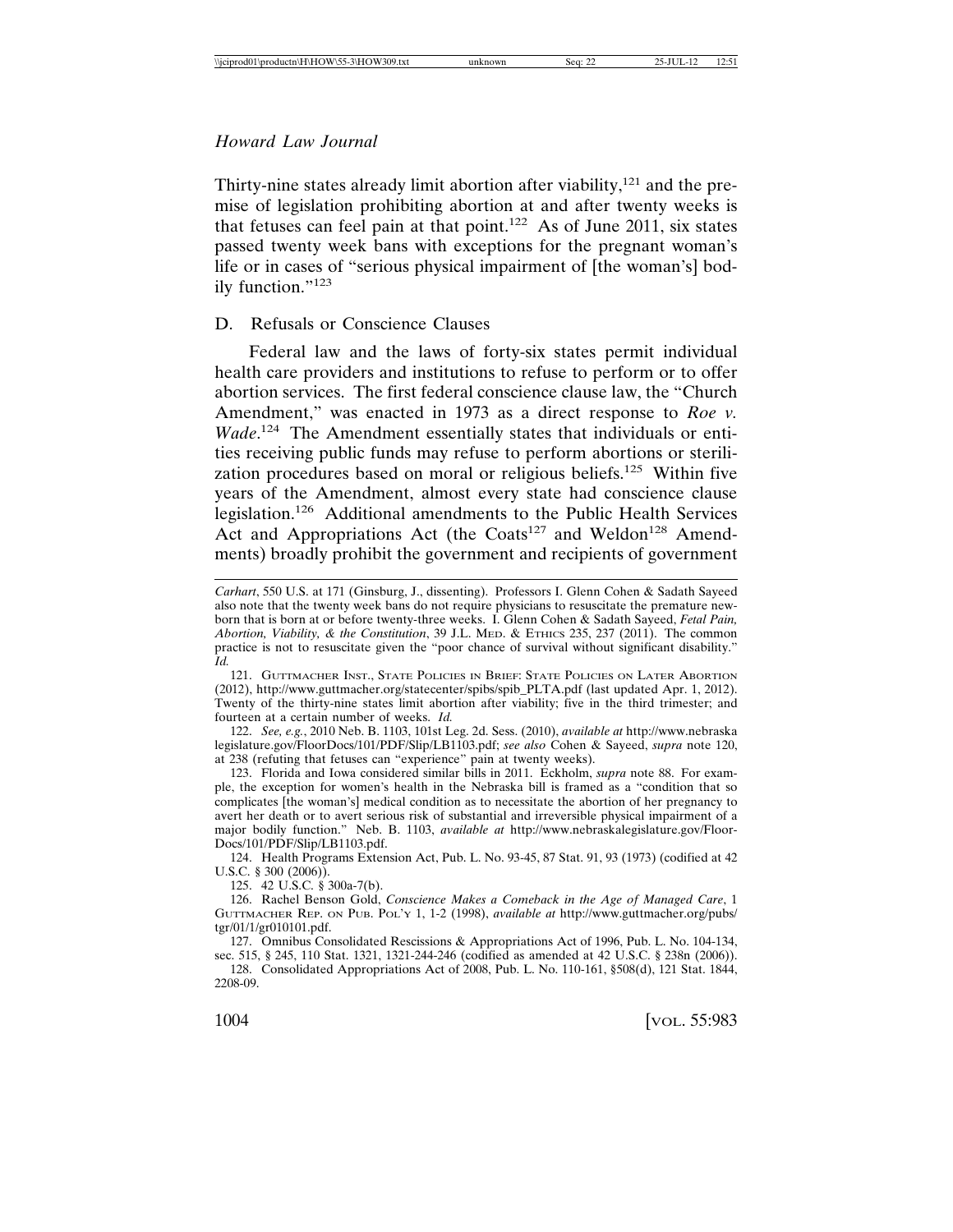funds from discriminating against health care providers who refuse to perform or teach services they find morally objectionable.<sup>129</sup>

More recently, HHS regulations issued in 2008, under the Bush Administration, were criticized for including a medically inaccurate definition of abortion that "conflated most modern contraceptives with abortion."<sup>130</sup> In 2011, the HHS rescinded and revised the 2008 regulations.131 While the HHS still "supports clear and strong conscience protections for health care providers who are opposed to performing abortions,"132 it "rescind[ed] those parts of the 2008 Final Rule that were unclear and overbroad in scope."<sup>133</sup>

# III. IMPLICATIONS AND CONSEQUENCES OF THE MIXED MESSAGE

Prenatal genetic testing and abortion inevitably intersect, producing discordant effects as testing becomes more common and access to abortion becomes less available. This Part highlights common questions or themes in abortion and testing that do share common answers or meanings. In offering a sample of the inconsistencies in this complex area, we identify four issues in which the legal and policy aims of prenatal genetic testing and abortion diverge: what is considered reproductive health care; health care professionals' autonomy and discretion; the scope and purposes of information given to patients; and attitudes toward women's pregnancy decisions. In the short term, anti-abortion trends might overly influence policy debates about advances and innovations in prenatal diagnosis.

<sup>129.</sup> Thaddeus Mason Pope, *Legal Briefing: Conscience Clauses and Conscientious Refusal*, 21 J. CLINICAL ETHICS 163, 163-80 (2010).

<sup>130.</sup> Adam Sonfield, *For the Record: Obama Administration Rescinds Most of Controversial "Conscience" Regulation*, 14 GUTTMACHER POL'Y REV. 24, 24 (2011), *available at* http://www. guttmacher.org/pubs/gpr/14/1/gpr140124.pdf.

<sup>131.</sup> Ensuring that the Dep't of Health *&* Hum. Serv. Funds Do Not Support Coercive or Discriminatory Policies or Practices in Violation of Fed. Law, 73 Fed. Reg. 78,072 (Dec. 19, 2008) (codified at 45 C.F.R. §§ 88.1-88.6 (2010) (repealed by §§88.2-88.5, amended by §88.6, amended and re-designated as §88.2 (2011)); Reg. for the Enforcement of Fed. Health Care Provider Conscience Protection Laws, 76 Fed. Reg. 9968 (Feb. 23, 2011) (codified as amended at 45 C.F.R. §§ 88.1-.886 (2011)).

<sup>132.</sup> Reg. for the Enforcement of Fed. Health Care Provider Conscience Protection Laws, 76 Fed. Reg. at 9969.

<sup>133.</sup> *Id.* The ACA reiterates protection for health professionals' refusals. *See supra* note 101 and accompanying text (noting the ACA's inclusion of a refusal right for physicians).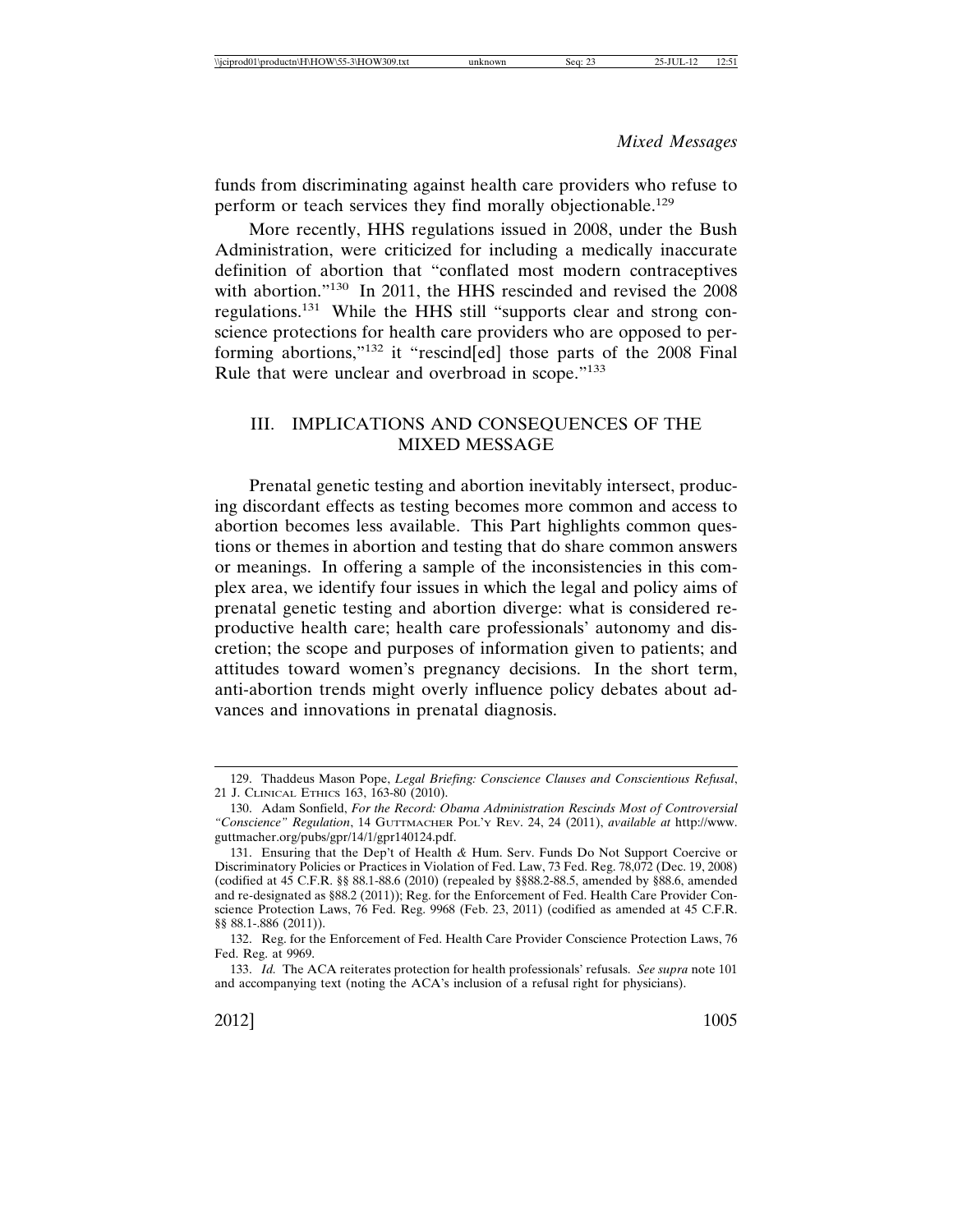# A. Testing and Abortion as Health Care

Testing is increasingly considered an integrated and ordinary part of prenatal care and abortion is decreasingly considered medical care at all. We identify three legal trends in this vein.

First, testing has not traditionally been a site of government regulation *because* it is a health care matter. Whether and when to test, like any other health care choice, is treated as a personal decision made by a patient in consultation with her physician. States for the most part do not mandate screening or testing; do not define what services are "medically necessary"; and do not, by and large, regulate what results patients may learn. For example, state or federal laws do not have consistent definitions of what constitutes a "severe" genetic disorder,<sup>134</sup> perhaps because of the wide range of clinical opinions and attendant fears of creating over and under inclusive definitions.<sup>135</sup> Abortion, however, has moved from being a private health care decision, left to the patient-physician relationship as envisioned by *Roe,* to services heavily regulated by the state.<sup>136</sup>

The ACA typifies the view that screening or testing is routine reproductive health care, and abortion is not. The ACA omits abortion as an essential benefit and requires segregation of all funds paid to state exchange plans that cover abortion, potentially reducing insurance coverage over the long term. Certain screening and testing services, however, will be paid for under the ACA while abortion will not. Thus, a woman may receive testing at no or low-cost, but will pay out-of-pocket for an abortion. Indeed, fifty-seven percent of U.S. women already pay out-of-pocket for abortion services, which can be expensive.137 A termination at ten weeks of gestation can cost between \$400 to \$600 (whether through surgical or medical methods), with costs increasing to thousands of dollars as the pregnancy progresses in the second trimester.<sup>138</sup>

<sup>134.</sup> Adrienne Asch, *Disability Equality and Prenatal Testing: Contradictory or Compatible?*, 30 FLA. ST. U. L. REV. 315, 339 (2002).

<sup>135.</sup> *See* Elyse Whitney Grant, Note, *Assessing the Constitutionality of Reproductive Technologies Regulation: A Bioethical Approach*, 61 HASTINGS L.J. 997, 1029 (2010) ("Certain genetic characteristics, such as a predisposition to breast cancer, straddle the line between therapeutic and non-therapeutic.").

<sup>136.</sup> B. Jessie Hill, *Abortion as Health Care*, 10 AM. J. BIOETHICS 48, 49 (2010).

<sup>137.</sup> RACHEL K. JONES ET AL., GUTTMACHER INST. CHARACTERISTICS OF U.S. ABORTION PATIENTS, 2008, at 1 (2010), *available at* http://www.guttmacher.org/pubs/US-Abortion-Patients. pdf.

<sup>138.</sup> For example, one clinic in Houston charges \$420 for surgical and medical abortion before the eleventh week of pregnancy; \$800 for abortion at twelve to thirteen weeks; \$900 at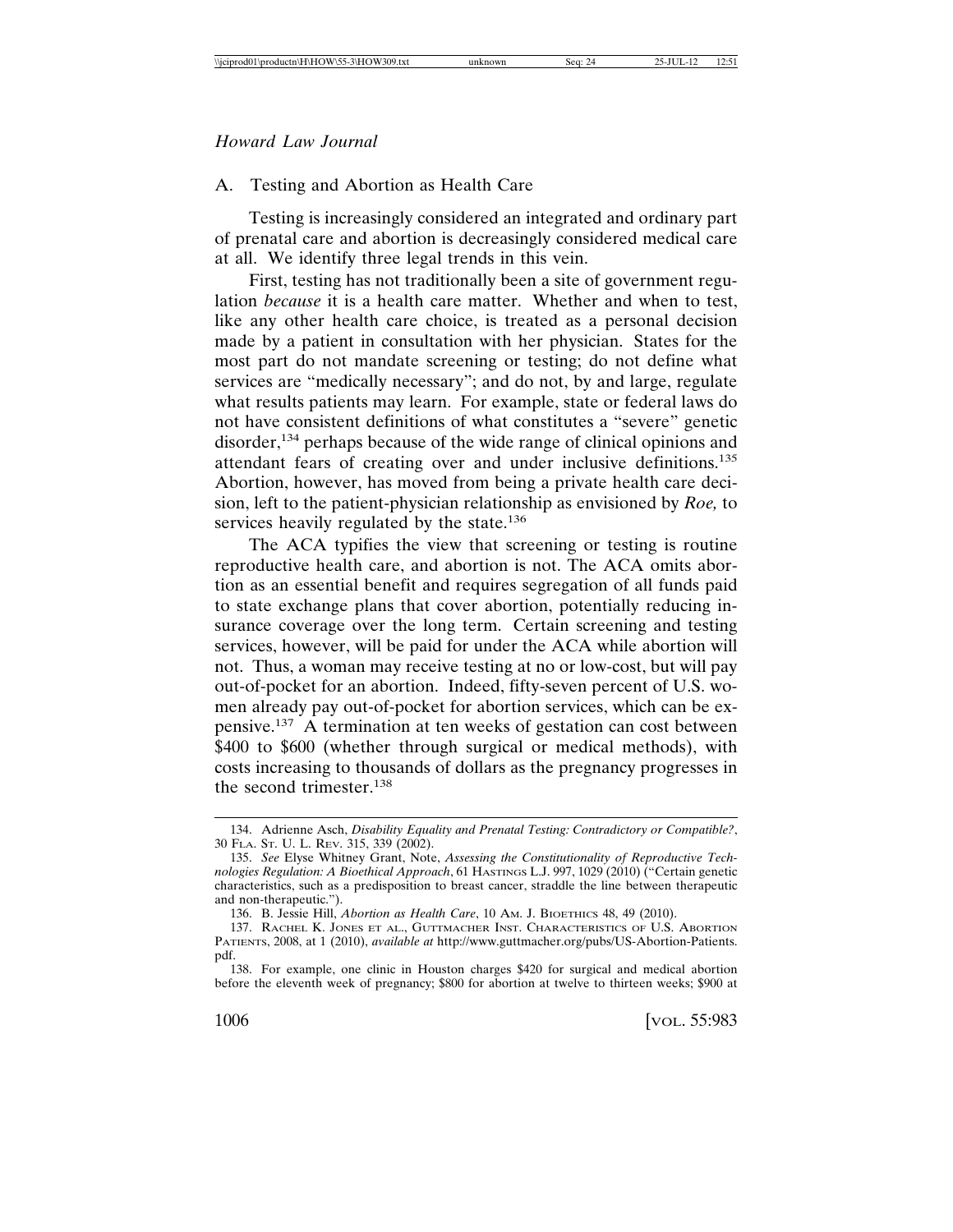Second, this underscores the perception that abortion services, unlike testing services, have *no relation* to protecting women's physical or mental health.<sup>139</sup> *Roe v. Wade* required the state, if restricting abortion in the third trimester, to allow for the preservation of "the life or health of the mother."<sup>140</sup> *Casey*, although abandoning the trimester framework, reiterated that the state must protect women's health throughout pregnancy, including after viability.141 Yet in *Gonzales v. Carhart*, the Supreme Court ignored evidence that intact D&E could be the safest abortion procedure available. In 2000, the Supreme Court struck down a state law banning intact D&Es, which mirrored the federal ban, in *Stenberg v. Carhart* because the Nebraska statute did not have an exception for women's health.<sup>142</sup> Seven years later, the Court upheld the federal analog because evidence of the effects on women's health cut both ways. The Court held that laws like the one in *Carhart* without exceptions to protect pregnant women's health are not unconstitutional per se, but subject to case-bycase analysis.143 In the aftermath of *Carhart*, several states have passed or reinstated "partial birth abortion" bans<sup>144</sup> using language that is sometimes unclear as to which procedures or physician actions are illegal, increasing liability fears among providers.<sup>145</sup>

Third, and building from the previous two trends, abortion may become less recognizable as medical care after testing reveals serious fetal health problems.<sup>146</sup> We have argued that abortion has traditionally been one option that pregnant women could choose after learning of fetal anomaly. Indeed, a few state abortion laws explicitly recog-

fourteen to fifteen weeks; and does not provide abortion past sixteen weeks. *Fees & Instructions*, HOUS. WOMEN'S CLINIC, http://www.houstonwomensclinic.com/fees.html (last visited Mar. 12, 2012).

<sup>139.</sup> In an early case, a federal district court struck down an Illinois law for vagueness that criminalized experimentation on a fetus unless experimentation was for therapeutic reasons. *See* Lifchez v. Hartigan, 735 F. Supp. 1361, 1363 (N.D. Ill. 1990) (holding that an impermissible consequence of the law was its potential bar to amniocentesis, which the court described as potentially experimental).

<sup>140.</sup> Roe v. Wade, 410 U.S. 113, 164 (1973) (permitting state regulation in the second trimester if "related to maternal health").

<sup>141.</sup> Planned Parenthood of Se. Pa. v. Casey, 505 U.S. 833, 846, 873 (1992).

<sup>142.</sup> Stenberg v. Carhart, 530 U.S. 914, 929-30 (2000).

<sup>143.</sup> Gonzales v. Carhart, 550 U.S. 124, 158 (2007).

<sup>144.</sup> GUTTMACHER INST., STATE POLICIES IN BRIEF: BANS ON "PARTIAL-BIRTH" ABORTION (2012), *available at* http://www.guttmacher.org/statecenter/spibs/spib\_BPBA.pdf.

<sup>145.</sup> *See* LORI FREEDMAN, WILLING & UNABLE: DOCTORS' CONSTRAINTS IN ABORTION CARE 32 (2010).

<sup>146.</sup> *But see* Asch, *supra* note 134, at 340 (predicting exceptions for fetal anomaly in laws that restrict abortion before viability) (citing Martha Field, *Killing the Handicapped—Before and After Birth*, 16 HARV. WOMEN'S L.J. 79, 110 (1993)).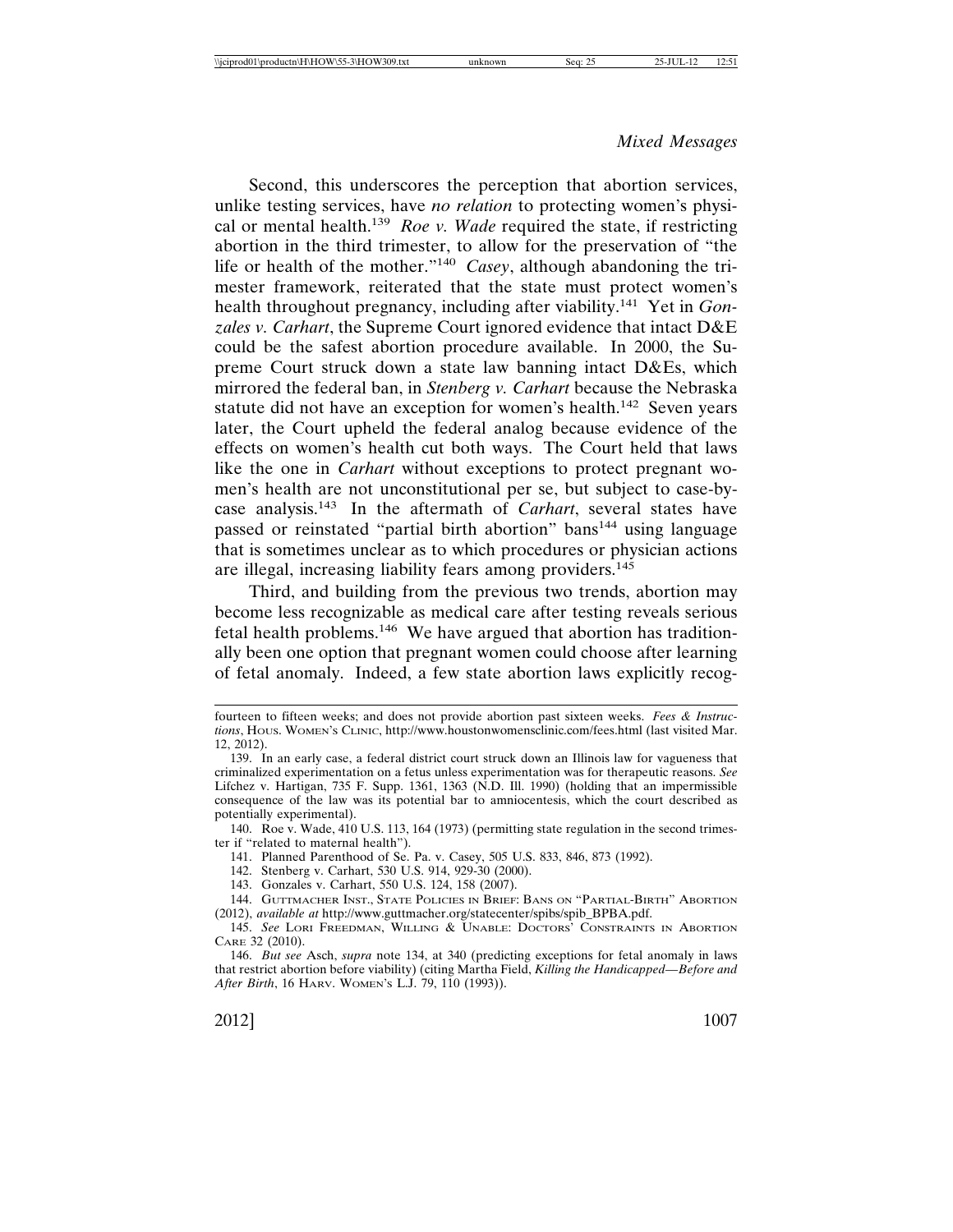nize severe fetal conditions as reasons or grounds for terminating a pregnancy after viability. Recently under attack, Texas permits postviability abortion in the case of "severe and irreversible abnormality identified by reliable diagnostic procedures."147 Maryland allows post-viability abortion if "the fetus is affected by genetic defect or serious deformity or abnormality."148 Utah allows post-viability abortion of a fetus with a genetic disorder if two physicians agree in writing that the disorder is "uniformly diagnosable and uniformly lethal."<sup>149</sup>

As noted in Part I, by the time a prenatal diagnosis is confirmed, it may well be into the second trimester, at or after seventeen weeks.150 Less than two percent of abortions occur in the second or third trimesters, and most of those terminations are for reason of fetal condition.<sup>151</sup> However, bans on methods like intact  $D&E$  and increasingly popular bans on terminations after twenty weeks will significantly affect the population of women who seek abortions after testing in their second and third trimesters.152 Thus, at the time that most women confirm testing results, states are increasingly curtailing their abortion rights.

Non-invasive methods portend testing, and thus abortion, earlier in pregnancy or at least before twenty weeks of gestation.<sup>153</sup> However, if most women have their initial prenatal visit between eight and twelve weeks, followed by some combination of counseling, screening, and testing, there may be a short window of time to consider options before the twentieth week of pregnancy.<sup>154</sup> There is also a decreasing number of physicians willing to perform abortions at any point in pregnancy, but especially after the first trimester. Over the last sev-

<sup>147.</sup> TEX. HEALTH & SAFETY CODE § 170.002(b)(3) (2010). A bill introduced in 2011 sought to delete the fetal abnormality ground as well as remove impairment of mental health as a ground for post-viability abortion. H.R. 2988 § 170.002, 82d Leg., Reg Sess. (Tex. 2011).

<sup>148.</sup> MD. CODE ANN., HEALTH-GEN. § 20-209(b)(2)(ii) (LexisNexis 2011). Maryland's law allowing abortion on the ground of fetal abnormality was passed before *Roe v. Wade. See* MD. CRIM. CODE, Art. 43 §149E (1968) (renumbered by Acts 1970, chap. 736).

<sup>149.</sup> UTAH CODE ANN. § 76-7-302 (LexisNexis 2011).

<sup>150.</sup> *ACOG Practice Bulletin*, *supra* note 16, at 221.

<sup>151.</sup> Lena H. Sun, *From Abortion Provider to Activist,* WASH. POST, July 25, 2011, at A01.

<sup>152.</sup> Only 1.5% of abortions occur after twenty-weeks, and many are for medical emergencies. Eckholm, *supra* note 88, at MM13. Twelve percent of abortions are in the second trimester, and women who discover fetal abnormality are the majority of that group. Manian, *supra* note 108, at 228. After viability, at twenty-four or more weeks, most states, as noted, prohibit abortion unless the woman's health or life is at risk. *See supra* Part II.B (discussing post-viability restrictions).

<sup>153.</sup> Non-invasive testing can occur as early as five to seven weeks of pregnancy, with results by the tenth week of gestation. *See supra* Part I.A (discussing noninvasive methods for prenatal genetic testing).

<sup>154.</sup> Farrell et al., *supra* note 13, at 6.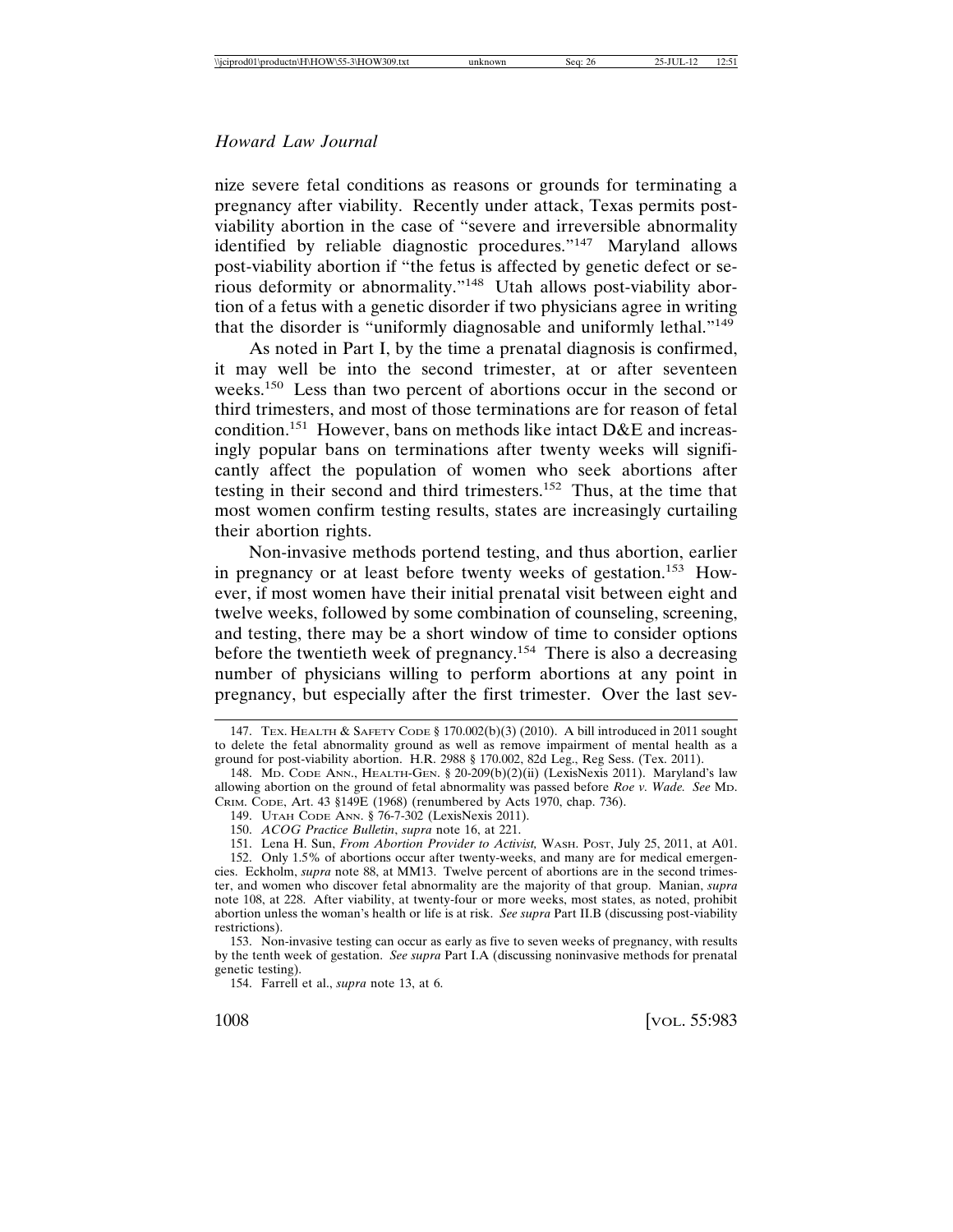eral decades, there has been a significant decrease in the number of abortion providers. Between the years of 1982 and 2005, the number of abortion providers in the United States declined from approximately 2,900 to  $1,800^{155}$  Consequently, the number of counties in the United States with no abortion provider has increased: in 2005, eightyseven percent of counties had no abortion provider, and ninety-seven percent of all non-metropolitan counties had no physician willing to perform terminations.156 There are only a handful of physicians in the country that perform late-term abortions; women who seek their services after testing will likely travel hundreds of miles and spend thousands of dollars.<sup>157</sup>

As the experience of women like Claudia Crown Ades demonstrates, women pay the consequences of a health care system that refuses to recognize abortion as an important option for women and their families. In the next section, we consider similar trends in the treatment of the health care professionals.

#### B. The Integrity of the Medical Profession

At the intersection of prenatal genetic testing and abortion are contrasting visions of how much discretion health professionals may or should exercise. On the one hand, professional organizations like ACOG, non-governmental organizations like the NSCG, and policy makers call for better genetic counseling programs and better training for practitioners who counsel patients about genetic screening and testing options. Health care professionals report that they feel ill equipped to help patients fully understand what they may learn through screening and testing.158 Moreover, pre-screening information is rarely accompanied with a detailed review of the advantages and disadvantages of post-screening options. Concerns about the inaccuracy or inadequacy of counseling, however, have not lead to closer state regulation but to proposals for increased availability of

<sup>155.</sup> Rachel K. Jones & Kathyrn Kooistra, *Abortion Incidence and Access to Services in the United States*, *2008*, 43 PERSP. SEXUAL *&* Reprod. Health 41, 41 (2011).

<sup>156.</sup> *Id.* at 41, 46. The number of abortion providers appears to have remained the same between 2005 and 2008. *Facts on Induced Abortion in the United States*, GUTTMACHER INST., http://www.guttmacher.org/pubs/fb\_induced\_abortion.html (last updated Aug. 2011). The decrease in the availability of providers is regional: outside of the Northeast and West, the number of abortions performed decreased from 12% or 9% between 2000 and 2005. Jones & Kooistra, *supra* note 156, at 44 (explaining that the number of abortions decreased 3% in the Northeast; 12% in the Midwest; 9% in the South; 12% in the West).

<sup>157.</sup> Sun, *supra* note 151.

<sup>158.</sup> King, *supra* note 44, at 24.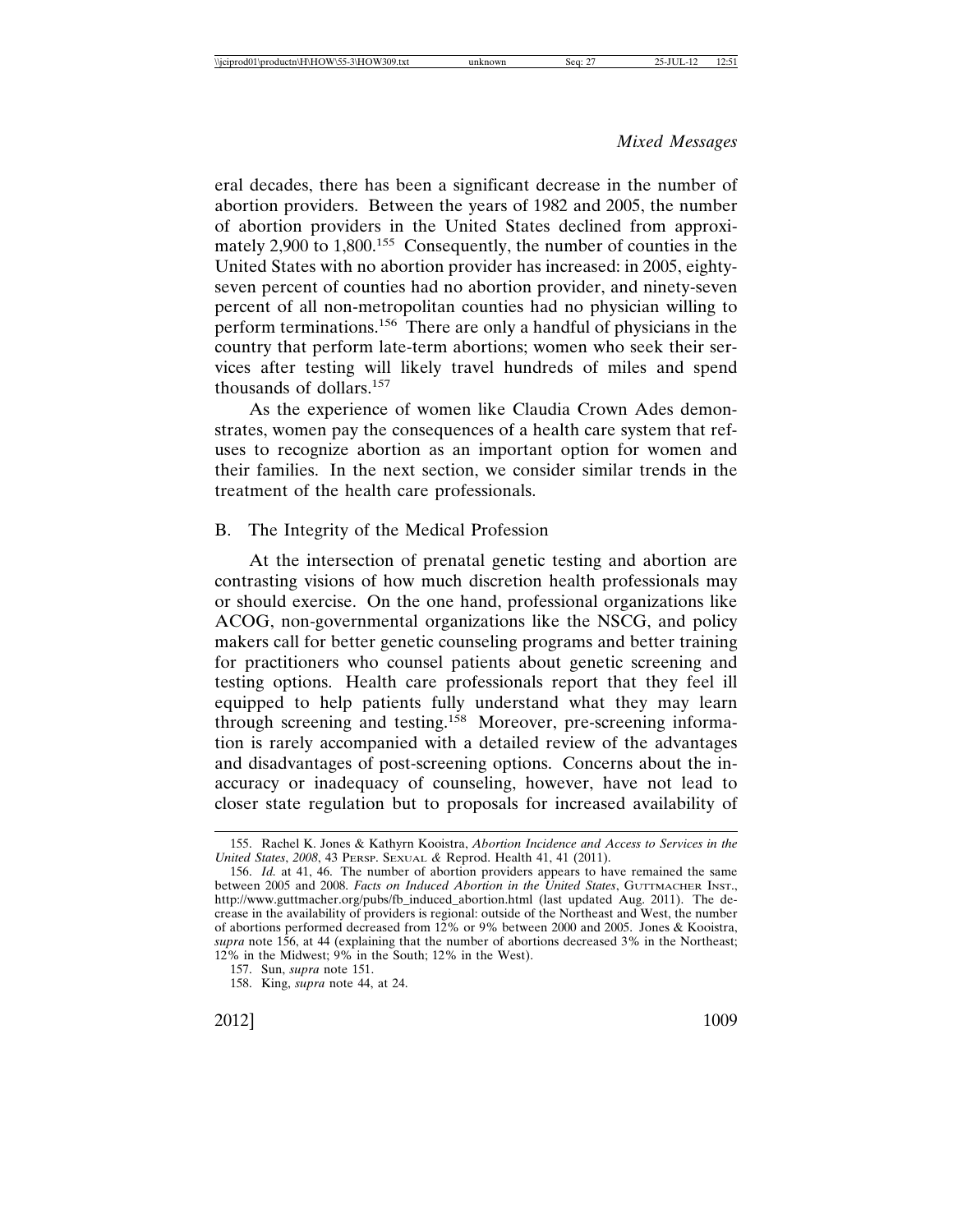trained genetic counselors and a duty to refer patients to knowledgeable health care professionals.<sup>159</sup> Both suggestions for reform accord health care professionals broad discretion to counsel patients as appropriate to each patient. However, if those same obstetricians perform abortions, their discretion, as well as their motivations, will come under sharp state scrutiny.

*Carhart* reflects broader skepticism of physicians that provide abortions. Justice Ginsburg, writing in dissent, highlights that the majority opinion repeatedly refers to the obstetricians that perform intact D&Es as "abortion doctors."<sup>160</sup> Justice Kennedy, writing for the majority, argued that banning the procedure protects the physicians whose medical judgment the law curtails.<sup>161</sup> First, the Court suggested that the procedure is so gruesome that its performance cheapens the practice of medicine.162 Second, the Court concluded that abortion providers cannot be trusted to exercise discretion in employing a health exception.<sup>163</sup> The Court stated that providers would potentially abuse the exception by claiming that all intact D&Es are performed to protect women's health.<sup>164</sup> The Court came to these conclusions despite evidence submitted by physicians and organizations like ACOG on the health benefits of intact D&Es versus other procedures for certain pregnancies.<sup>165</sup>

Concerns about health professional bias have arisen in the testing context too, but on a much different scale. Skeptics of the present trajectory of prenatal genetic testing question if physicians and genetic counselors overly focus on the medical complications of a child with the genetic condition.<sup>166</sup> In other words, a "powerful professional cul-

<sup>159.</sup> Amanda van den Heuvel et al., *Will the Introduction of Non-Invasive Prenatal Diagnostic Testing Erode Informed Choices? An Experimental Study of Health Care Professionals*, 78 PATIENT EDUC. COUNS. 24, 24 (2011).

<sup>160.</sup> Gonzales v. Carhart, 550 U.S. 124, 186-87 (2007).

<sup>161.</sup> Professor Sonia Suter argues that, in effect, *Carhart* "broadens the range of state interests that can justify limiting reproductive decisions," such as protecting the integrity of physicians, society as a whole, and the mental well being of women. Suter, *Carhart, supra* note 10, at 1519; *see also* Grant, *supra* note 135, at 1032 (questioning whether, post-*Carhart*, states could "ban [genetic testing technologies], citing to moral concerns").

<sup>162.</sup> *Carhart*, 550 U.S. at 160.

<sup>163.</sup> *See id.* at 159-60.

<sup>164.</sup> *Id.*

<sup>165.</sup> Brief of the American College of Obstetricians and Gynecologists as Amicus Curiae Supporting Respondents, Gonzales v. Carhart, 550 U.S. 124 (2007) (No. 05-380); Brief of American Medical Women's Association et al. as Amici Curiae Supporting Respondents, Gonzales v. Planned Parenthood Fed'n of America, Inc., 549 U.S. 807 (2006) (No. 05-1382).

<sup>166.</sup> Bagenstos, *supra* note 18, at 334-35, 440.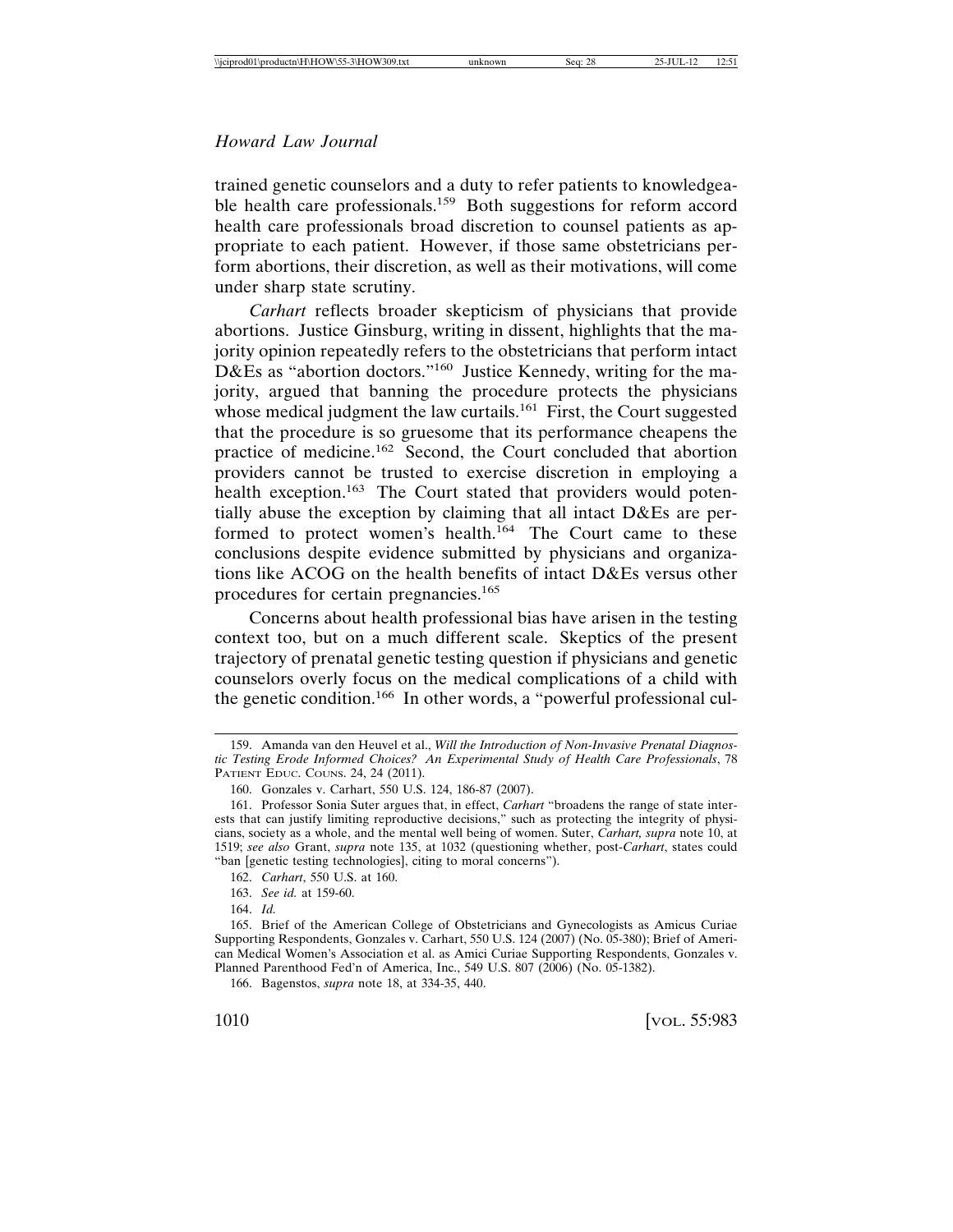ture" problematizes and medicalizes all fetal anomalies.<sup>167</sup> As described by Professor Adrienne Asch, the "medical model" of disability envisions disability itself as the problem rather than the discrimination that persons with disabilities face, which misconceives the quality of life or life choices that persons with disabilities have or can make.<sup>168</sup> Wrongful birth and wrongful life claims typify these assumptions, which compensate parents for their "loss" in having a child with a disability.<sup>169</sup>

Wrongful birth claims highlight another contradiction in physicians' roles. The premise of the wrongful birth cause of action is that women would have aborted had they known about or understood the problems with their pregnancies. Liability in tort creates incentives for physicians to offer testing, and indeed obstetricians report increasing pressure to offer testing.170 However, there is no liability for the same health care professional that does not offer abortion services or explain the advantages or disadvantages of electing abortion after testing. In fact, health professionals express hesitancy to discuss abortion options with their patients. For example, one study found that of physicians interviewed, most offer women testing but tell patients not to have an amniocentesis if they would not have an abortion.<sup>171</sup> Moreover, although obstetricians are often the parties that communicate what patients' options are post-testing,  $172$  a patient's primary obstetrician likely will not perform terminations. In 2009, only fourteen percent of obstetricians interviewed would or could provide abortion services.<sup>173</sup>

The hesitancy to discuss abortion may partly reflect states' heavy regulation of how health professionals communicate the risks of abortion. States have exacting record-keeping requirements for how physicians verify informed consent and states closely manage how physicians communicate information about abortion. For example, a

<sup>167.</sup> *Id.* at 451.

<sup>168.</sup> Asch, *supra* note 134, at 316.

<sup>169.</sup> *Id.* at 337.

<sup>170.</sup> If non-invasive testing can yield diagnostic results earlier in pregnancy with low risk to the mother, then the justifications that a health care professional might give for failing to offer women testing may seem less and less reasonable. *See* King, *supra* note 44, at 30.

<sup>171.</sup> *See* ROBERT KLITZMAN, AM I MY GENES? CONFRONTING FATE *&* FAMILY SECRETS IN THE AGE OF GENETIC TESTING 232 (2012) (discussing physician approaches to genetic counseling).

<sup>172.</sup> *See* Czerwinski et al., *supra* note 23, at 281.

<sup>173.</sup> Deborah A. Driscoll et al., *Screening for Down Syndrome: Changing Practice of Obstetricians*, 200 AM. J. OBSTETRICS & GYNECOLOGY 459.e1, 459.e5 (2009).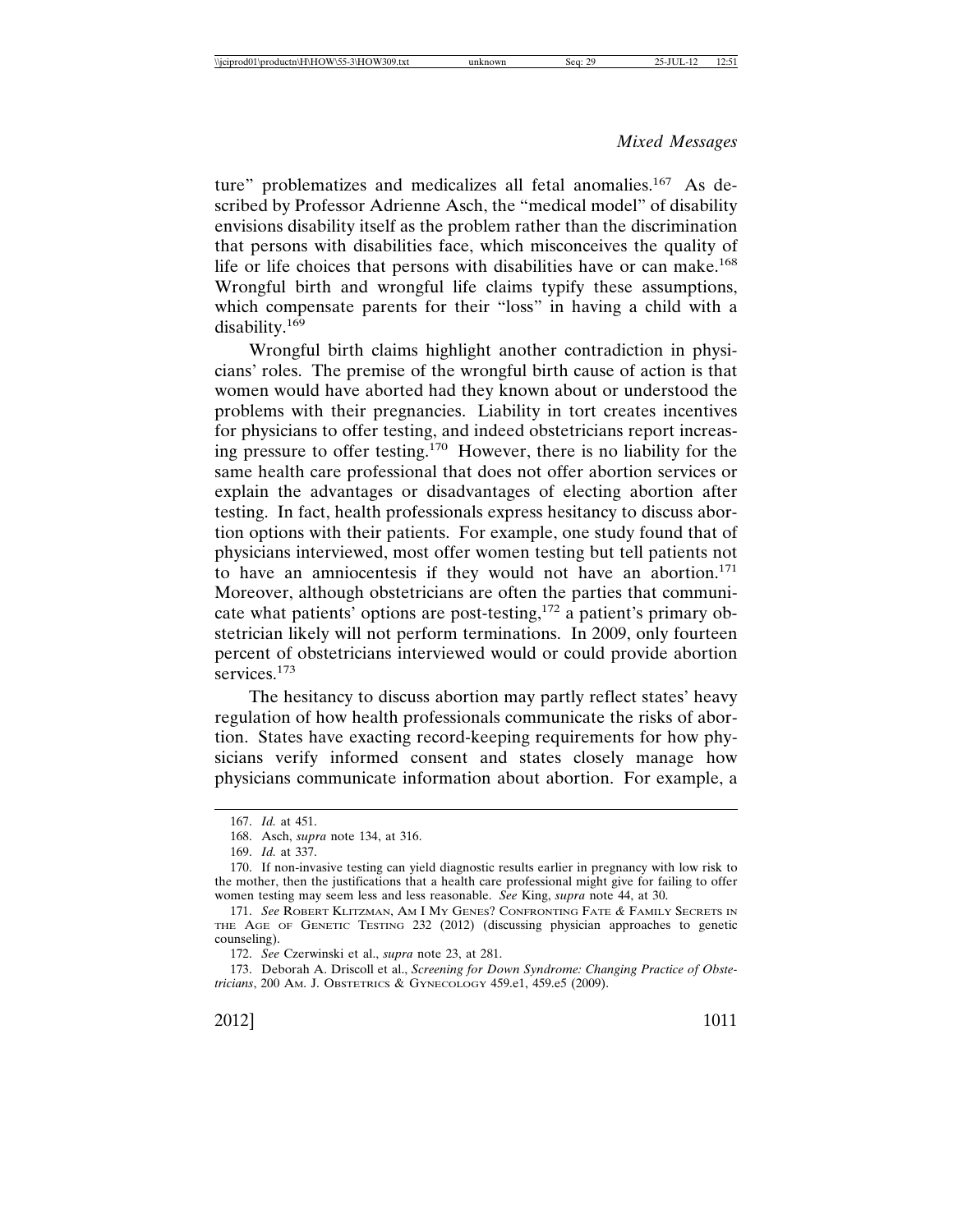federal district court in Nebraska recently struck down a law imposing heavy penalties on physicians who fail to comply with vague and onerous informed consent standards.174 Moreover, physicians interviewed believe a clinical practice that focuses mostly or largely on abortion will be "vilified" or seen as "evil" by their communities.<sup>175</sup> There is little reward, in terms of community public relations, in providing abortion services.176

Researcher Lori Freedman conducted a study of physicians willing and trained to provide abortion services, but who in practice do not.<sup>177</sup> Beginning by noting that only half of the obstetricians who *intend* to provide abortions in the course of their medical careers actually  $do<sup>178</sup>$ . Freedman describes how legal restrictions translate to the marginalization of abortion services. Although professional standards recommend training in abortion, federal intervention and the current operation of residency programs means that residents must "opt in" rather than opt out of training.<sup>179</sup> Managed care groups and physician practice groups routinely eliminate abortion from the care they provide. The costs of abortion care for obstetricians with diverse practices are steep because they do not develop the necessary technical skills or familiarity with regulations.<sup>180</sup> Freedman details how standalone abortion clinics can absorb the costs of regulation (waiting periods, licensing, and additional counseling) because they specialize.<sup>181</sup>

As testing and DNA sequencing evolve, states might seek to regulate genetic counselors and obstetricians as they do abortion providers, with laws, for example, that dictate ethics training, licensing, or facility standards in excess of normal requirements. A few states have already targeted abortion after testing. Tennessee, for example, for-

<sup>174.</sup> Planned Parenthood of the Heartland v. Heineman, 724 F. Supp. 2d 1025, 1043-45 (D. Neb. 2010) (citing the legislative intent of the Nebraska legislature, which the court held was rooted in protecting the fetus and deterring women from abortion).

<sup>175.</sup> FREEDMAN, *supra* note 146, at 93.

<sup>176.</sup> *Id.* at 104. Moreover, the murders of abortion providers at the hands of anti-abortion extremists foster a climate of fear. *See* Emily Bazelon, *The New Abortion Providers,* N.Y. TIMES, July 18, 2010, at MM30.

<sup>177.</sup> FREEDMAN, *supra* note 146, at 5.

<sup>178.</sup> *Id.* at 4.

<sup>179.</sup> *Id.* at 30-31 (describing the Coats amendment).

<sup>180.</sup> *Id.* at 103, 115.

<sup>181.</sup> *See id.* at 147. Freedman explains that physicians refer patients to clinics for convenience and, because of managed care rules, to save money. The network of clinics affiliated with Planned Parenthood, for example, can standardize abortion care in ways that minimize operation costs. *Id.* at 147.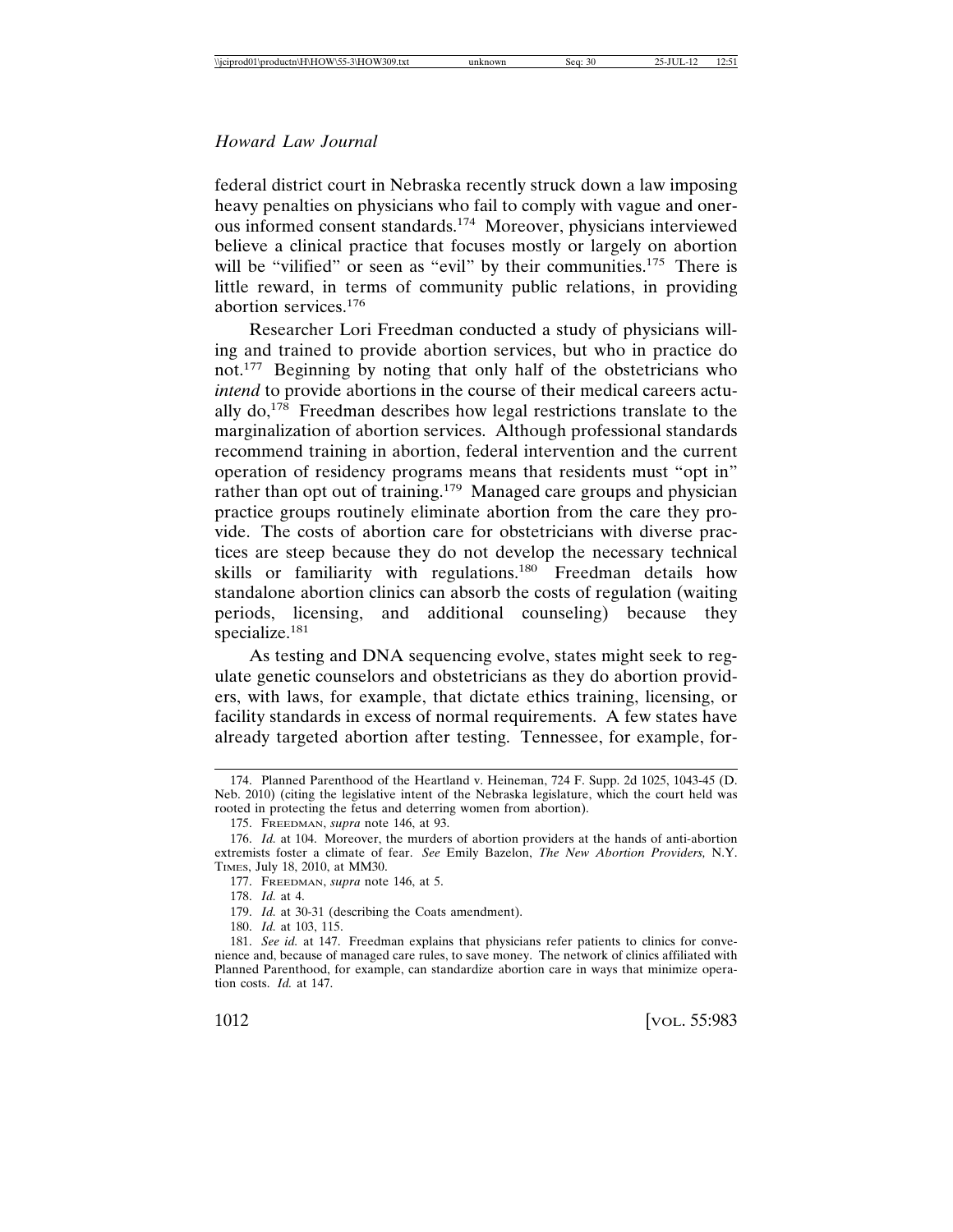bids testing offered in state programs for a condition that cannot be cured.182 Missouri forbids state-sponsored genetic counseling programs from making a referral for an abortion unless the mother's life is in danger, $183$  and Oklahoma makes it clear that genetic counselors are not required to mention abortion as a possible treatment option.184

Oklahoma's law illustrates conflicting expectations of health professionals that refuse to provide testing or abortion services. Physicians uncomfortable discussing prenatal genetic testing (either because of a lack of knowledge or because of testing generally) are urged to refer their patients to another physician or genetic counselor, and evidence suggests that they do refer patients to other professionals.185 In abortion, however, state and federal refusal standards insulate health professionals from the possible repercussions of refusing to provide abortion services. Although ACOG and others also urge refusing physicians to refer patients to willing abortion providers $186$  and to perform abortions in cases of medical emergency, obstetricians often do not in practice.187 Given protections for physicians to refuse care based on moral or religious objection, obstetricians might object to certain aspects of genetic counseling if they believe their patients will choose to end pregnancies as a result.

## C. Scope and Purposes of Information for Patients

What women receive in the way of information before testing and before abortion significantly differ, in terms of both the amount of information and the purpose of conveying the information.

There is a dearth of rules and regulations about what women *must* learn about their pregnancies through testing. As with other medical interventions, the expectation is that counseling should be non-directive and physicians' duties should fall on the side of disclosure.<sup>188</sup> Although there are efforts to standardize counseling policies

<sup>182.</sup> TENN. CODE ANN. § 68-5-504(a)(1) (2011).

<sup>183.</sup> MO. REV. STAT. § 191.320 (2011).

<sup>184.</sup> OKLA. STAT. tit. 63, § 1-568 (2011).

<sup>185.</sup> AMERICAN CONG. OF OBSTETRICIANS & GYNECOLOGISTS COMM. ON ETHICS, COMMIT-TEE OPINION: INFORMED CONSENT 7 (2009), *available at* http://www.acog.org/~/media/Commit tee%20Opinions/Committee%20on%20Ethics/co439.ashx?dmc=1&ts=20111227T1327130008. 186. *Id.*

<sup>187.</sup> *See* Huseina Sulaimanee, *Protecting the Right to Choose: Regulating Conscience Clauses in the Face of Moral Obligation*, 17 CARDOZO J. L. & GENDER 417, 425 (2011).

<sup>188.</sup> *See* American Medical Ass'n, *Opinion 8.082: Withholding Information from Patients*, *in* CODE OF MEDICAL ETHICS: CURRENT OPINIONS WITH ANNOTATIONS 253-54 (2008-09).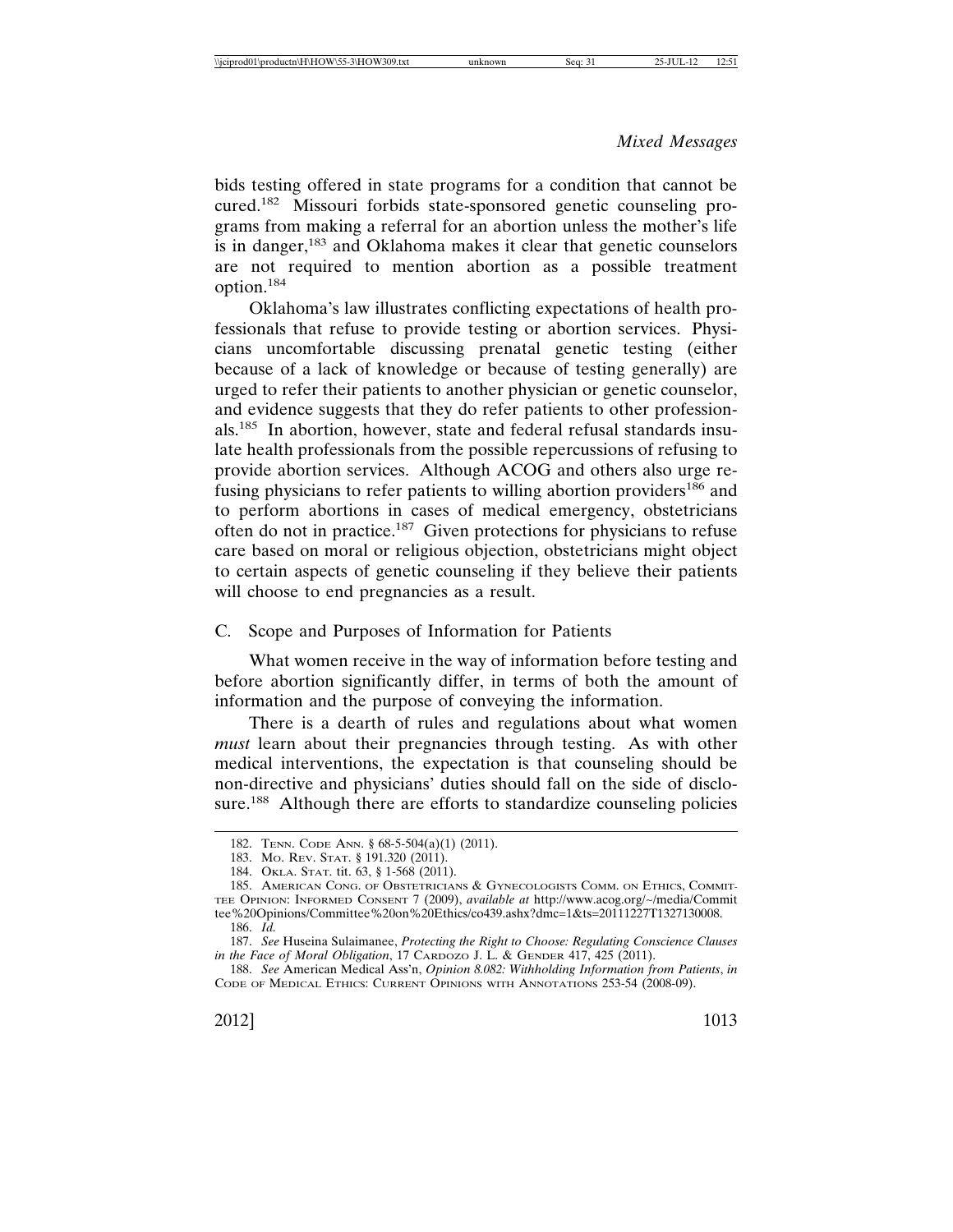across the states, health insurance rules are perhaps the most significant influence on health professionals' behavior.<sup>189</sup> Laws do not require what women must know when deciding whether to screen or test. And pregnant women can learn a great deal about their future children. Whole gene sequencing promises to introduce parents to genetic information that not only predicts conditions like diabetes or mental illness but also reveals non-medical traits, such as eye color.<sup>190</sup>

A common complaint is that obstetricians do not communicate enough information about the risks and benefits of knowing testing results or the nature of the disorder at issue. Indeed, patients appear to have limited knowledge about the risks and benefits of prenatal genetic testing and screening.<sup>191</sup> There are, of course, limitations on what health professionals can reasonably know about a fetus from testing. Occurrence of a disorder may depend on a series of genetic interactions and environmental factors that determine whether and to what extent a condition manifests. Epigenetic factors, controlled by other genes and environmental influences, determine whether genes turn on or off.<sup>192</sup> It seems unlikely and perhaps unrealistic that obstetricians or genetic counselors could convey all the potential variations and possibilities about a child's future phenotype.<sup>193</sup> The problem of ambiguous testing results may become more acute as parents are able to learn genetic information that has unknown significance or genetic information that will affect a child later in life, such as carrying a recessive gene or a gene associated with late onset disorders like Huntington's disease.<sup>194</sup> The response to the confusion or anxiety resulting from testing, now and with future advances, is to call for clear and full communication of evidence-based information to patients.<sup>195</sup>

<sup>189.</sup> If testing becomes an everyday occurrence, health professionals may view counseling as a normal practice that does not require special training. Professor Jaime King cites a study of obstetricians' views on informed consent and non-invasive testing, which found that health care professionals are less likely to believe informed consent is as important for non-invasive testing as it is for amniocentesis or CVS. King, *supra* note 44, at 31.

<sup>190.</sup> Donley et al., *supra* note 31, at 4-5.

<sup>191.</sup> Studies suggest that patients generally confuse prenatal genetic testing and screening, and that their knowledge related to prenatal genetic testing and screening typically comes from friends or media. Vigdis Stefansdottir et al., *Effects of Knowledge, Education, and Experience on Acceptance of First Trimester Screening for Chromosomal Anomalies*, 89 ACTA OBSTETRICIA ET GYNECOLOGICA 931, 934, 936 (2010).

<sup>192.</sup> *Id.*

<sup>193.</sup> Chachkin, *supra* note 41, at 23-24.

<sup>194.</sup> Donley et al., *supra* note 31, at 4-5 (describing the information that whole genome sequencing can provide).

<sup>195.</sup> *Id.* at 7; *see also* Asch, *supra* note 134, at 340.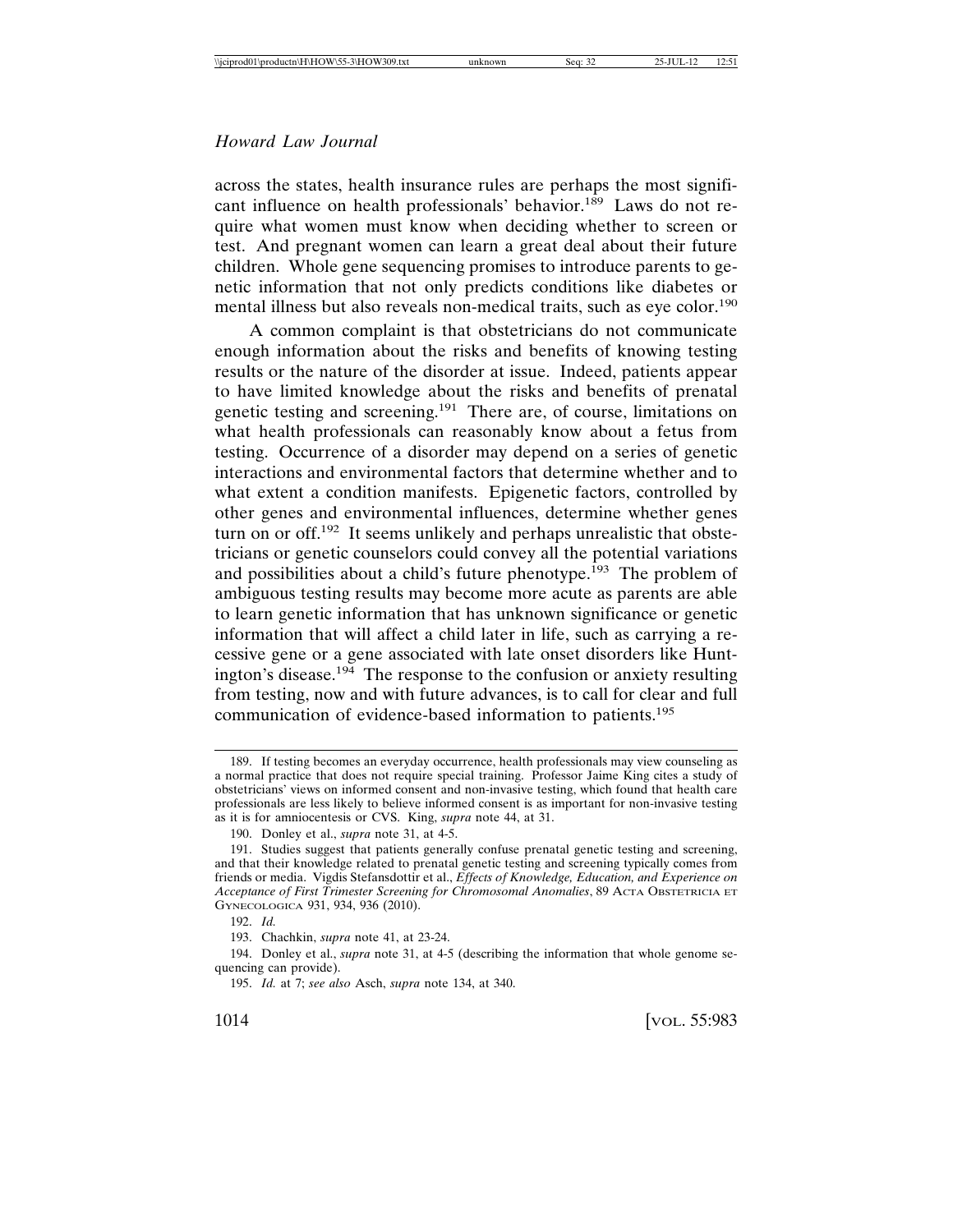If states and the federal government have been largely absent in regulating information about testing, the opposite is true for abortion. As indicated in Part II, almost all states require communication about fetal development. Some states require that patients see pictures and renderings of fetuses at the various stages of development regardless of the point of gestation.<sup>196</sup> A handful of states mandate that women be told that fetuses might feel pain after a certain point in gestation.<sup>197</sup>

Mandatory ultrasound laws illustrate the level to which states control what patients seeking terminations should or must know.<sup>198</sup> Nine states require providers to offer patients the opportunity to view ultrasound images if an ultrasound would have already been conducted, and six states mandate that physicians give all patients opportunities to view ultrasound images regardless of whether the physician would typically conduct an ultrasound.<sup>199</sup> North Carolina, Oklahoma, and Texas have extreme iterations of these ultrasound laws.200 The Oklahoma law, which a court has temporarily enjoined, mandates that physicians provide all women seeking abortion ultrasound images to view regardless of the patient's wishes. Likewise, Texas' and North Carolina's statutes require physicians to display and describe the sonograms of women seeking abortions, as well as play the sound of the fetal heartbeat, even if women ask not to see the images.201 The

<sup>196.</sup> *See, e.g.*, IDAHO CODE ANN. § 18-609(2) (2012). Ian Vandewalker highlights that laws such as the Louisiana informed consent statute require patients undergoing early term abortions to view images of fetuses in the third trimester, without explanation of the difference between third and first trimester images. Vandewalker, *supra* note 109.

<sup>197.</sup> *See, e.g.*, IND. CODE § 16-34-2-1.1(a)(1)(G) (2011), *enjoined by* Planned Parenthood of Ind. v. Comm'r of Ind. State Dep't of Health, 794 F. Supp. 2d 892 (S.D. Ind. 2011) (holding that disclosing the likelihood of fetal pain offends the First Amendment rights of health professionals who only perform pre-viability abortions, and thus before fetuses can supposedly feel pain); MO. REV. STAT. 188.027(1)(5) (2011).

<sup>198.</sup> *See* Carol Sanger, *Seeing Is Believing: Mandatory Ultrasound & the Path to Protected Choice*, 56 UCLA L. REV. 351, 376 (2008).

<sup>199.</sup> GUTTMACHER INST., STATE POLICIES IN BRIEF: REQUIREMENTS FOR ULTRASOUND (2012), *available at* http://www.guttmacher.org/statecenter/spibs/spib\_RFU.pdf (last visited Jan. 2012).

<sup>200.</sup> OKLA. STAT. tit. 63, § 1-738.3d(B) (2012) (stating that, at least one hour prior to abortion, a qualified medical professional shall describe the ultrasound image of the fetus, including a description of visible body parts and organs); H.R. 854, 2011 Leg., 405th Sess. (N.C. 2011) (providing that twenty-four hours prior to abortion, a qualified medical professional must personally or by telephone offer the patient an opportunity to view an ultrasound image of the fetus and listen to the heartbeat); H.R. 15, 82d Leg., 1st Spec. Sess. (Tex. 2011) (requiring, prior to an abortion, that a medical professional perform a sonogram, allow the patient to hear the heartbeat, and describe the sonogram to the patient).

<sup>201.</sup> Press Release, Ctr. for Reprod. Rts., Federal Judge Rejects Key Provisions of Texas Anti-Abortion Law (Aug. 30, 2011), http://reproductiverights.org/en/press-room/federal-judgerejects-key-provisions-of-texas-anti-abortion-law: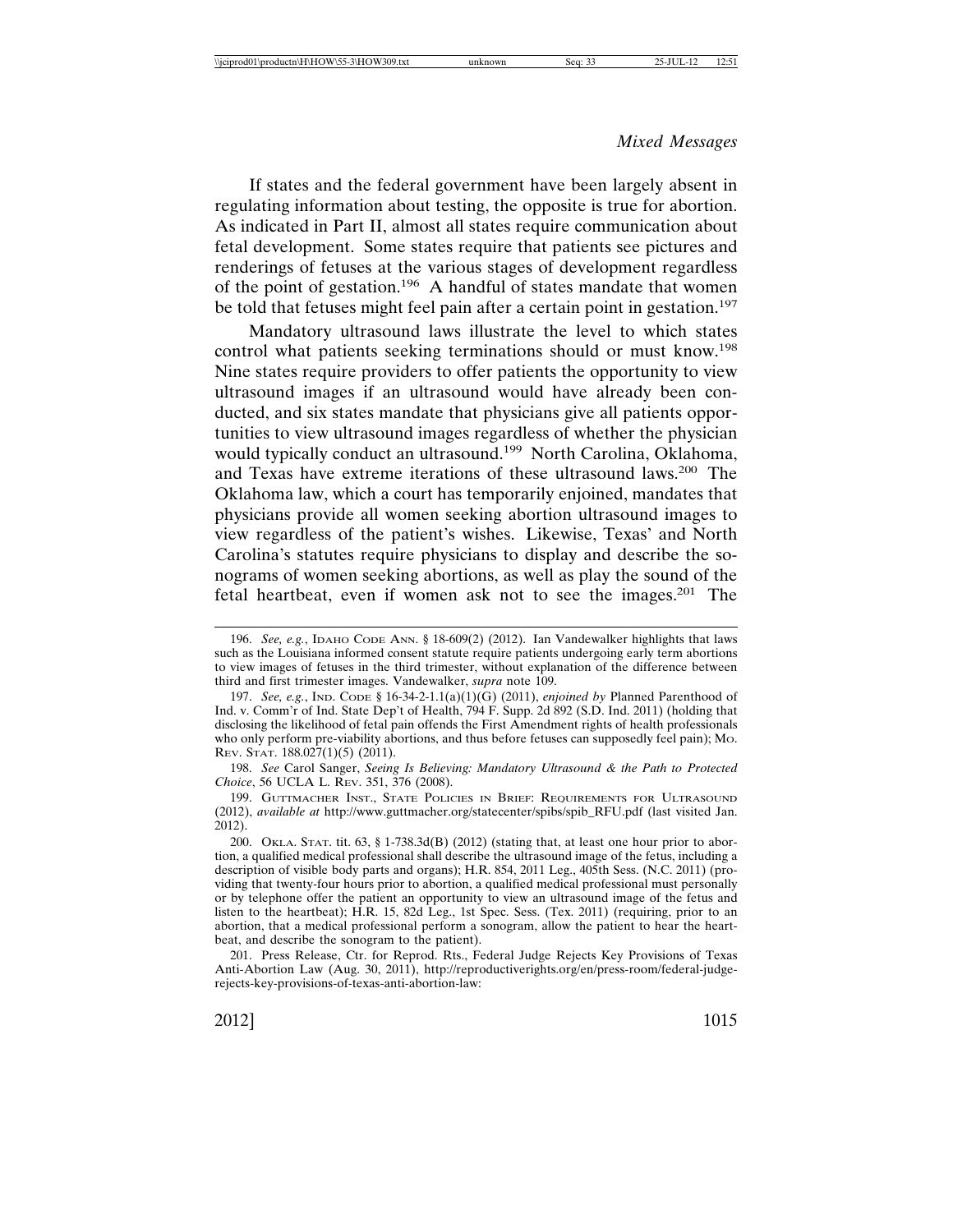North Carolina ultrasound law, for example, makes no exception for women who are victims of rape or incest.<sup>202</sup> Interestingly, in these three states, a woman could refuse an ultrasound for screening purposes, but not in the abortion context.

As noted, much of the informed consent standards for abortion communicate information about abortion's harmful effects on pregnant women. For example, most states mandate that patients receive information about the health risks of abortion, and a handful of states require communication of dubious long-term effects like breast can $cer<sup>203</sup>$  or suicidal tendencies<sup>204</sup> or infertility.<sup>205</sup> Many of these laws require health professionals to inform women of the mental health or psychological problems they may suffer, such as depression, anxiety, and eating disorders, following abortion.<sup>206</sup> West Virginia, for example, requires practitioners to advise women that they may suffer from post-traumatic stress syndrome.<sup>207</sup>

In *Casey*, 208 the Supreme Court opened the door to these types of laws—laws that the Court in some instances held were biased or con-

[In August 2011,] U.S. District Judge Sam Sparks granted a preliminary injunction, ruling that doctors cannot be penalized if they violate the law's requirement that doctors show women seeking abortions their sonogram images, describe the images in detail, and play the sound of the fetal heartbeat if the women decline this information.

*Id.* However, the Fifth Circuit Court of Appeals recently lifted the injunction, holding that the district court erred in ruling that the physician-plaintiffs were likely to succeed in challenging the law's constitutionality. NPR, *Appeals Court Rules Texas May Enforce Abortion Law*, BOISE STATE PUB. RADIO (Jan. 10, 2011), http://www.boisestatepublicradio.org/2012/01/10/appealscourt-rules-texas-may-enforce-abortion-law/.

202. The Center for Reproductive Rights also won a temporary injunction against the North Carolina law. *See* Press Release, Ctr. for Reprod. Rts, Federal Court Blocks Demeaning North Carolina Ultrasound Law (Oct. 25, 2011), http://reproductiverights.org/en/press-room/federalcourt-blocks-demeaning-north-carolina-ultrasound-law.

203. *See, e.g.*, ALASKA DEP'T OF HEALTH & SOC. SERVS., MAKING A DECISION ABOUT YOUR PREGNANCY: REFERENCES, STATE OF ALASKA HEALTH & SOCIAL SERVICES 6-7 (June 2010), http://www.hss.state.ak.us/dph/wcfh/informedconsent/assets/References.pdf (citing studies that support and negate the link between breast cancer and abortion).

204. However, the Eighth Circuit recently struck down a South Dakota law on First Amendment grounds for compelling physicians to discuss misleading risks of suicide. Planned Parenthood Minn., v. Rounds, 530 F.3d 724, 726, 733-37 (8th Cir. 2008).

205. *See, e.g.*, WIS. STAT. ANN. § 253.10(3)(c)(1)(f) (West 2011).

206. *See, e.g.*, Vandewalker, *supra* note 109, at 15 (citing laws in Michigan and West Virginia).

207. W. VA. DEP'T OF HEALTH & HUM. RES., INFORMATION ON FETAL DEVELOPMENT, ABORTION & ADOPTION 15 (2003), *available at* http://www.wvdhhr.org/wrtk/wrtkbooklet.pdf.

208. Planned Parenthood of Se. Pa. v. Casey, 505 U.S. 833, 846 (1992). The Court held that states may limit abortion access so long as the state does not create an undue burden on the woman's choice to have an abortion, which, as applied, gives states much more discretion to restrict access to abortion and to extend protections for fetal life. *See* Linda J. Wharton et al., *Preserving the Core of* Roe*: Reflections on* Planned Parenthood v. Casey, 18 YALE J. L. & FEMI-NISM 317, 319-21 (2006).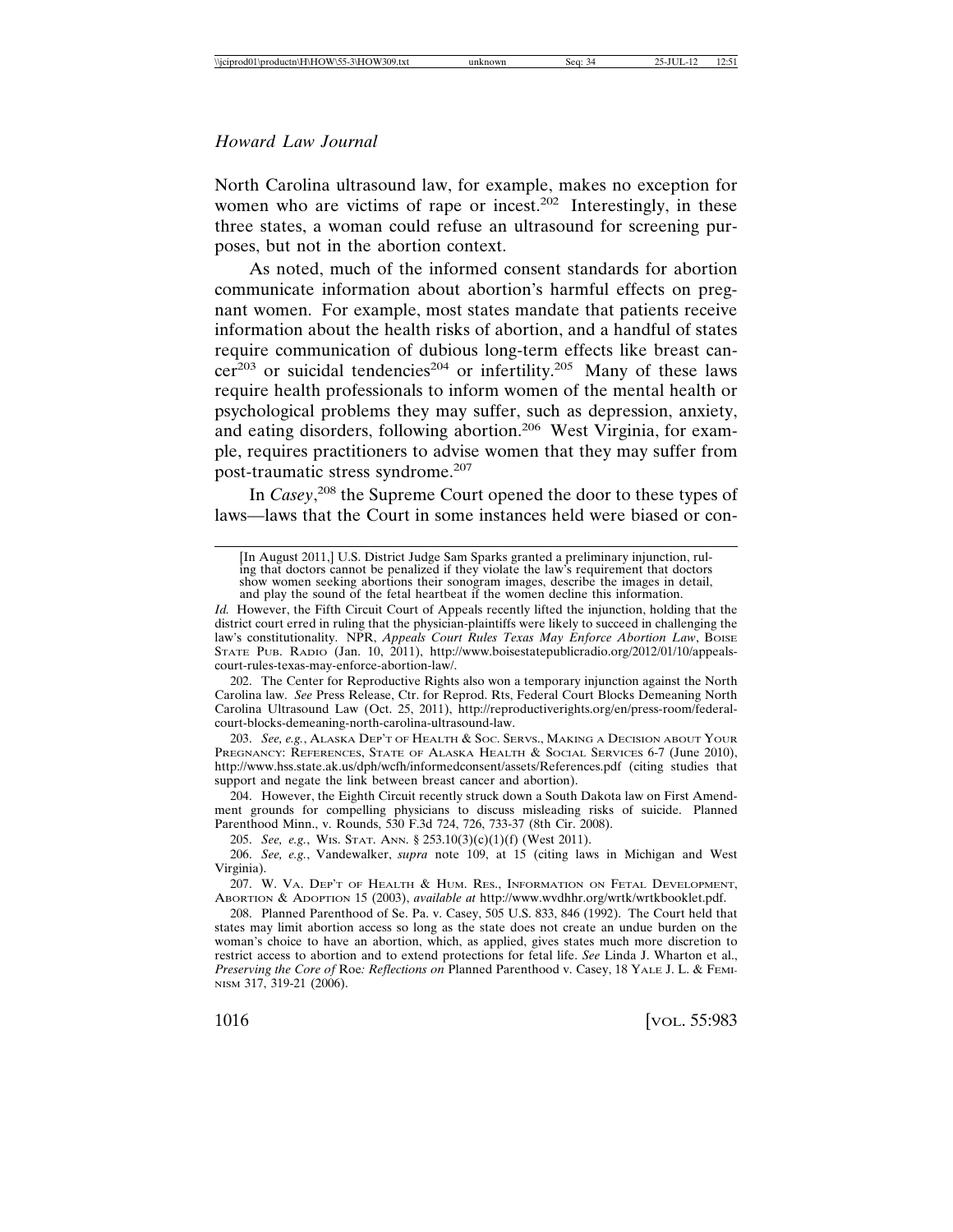veyed "irrelevant or inappropriate" information.209 In previous cases, the Court expressed skepticism of informed consent laws that were plainly anti-abortion.210 In *Thornburgh v. ACOG*, the Court held that states may not try to dissuade women from abortion or substitute the legislator's view of medically necessary information for the physician's.211 Likewise, in *City of Akron v. Akron Center for Reproductive Health*, the Court struck down an informed consent law that related only negative side effects to patients.212 However, in *Casey,* the Court upheld an informed consent law that imposed a waiting period, described the risks to the procedure and the alternatives to abortion and conveyed the gestational age of the fetus.<sup>213</sup> The Supreme Court held that laws may express a preference for childbirth over abortion so long as the counseling requirement does not impose an undue burden on women's decisions.214 The Court reasoned that informed consent for abortion need not be treated similarly to other medical procedures.<sup>215</sup>

Although *Casey* maintained that information must be "truthful, nonmisleading" and "calculated to inform the women's free choice, not hinder,"216 states have passed numerous laws that are arguably misleading and designed to hinder women's free choice. Decisions on the constitutionality of such laws have varied in the lower courts. Laws communicating information about the development of the fetus appear to be consistent with *Casey*. 217 For example, in *Planned Parenthood of Minnesota v. Rounds*, the Eighth Circuit upheld a

<sup>209.</sup> Manian, *supra* note 108, at 254.

<sup>210.</sup> *Id.* at 253.

<sup>211.</sup> Thornburg v. Amer. Coll. of Obstetricians & Gynecologists, 476 U.S. 747, 771-72 (1986) (striking down requirements for informed consent, record-keeping, and techniques designed to protect post-viability fetuses).

<sup>212.</sup> City of Akron v. Akron Ctr. for Reprod. Health, 462 U.S. 416, 452 (1983) (striking state hospitalization requirement for second trimester abortions).

<sup>213. 18</sup> PA. CONS. STAT. § 3205 (2011).

<sup>214.</sup> Professor David Meyer has argued that *Casey* enacts a type of reasonableness requirement because, absent banning abortion altogether, the Court did not strike down state provisions that make abortion access logistically or financially difficult. David D. Meyer, *The Paradox of Family Privacy*, 53 VAND. L. REV. 527, 537-38 (2000).

<sup>215.</sup> Planned Parenthood of Se. Pa. v. Casey, 505 U.S. 833, 882-83 (1992); *see also* Manian, *supra* note 108, at 253; Pamela Laufer-Ukeles, *Reproductive Choices and Informed Consent: Fetal Interests, Women's Identity and Relational Autonomy*, 37 AM. J.L. & MED. 567, 610-11 (2011) (indicating that abortion counseling departs from the liberal model of individual decision-making and is paternalistic as compared to other informed consent processes).

<sup>216.</sup> *Casey*, 505 U.S. at 882, 934. Courts have disagreed about the meaning of truthfulness in abortion informed consent laws*. See* Laufer-Ukeles, *supra* note 216, at 614 (contrasting cases in which courts found counseling information biased or not biased).

<sup>217.</sup> *See Casey*, 505 U.S. at 882.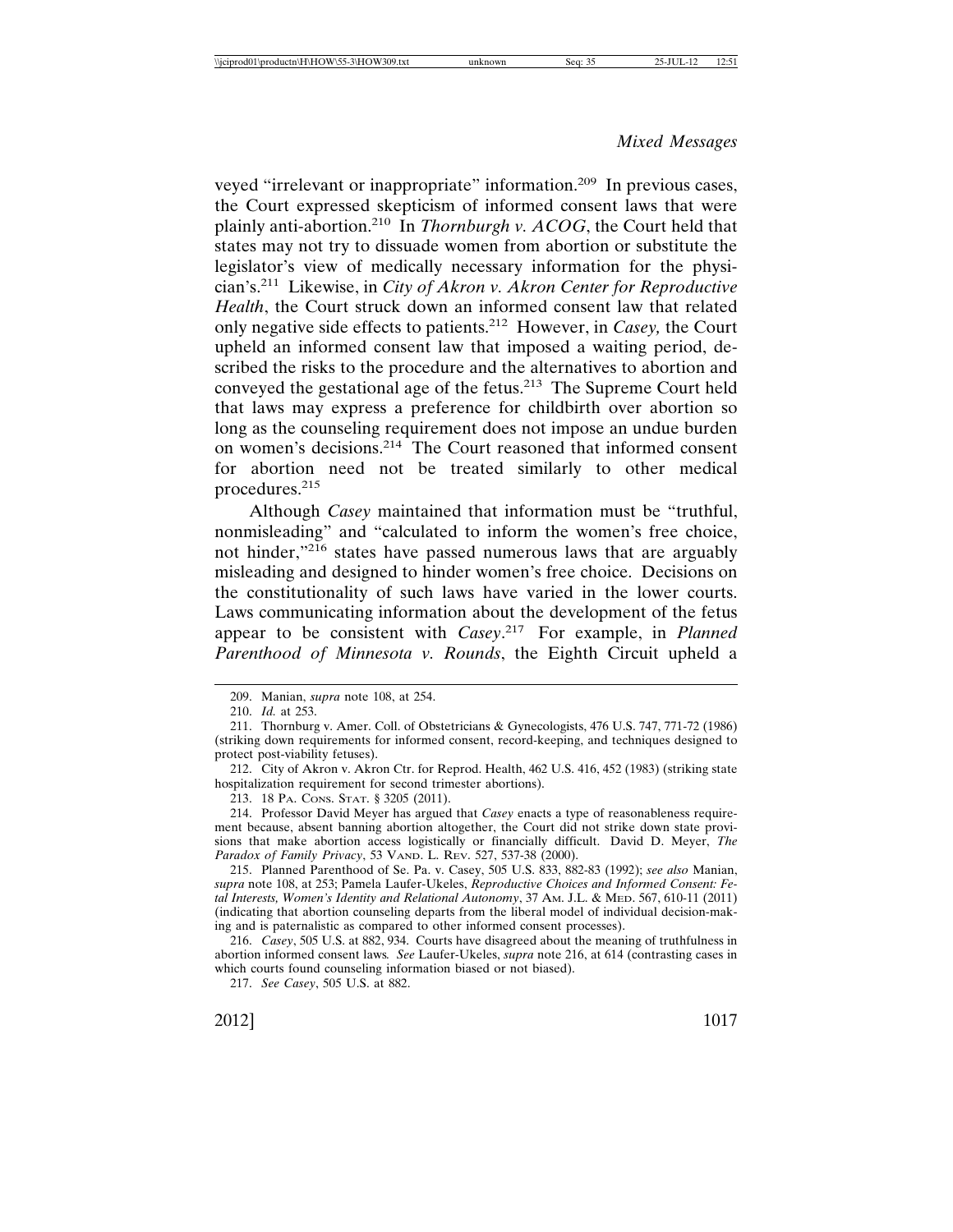South Dakota law that required providers to inform patients that they were about to terminate "the life of a whole separate, unique, living human being . . . , [and] that the pregnant woman has an existing relationship with that unborn human being."<sup>218</sup>

As in regulating the physician's role, legislatures seek to reduce the information that a woman can learn through testing *only if* the results might lead to abortion. Oklahoma permits health care professionals to withhold information learned from sonogram about fetal conditions. The statute also prohibits parents from suing physicians in wrongful birth actions if the physician withheld information that may have encouraged the parents to terminate pregnancies.<sup>219</sup>

This legislative example illustrates the different purposes of giving patients information in testing versus abortion. For testing, and as dictated by most informed consent standards, physicians generally must provide patients with enough information to weigh the risks and benefits of testing.220 However, in abortion, information may attempt to dissuade the woman from the termination or to express the state's animus toward abortion.

In theory, testing for genetic disorders should be accompanied with information that is tailored to the patient and her particular needs. In practice, there is wide variation in how communication between the patient and health professional takes place. However, if a woman elects abortion after testing, she will encounter a system with different goals and a different approach: counseling of and information to women is not contextual or individualized. Informed consent rules for abortion treat all patients the same.<sup>221</sup> Scott Woodcock, in advocating a more nuanced, contextualized approach to abortion counseling, notes that "there is no single, uniform 'pregnant woman' perspective to which we can appeal in order to set a fixed policy that

220. King, *supra* note 44, at 30-31.

<sup>218.</sup> Planned Parenthood Minn. v. Rounds, 530 F.3d 724, 726 (8th Cir. 2008). *But see* Doe v. Planned Parenthood Chicago Area, 956 N.E.2d 564, 572 (Ill. App. Ct. 2011) (holding that physicians have no common law duty to inform patients that abortion "kills" a human being); Acuna v. Turkish, 930 A.2d 416, 428 (N.J. 2007) (holding that a physician is not liable for failing to disclose that a fetus is a "complete, separate, unique and irreplaceable human being").

<sup>219.</sup> OKLA. STAT. ANN. tit. 63, § 1-738.2 (West 2011); OKLA. STAT. ANN. tit. 63, § 1-741.12 (West 2011). The Arizona Senate has recently passed a similar bill. Assoc. Press, *Senate Approves Bill on 'Wrongful Births'*, AZ. CAP. TIMES, Mar. 6, 2012, *available at* http://azcapitoltimes. com/news/2012/03/06/senate-approves-bill-on-wrongful-births/.

<sup>221.</sup> Scott Woodcock, *Abortion Counseling & the Informed Consent Dilemma*, 25 BIOETHICS 495, 502-03 (2010) ("The best strategy is instead to provide the education, time and background training necessary to connect meaningfully with each patient and to help her to make an appropriately informed decision.").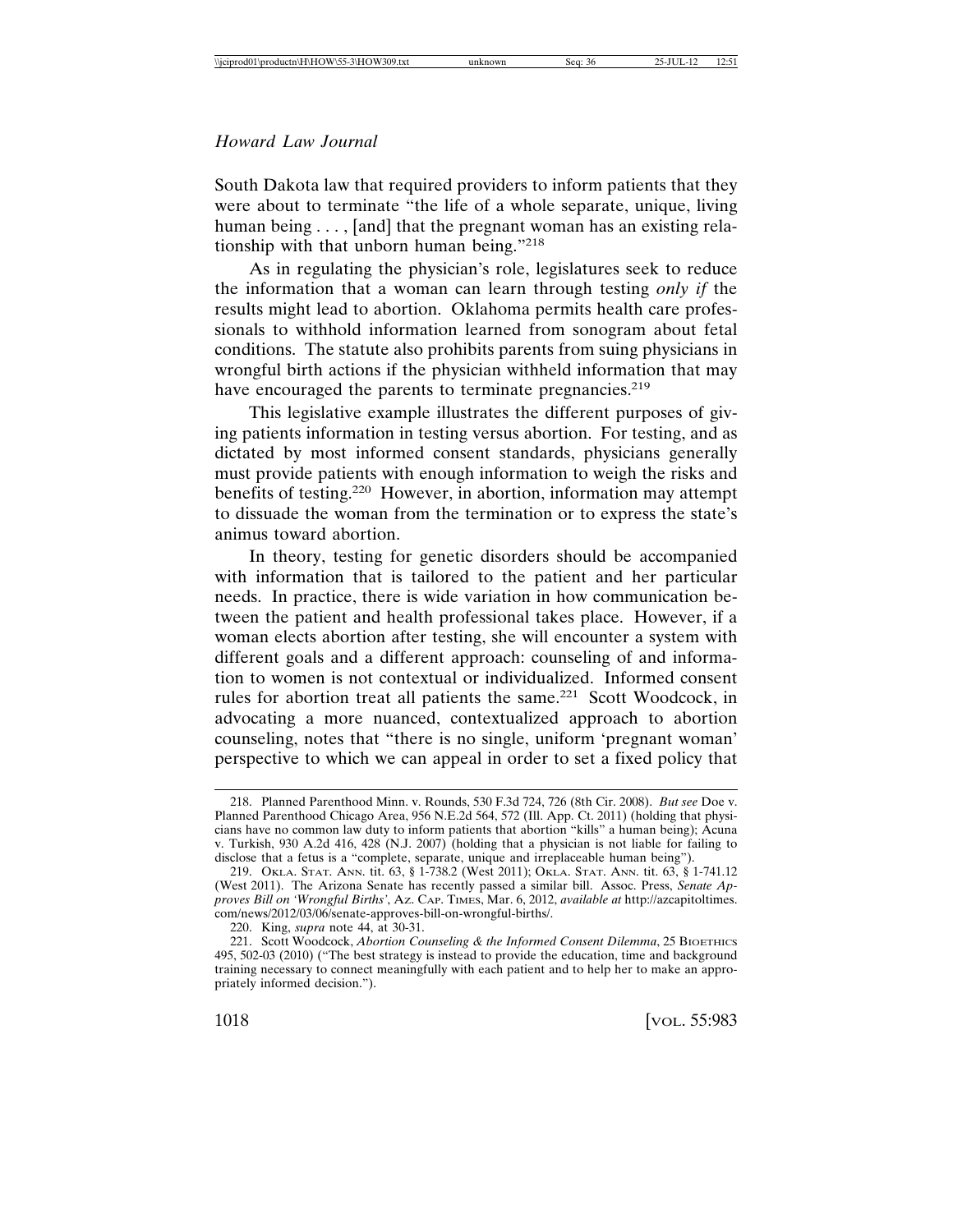will facilitate the autonomous decision-making of patients considering abortion."222 The next section explores what the current approach suggests about pregnant women's judgment and ability to make decisions.

# D. Pregnant Women and Decision-Making

At the heart of testing and abortion are deeply engrained perceptions about women's roles as decision-makers and women's attitudes toward their pregnancy options. The responsible pregnant woman wants information about her pregnancy. Yet, the law expects women as patients to make independent decisions about testing, but not abortion. As the last section demonstrated, in abortion, laws detail what women should know and how their decisions should be made. In testing, there is very little regulation of what decisions women can make before and after testing, although women may feel intense social pressure to test and to uncover potential problems with their pregnancies.

Several studies document the anxiety pregnant women can feel after learning test results. And, indeed, many women express uncertainty about whether or not to screen (and then to test) in the first place. For example, research shows that a positive screen causes some women to decline screening in subsequent pregnancies, and women express varying levels of anxiety between learning results and genetic counseling appointments.<sup>223</sup> Another study showed that women are uncertain about the risks and benefits of screening, which are "layered on to more general baseline concerns" about their pregnancies.<sup>224</sup> Some women do not elect screening or testing if they would not terminate the pregnancy.225 This suggests that women begin conversations about screening by discussing "downstream options:" the choice of potentially ending a pregnancy is "an ethical part of the whole decision about whether or not to take any of these tests."226 Increased screening or testing may not necessarily correspond with higher abortion rates.<sup>227</sup>

<sup>222.</sup> *Id.* at 499 (noting the powerful social influences on women to bear and care for children).

<sup>223.</sup> Czerwinski et al., *supra* note 23, at 280.

<sup>224.</sup> Farrell et al., *supra* note 13, at 4.

<sup>225.</sup> *See* Norton, *supra* note 23, at 158.

<sup>226.</sup> Farrell et al., *supra* note 13, at 5 (citing the statement of a study participant).

<sup>227.</sup> Driscoll et al., *supra* note 174, at 459.e4. *But see* Benn & Chapman, *supra* note 36, at 131 (describing the role of non-invasive testing as potentially resulting in increased abortion).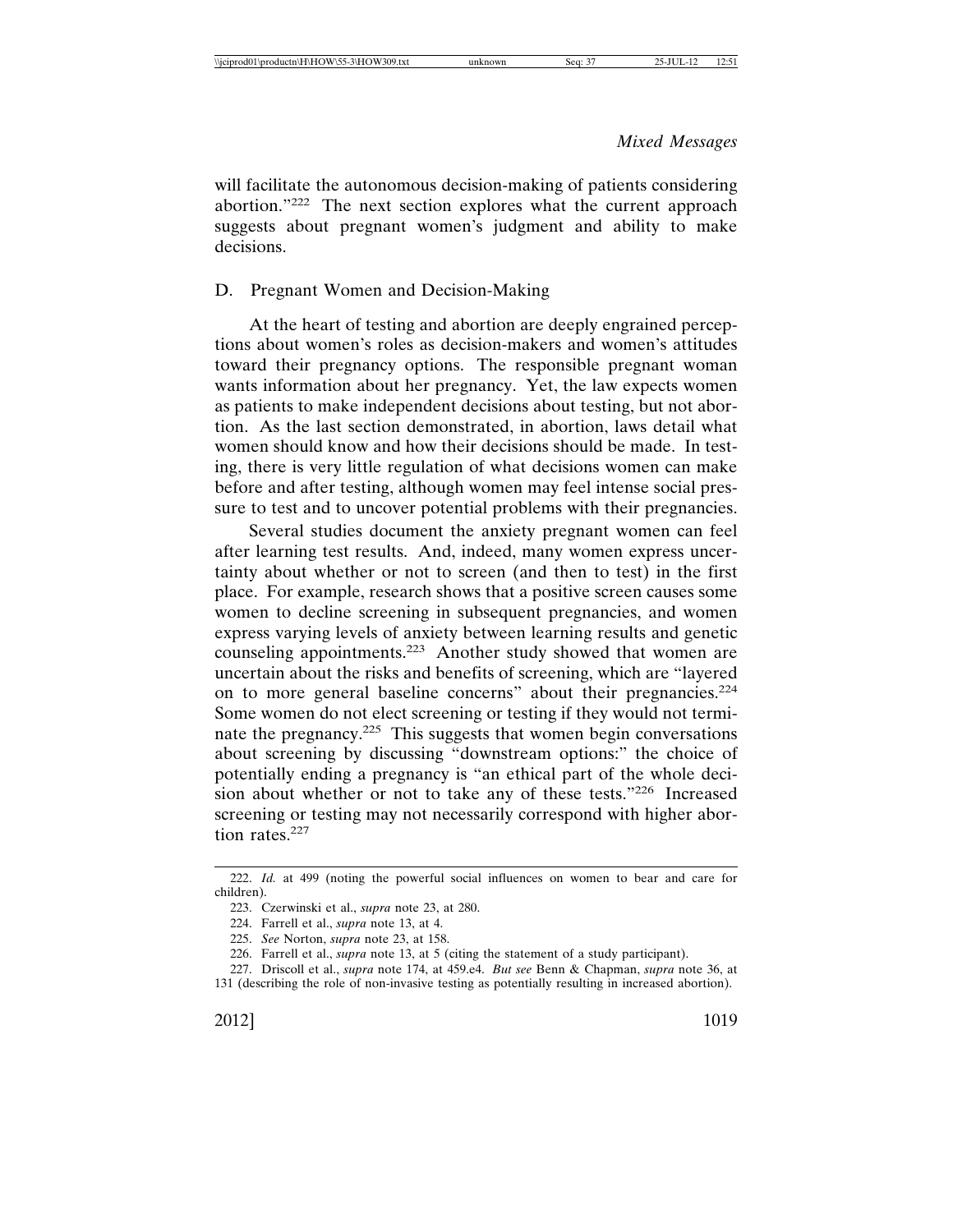#### *Howard Law Journal*

Thus, proposals in the testing context seek to manage anxiety in ways that will differ for each woman. But anxiety in abortion decisions invites states to regulate decision-making more closely—to "protect" women from the psychological consequences of abortion. For example, in *Carhart*, the Court held that there was a legitimate state interest in protecting the emotional health of women who may come to regret their decision.228 In making this assumption, the Court opined that some women inevitably regret their decisions: "[w]hile we find no reliable data to measure the phenomenon, it seems unexceptionable to conclude that some women come to regret their choice to abort the infant life they once created and sustained."<sup>229</sup>

Policy following the introduction of non-invasive prenatal genetic testing could reflect the concern that women receiving genetic test results are in difficult decisional spaces and need more information about their pregnancies. Professor Samuel Bagenstos has written about how the jurisprudence on informed consent for abortion could be the place where states seek to limit any social pressures women may feel to abort after learning test results.<sup>230</sup> States could also try to limit women's access to particular genetic information until after viability. For example, states might restrict a woman's reasons for abortion, particularly for terminations based on non-medically relevant fetal traits.231 Pennsylvania and Illinois already forbid sex selective abortion, and Arizona and Oklahoma recently passed laws restricting abortion because of the sex (and, in Arizona, race) of the fetus.<sup>232</sup>

<sup>228.</sup> Suter, *Carhart*, *supra* note 10, at 1576-77.

<sup>229.</sup> Gonzalez v. Carhart, 550 U.S. 124, 159 (2007); *cf. id*. at 183 n.7 (Ginsburg, J., dissenting) (stating that while abortion may be a "painfully difficult decision," having an abortion is no more harmful in the long run than having a child). In a recent Nebraska case, a federal district court found that a law creating substantial penalties for physicians who did not comply with onerous, "impossible to meet" rules *presumes* women will experience regret. Planned Parenthood of the Heartland v. Heineman, 724 F. Supp. 2d 1025, 1045 (D. Neb. 2010) ("[The law] provides the remorseful woman and her lawyer with a very substantial financial incentive to initiate such litigation, whether or not she truly does regret her decision to obtain an abortion—her regret is *presumed*."). *But see* Planned Parenthood of Middle Tenn. v. Sundquist, 38 S.W.3d 1, 23 (Tenn. 2000) (noting that expert opinion suggests women that "seriously contemplated their [abortion] decision before making their appointment").

<sup>230.</sup> Bagenstos, *supra* note 18, at 452.

<sup>231.</sup> Suter, *Carhart*, *supra* note 10, at 1516-17.

<sup>232. 720</sup> ILL. COMP. STAT. ANN. 510/6-(8) (West 2011); OKLA. STAT. tit. 63, § 1-731.2(b) (2011); H.B. 2443, 50th Leg., 1st Reg. Sess. (Ariz. 2011); 18 PA. CONS. STAT. ANN. § 3204(c) (West 2000) ("No abortion which is sought solely because of the sex of the unborn child shall be deemed a necessary abortion."); *see also* Sunita Puri, *"I Know It's a Girl and I Need Your Help to Get It Out of Me*,*"* SLATE (Aug. 2, 2011, 2:39 PM), http://www.slate.com/articles/double\_x/ doublex/2011/08/i\_know\_its\_a\_girl\_and\_i\_need\_your\_help\_to\_get\_it\_out\_of\_me.html (discussing providers' conflicts with patients over sex selection).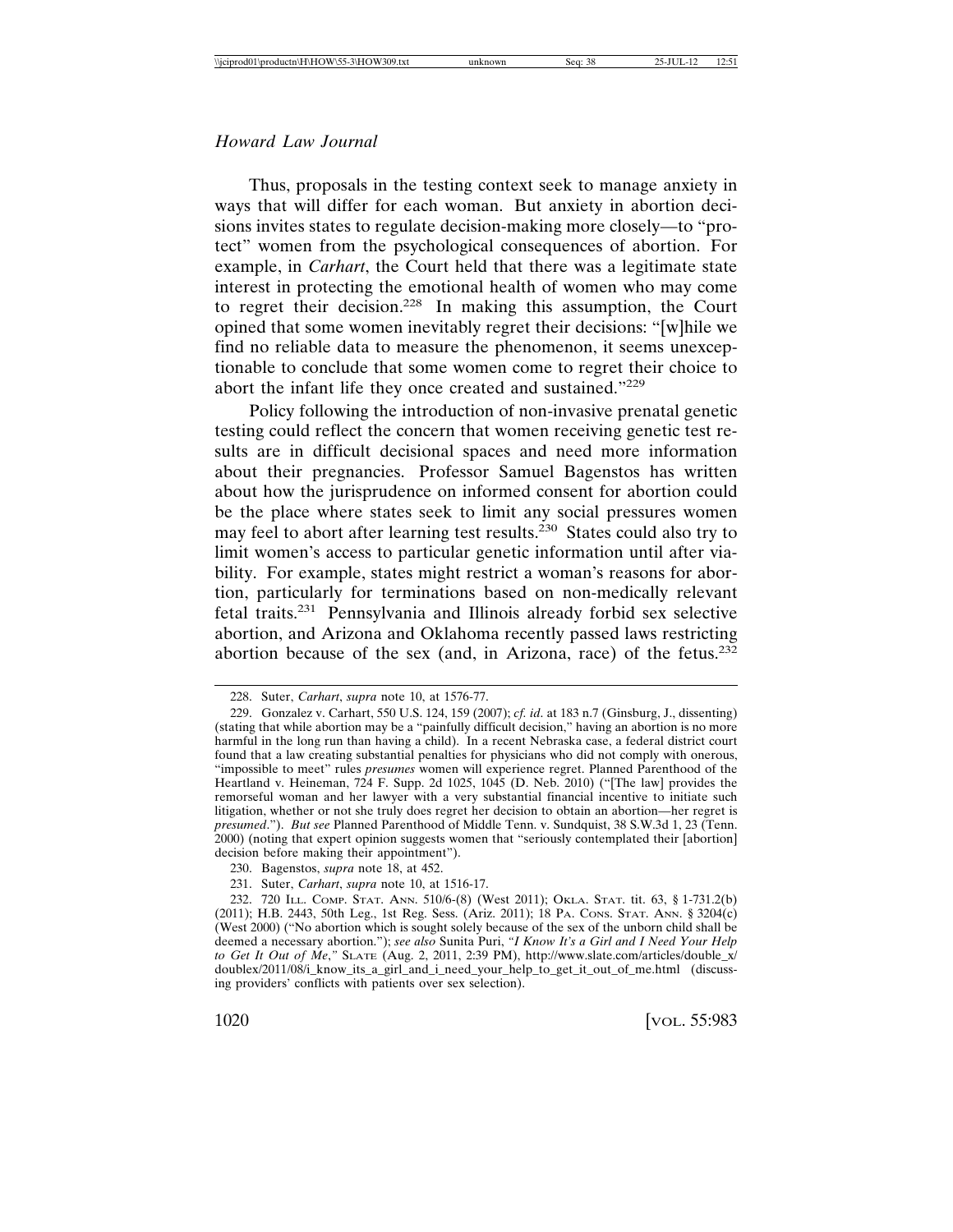Laws banning sex selective abortion raise questions as to what are permissible restrictions on a woman's reasons for abortion, especially before viability. Could a state forbid abortion based on genetic information that is medically relevant, but does not put the mother's physical health or life at risk?<sup>233</sup> Or, could states prohibit terminations based on genetic information about late onset disorders, such as Alzheimer's disease?<sup>234</sup>

These questions would be difficult for anyone to answer without baseline principles to help navigate the ethical complexities of abortion and testing. And the Unites States is not alone in meting out these debates.235 For example, the Council of Europe issued a Recommendation on Prenatal Genetic Screening, Prenatal Genetic Diagnosis, and Associated Genetic Counseling that sets out standards for non-directive counseling for all options prior and after testing, including abortion; the central role of the physician in carrying out screening and testing "adapted to the person's circumstances"; and testing focused on the detection of serious risk. Likewise, the International Federation of Gynecology and Obstetrics (FIGO) frames abortion as a health care choice after testing, urging that terminations "must be offered" if a woman submits to testing which uncovers "a severe untreatable fetal disease or malformation."<sup>236</sup>

More recently, the European Court of Human Rights (ECtHR) highlighted the approach of the Recommendation and FIGO in the 2011 case, *R.R. v. Poland*. 237 In *R.R. v. Poland*, the ECtHR held that Poland was in violation of the European Convention on Human Rights for denying a woman prenatal genetic testing, which would

<sup>233.</sup> *See* Suter, *Prenatal Testing*, *supra* note 15, at 255-56.

<sup>234.</sup> *Id.* at 266.

<sup>235.</sup> Greely, *supra* note 7, at 291 (noting consortiums organized by the European Union and foundations in the United Kingdom have been studying the medical and ethical issues of noninvasive testing for years). There also appears to be growing international consensus on serious fetal anomaly as a ground for abortion. *See* Christina Zampas & Jamie M. Gher, *Abortion as a Human Right—International and Regional Standards*, 8 HUM. RTS. L. REV. 249, 284-86 (2008). For example, the African Protocol on the Rights of Women to African Charter explicitly supports women's right to abortion if "the continued pregnancy endangers the . . . life of . . . the foetus." *Id.* at 250, 286 (citing Article 14.2(c) of the Protocol).

<sup>236.</sup> FED'N OF GYNECOLOGY & OBSTETRICS COMM. FOR THE STUDY OF ETHICAL ASPECTS ON HUMAN REPROD., RECOMMENDATIONS ON ETHICAL ISSUES IN OBSTETRICS AND GYNE-COLOGY 76 (2009), *available at* http://www.figo.org/files/figo-corp/Ethical%20Issues%20-%20 English.pdf. FIGO is currently composed of 124 professional societies of obstetricians and gynecologists worldwide, including ACOG. FIGO recognizes that many countries do not allow abortion on request but recognize a legal ground for fetal malformation or disorder. *About FIGO*, FIGO, http://www.figo.org/about (last visited Mar. 20, 2012).

<sup>237.</sup> R.R. v. Poland, 27617/04 Eur. Ct. H.R. at 12-13, 20 (2011), *available at* http:// cmiskp.echr.coe.int/tkp197/search.asp?skin=hudoc-en.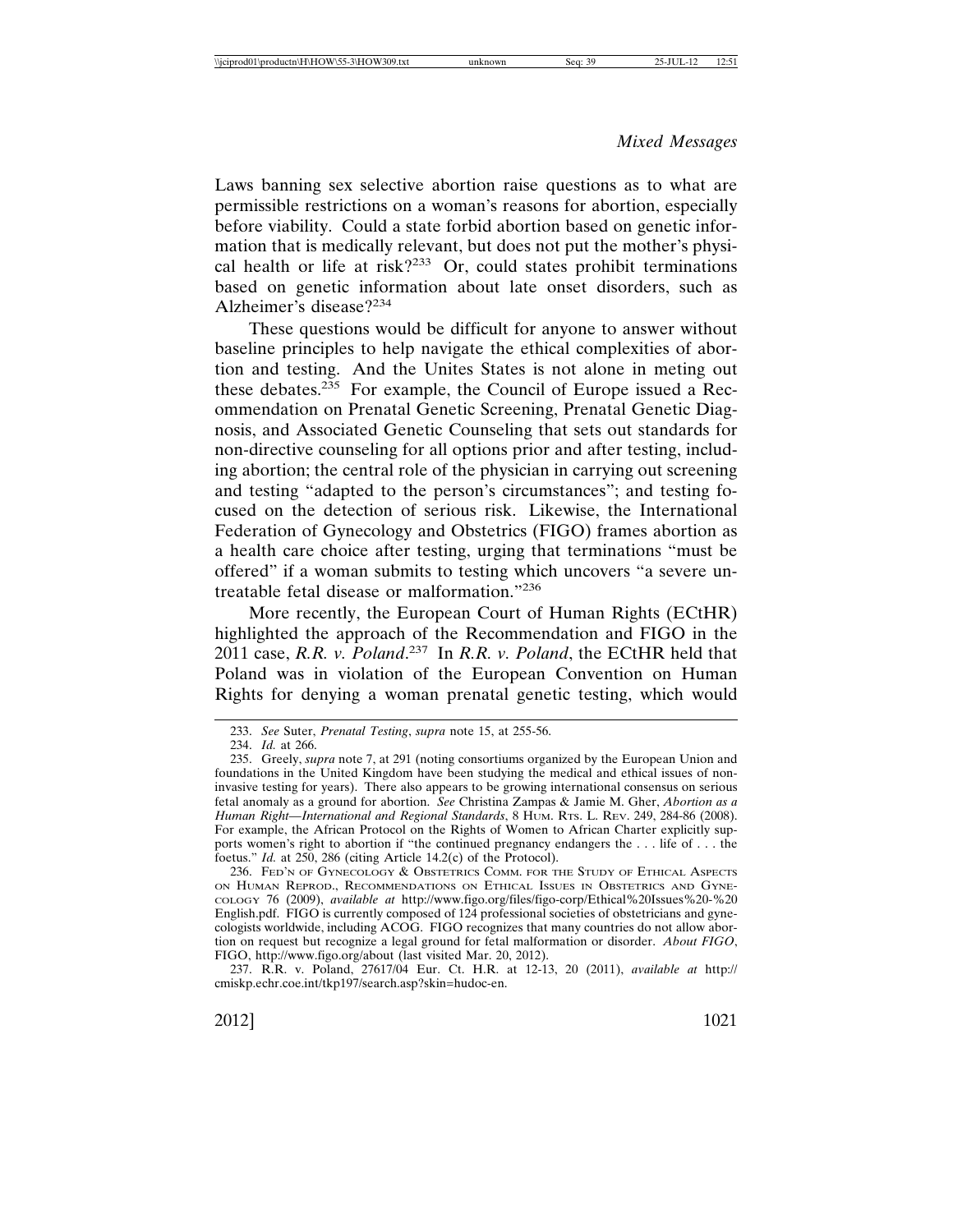#### *Howard Law Journal*

have allowed her to decide whether or not to seek a legal abortion.<sup>238</sup> The ECtHR noted that non-directive genetic counseling should leave the woman free to make her own decision.239 Moreover, the ECtHR held that testing should be "made as widely available as possible," and abortion decisions should be "discouraged only if the disorder is treatable and will not necessarily affect the future quality of life."<sup>240</sup> *RR v. Poland* illustrates an approach concerned with the effects of having the child on the woman and her family, as well as the ethical questions of the conditions under which to terminate a pregnancy.<sup>241</sup> The decision is not necessarily pro-abortion or pro-testing: rather, it attempts to facilitate decision-making suited to the individual's needs, guided by respect for women, parents, and potential life.

By contrast, there has been no concerted effort in the United States to wrestle with these questions, despite calls for guidance from federal agencies and professional organizations.242 Almost forty years after *Roe* was decided, there are few guideposts or standards in this country to weigh these competing and mixed messages.

#### **CONCLUSION**

This Article began by noting that a catalyst for change in U.S. abortion law was the health needs of women who discovered problems with their pregnancies. It is critical to women's health and well-being that abortion is part of a continuum of health care. Increased prenatal testing should be accompanied by policies that recognize abortion as a medical option for some women. Without a robust dialogue about the mixed messages at the intersection of abortion and testing, the current stigma and opposition to abortion may dominate

<sup>238.</sup> *See id.* at 5, 33. Polish law provided, "[t]he State and local administration shall ensure unimpeded access to prenatal information and testing, in particular in cases of increased risk or suspicion of a genetic disorder or development problem or of an incurable life-threatening ailment." 1993 Family Planning (Protection of the Human Foetus & Conditions Permitting Pregnancy Termination) Act, Official Journal of the Republic of Poland no. 17, item 78, § 2(a) (1993). A physician working in a hospital may perform an abortion pre-viability where "[p]renatal tests or other medical findings indicate a high risk that the fetus will be severely and irreversibly damaged or suffering [sic] from an incurable life-threatening ailment." *Id.* § 4(a).

<sup>239.</sup> Comm. of Ministers of the Council of Europe, *Recommendation No. R (90) 13 on Prenatal Genetic Screening, Prenatal Genetic Diagnosis & Associated Genetic Counseling*, 41 INT'L DIG. OF HEALTH LEGIS. 615 (1990).

<sup>240.</sup> Int'l Fed'n of Gynecology & Obstetrics Ethics Comm., *Ethical Aspects of Termination of Pregnancy Following Prenatal Diagnosis*, 39 INT'L J. GYNECOLOGY & OBSTETRICS 1, 1-2 (1992).

<sup>241.</sup> *Id.*

<sup>242.</sup> Benn & Chapman, *supra* note 36, at 130.